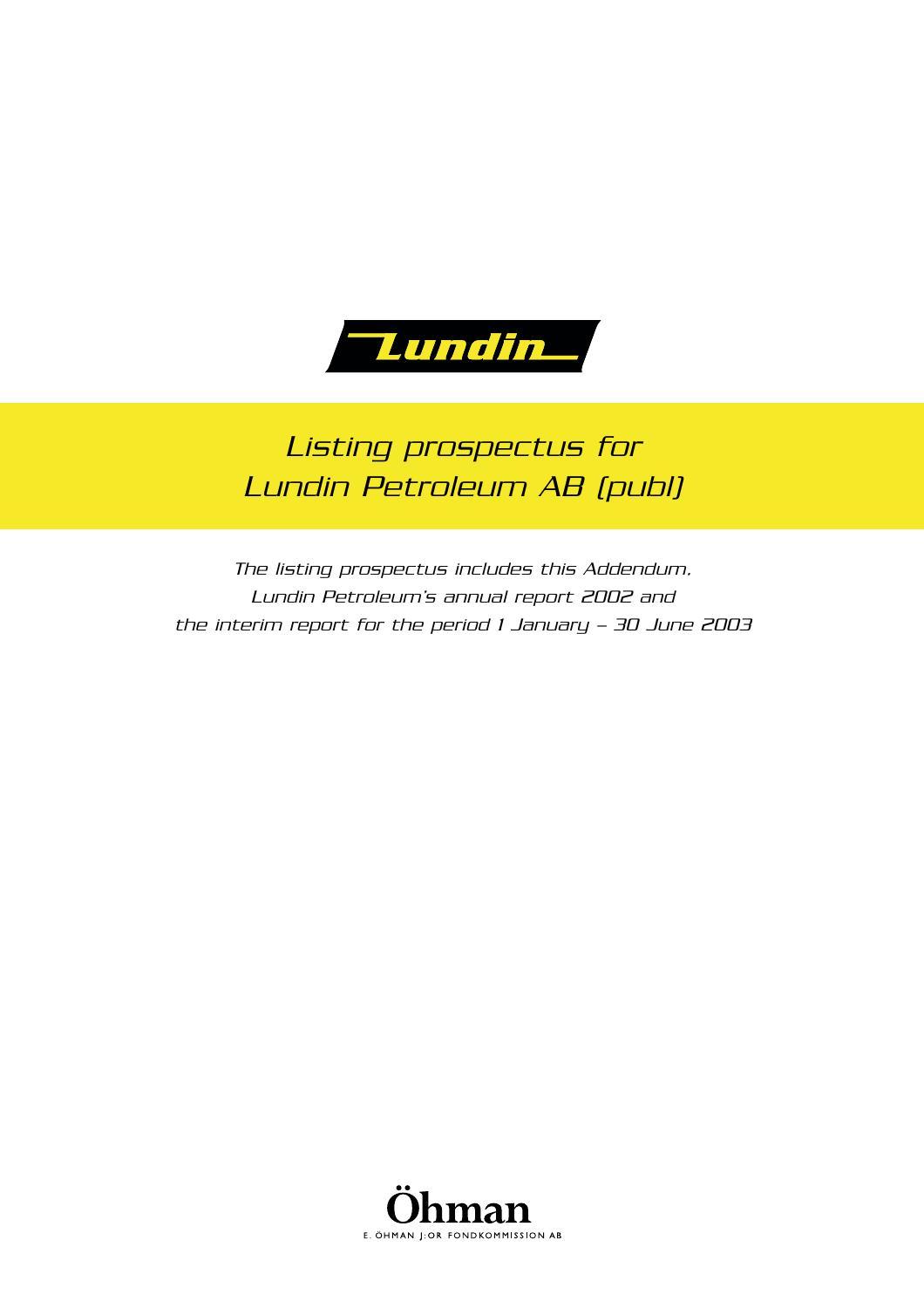## **CONTENTS**

#### IMPORTANT DATES

The last day of trading in Lundin Petroleum shares on the New Market at Stockholmsbörsen is scheduled to be 1 October 2003.

The first day of trading in Lundin Petroleum shares on the O-list at Stockholmsbörsen is scheduled to be 2 October 2003.

#### FINANCIAL REPORT DATES

Interim report for the period 1 January–30 September 2003 will be published 14 November 2003.

#### Preliminary annual statement

for the period 1 January–31 December 2003 will be published 24 February 2004.

#### Interim report for the period

1 January – 31 March 2004 will be published 18 May 2004.

*Annual general meetings will be held in May.* 

#### Definitions:

References to "Lundin Petroleum" or "the Company" pertain to the corporate group in which Lundin Petroleum AB (publ) (company registration number 556610-8055) is the parent company or to Lundin Petroleum AB (publ), depending on the context. References to "Coparex" pertain to Coparex International S.A., which was acquired by Lundin Petroleum in September 2002. References to "Lundin Oil" pertain to Lundin Oil AB (publ), which was acquired by Talisman Energy Inc. in August 2001. References to "OER" pertain to OER Oil AS, of which Lundin Petroleum acquired 75 percent in February 2003. References to "Öhman" pertain to E. Öhman J:or Fondkommission AB. References to "Stockholmsbörsen" pertain to the Stockholm Stock Exchange (Stockholmsbörsen AB).

References to "the Addendum" pertain to this document containing information to the shareholders in Lundin Petroleum AB (publ) pertaining to the Company's shares being listed on the O-list at Stockholmsbörsen. References to "the Prospectus" pertain to the Addendum together with Lundin Petroleum's annual report 2002 and the interim report for the period 1 January – 30 June 2003.

#### Important Information

The Addendum, together with Lundin Petroleum's annual report 2002 and the interim report for the period 1 January – 30 June 2003, form the Prospectus pertaining to the Company's shares being listed on the O-list at Stockholmsbörsen. The annual report 2002 and the interim report for the period 1 January – 30 June 2003 are available on www.lundin-petroleum.com or can be obtained from the Company's corporate head office.

This is a translation of a Swedish document that has been prepared by the Board of Directors of Lundin Petroleum as information to the shareholders in Lundin Petroleum pertaining to the Company's shares being listed on the O-list at Stockholmsbörsen. In case of any discrepancies between the English and the Swedish version, or, in any other context, the Swedish version shall have precedence. Certain figures and amounts in the Addendum have been rounded off.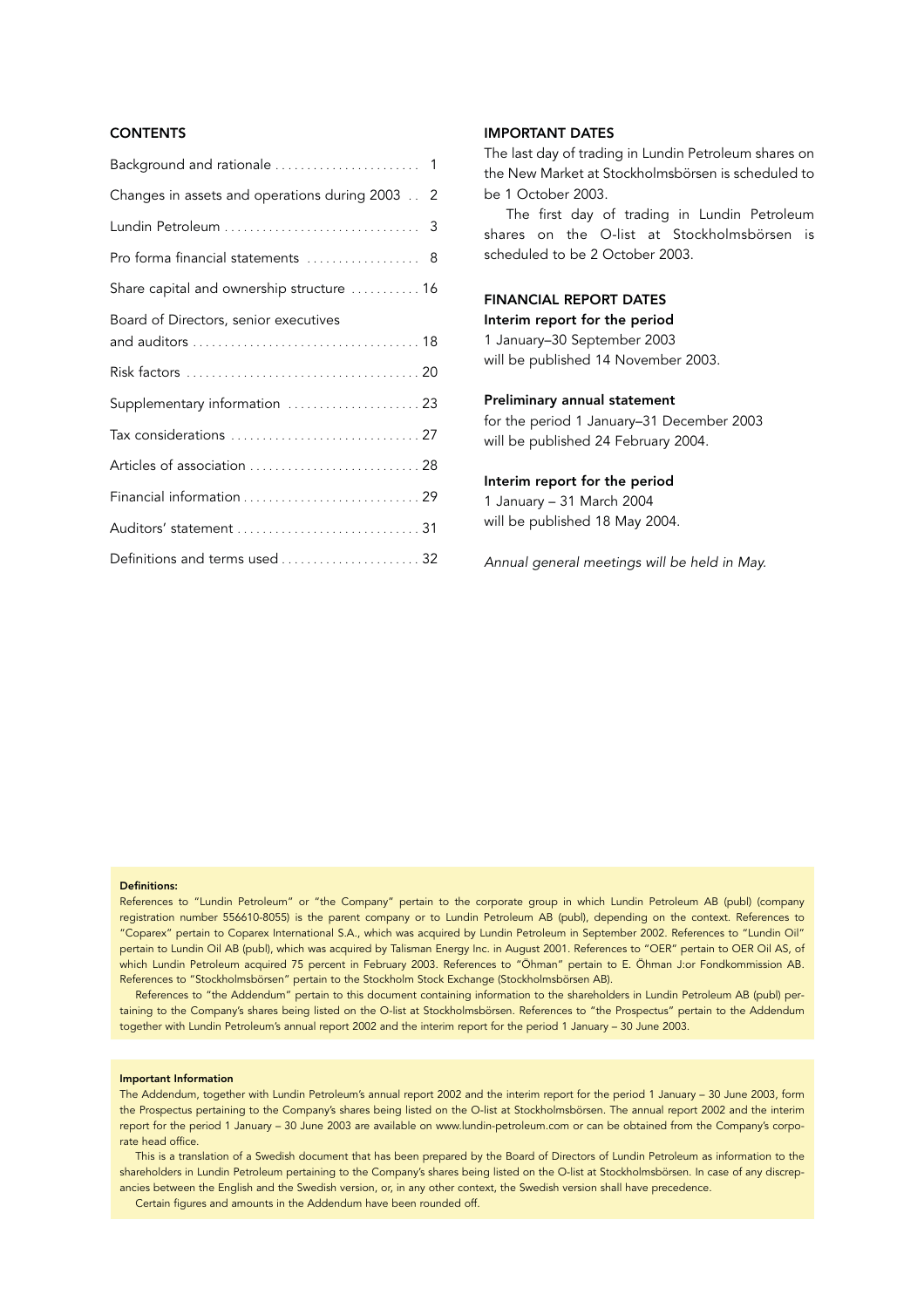# *BACKGROUND AND RATIONALE*

In June 2001, Talisman Energy Inc. announced its intention to make an offer to acquire Lundin Oil, excluding its wholly-owned subsidiary Lundin Petroleum. As a consequence of that offer being declared unconditional in August 2001, Lundin Petroleum was spun-off and the shares were distributed to Lundin Oil's shareholders. Following the spin-off, the Company's shares commenced trading on the New Market at Stockholmsbörsen on 6 September 2001. The Lundin Petroleum shares started trading on the New Market in order to provide the shareholders with a prompt market quotation.

Having strengthened the Company's cash position through a rights issue and issue of warrants of approximately SEK 480 million in total as well as having completed the acquisition of Coparex and the sale of Block 5A, Sudan, the Board of Directors believes that a list transfer from the New Market to the O-list is logical and the appropriate step to take. Consequently, the Board of Directors resolved on 3 December 2002 to apply for a listing on the O-list. The Board of Directors believes it is in the interest of the shareholders to list the Company's shares on the O-list, since an official listing would allow investors prohibited from investing in unlisted companies to invest in Lundin Petroleum. An O-listing would thus strengthen the shareholder base and further increase the liquidity in the shares. The Board of Directors also believes an official listing would enhance the Company's status in terms of recognition and credibility towards the stock/capital market. The first day of trading in Lundin Petroleum shares on the O-list is scheduled to be 2 October 2003. A trading lot will include 1,000 shares.

*This Prospectus has been prepared by the Board of Directors of Lundin Petroleum in connection with the pending listing of shares in Lundin Petroleum on the O-list at Stockholmsbörsen and the Board of Directors is responsible for the content of the Prospectus. Assurance is hereby given that, to the best of the Board of Director's knowledge, the information herein pertaining to actual conditions is accurate and that nothing that could have a material impact on such descriptions has been omitted.*

Stockholm, 26 September 2003

Lundin Petroleum AB (publ) The Board of Directors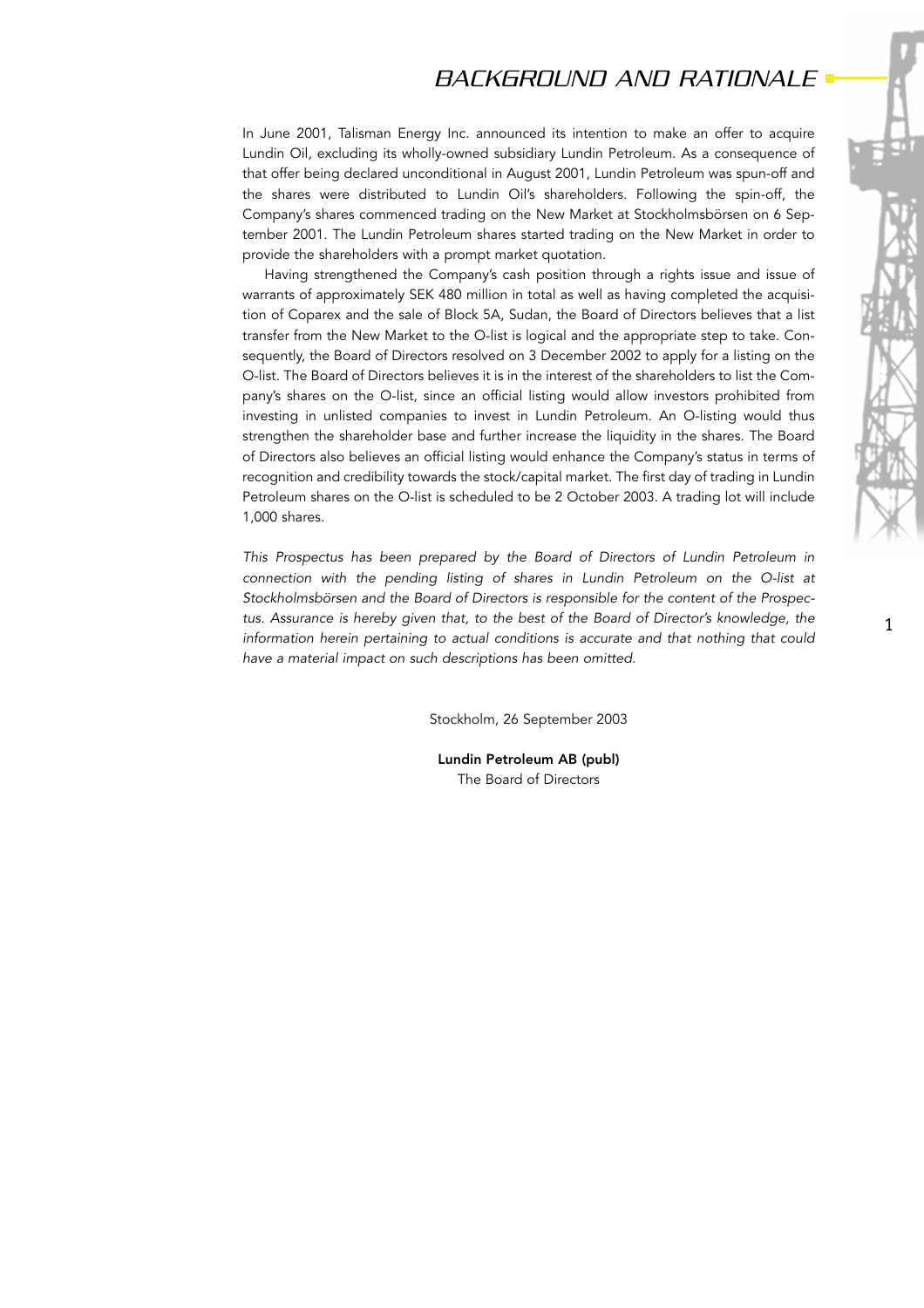# *CHANGES IN ASSETS AND OPERATIONS DURING 2003*

Since the beginning of 2003, changes have been made in Lundin Petroleum's assets and operations. The principal changes consist of the acquisition of the Norwegian oil company OER and the divestment of Lundin Petroleum's working interest in Block 5A, Sudan, through the sale by Lundin Sudan BV. Please note that OER is described in the Company's annual report 2002, while the divestment of Block 5A had not yet been completed at the time of the publishing of the annual report. Consequently, Block 5A is described in the annual report as if it was still part of Lundin Petroleum's asset portfolio.

#### ACQUISITION OF OER OIL AS

In January 2003, Lundin Petroleum announced the acquisition of a 75 percent interest in the Norwegian oil company OER at a cost of NOK 30 million. The fields acquired by OER, Njord and Brage, are estimated to contain recoverable reserves net to OER of 5.0 mmboe (3.75 mmboe net to Lundin Petroleum) with a production forecast for 2003 of 2,400 boepd net to OER (1,800 boepd net to Lundin Petroleum). This is the first acquisition that enables Lundin Petroleum to enter the prolific Norwegian Continental Shelf. Further information regarding OER is disclosed in Lundin Petroleum's annual report 2002 (see also www.oeroil.com).

#### DIVESTMENT OF BLOCK 5A, SUDAN

On 25 April 2003, Lundin Petroleum signed a sale and purchase agreement with Petronas Carigali Overseas Sdn Bhd for the sale of its 40.375 percent working interest in Block 5A, Sudan, for a cash consideration of USD 142.5 million adjusted for working capital based upon an effective date of 31 March 2003. The transaction was completed on 20 June 2003 following the receipt of all regulatory approvals.

## INCREASE IN LUNDIN PETROLEUM'S INDONESIAN WORKING INTERESTS

On 28 July 2003, Lundin Petroleum announced the completion of the acquisition of a further 0.936 percent working interest in Salawati Basin and a further 0.52 percent working interest in Salawati Island for a cash consideration of USD 400,000 adjusted for working capital based upon an effective date of 1 January 2003. Both concessions are located onshore and offshore Western Papua, Indonesia, and are operated by PetroChina.

## CHANGE IN LUNDIN PETROLEUM'S EXPLORATION ACTIVITIES IN ALBANIA

Following OMV's<sup>1</sup> acquisition of Lundin Petroleum's partner Preussag2, negotiations commenced in June 2003 regarding the Company's working interest in Blocks D and E onshore Albania. As a result, an agreement has been reached with Preussag/OMV whereby exploration drilling on Blocks D and E will be suspended until the remaining well commitment is potentially transferred to a new area in Albania. Such transfer will require various government approvals. The agreement with Preussag/OMV includes a cash payment to Lundin Petroleum in respect of past costs incurred in Blocks D and E and a carry of certain costs in any new venture with OMV in Albania.

<sup>1</sup> References to OMV pertain to OMV Aktiengesellschaft.

<sup>2</sup> References to Preussag pertain to Preussag Energie International GmbH.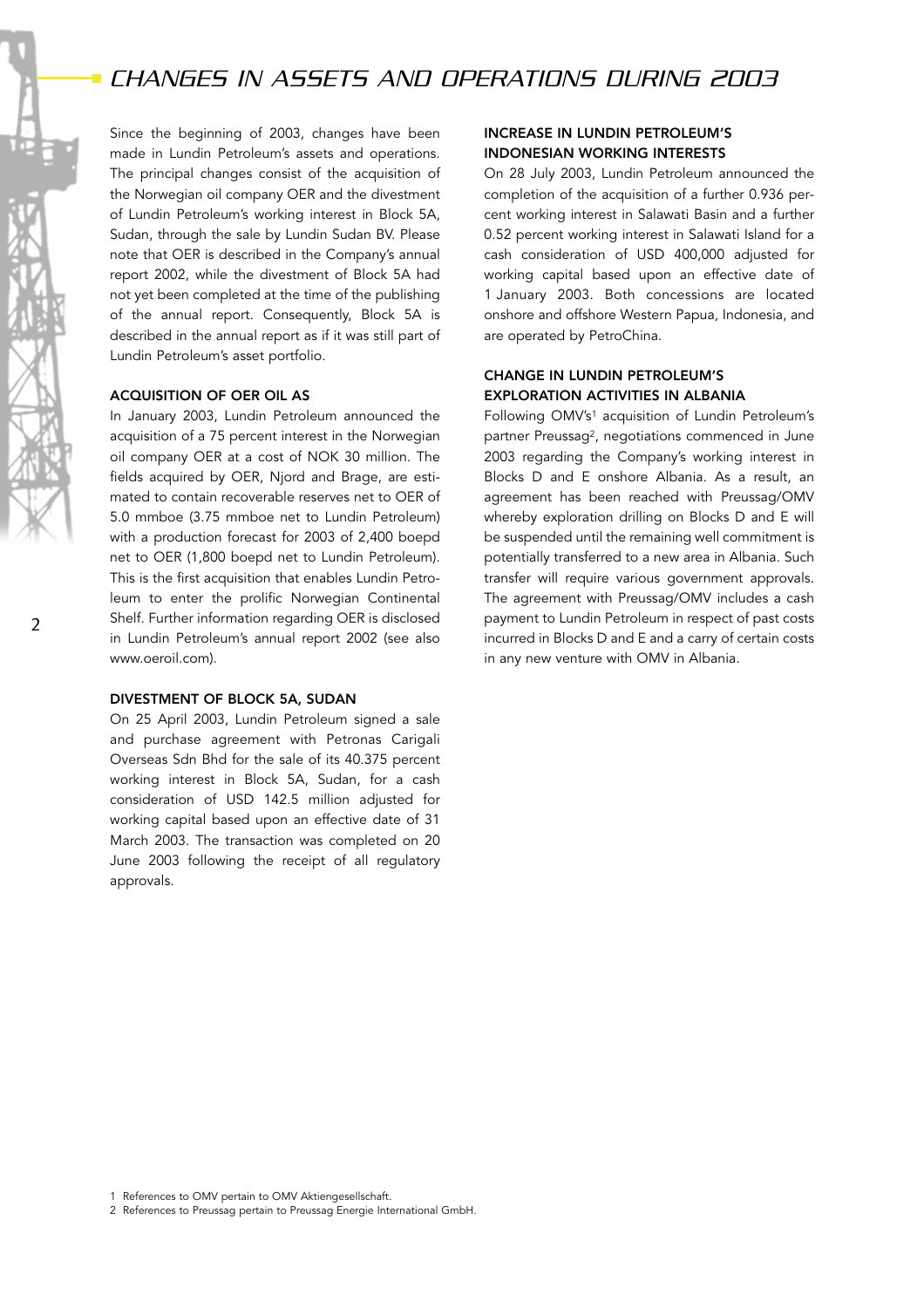# *LUNDIN PETROLEUM*

## MISSION

Lundin Petroleum's mission is to explore for, develop and produce, oil and gas in the most economically efficient, socially and environmentally responsible way, for the benefit of its shareholders, employees and coventurers.

### VISION

Lundin Petroleum's vision is to build a significant oil and gas exploration and production company, which will deliver significant growth and provide increasing value to the shareholders.

#### **STRATEGY**

In order to realise Lundin Petroleum's vision, the Board of Directors has decided to pursue the following strategy:

● Continue to explore and develop its existing asset base. The Company has an inventory of drillable prospects with large upside potential and several discoveries in the appraisal/development stage.

- Actively pursue new exploration acreage around the world. The Company intends to increase its asset portfolio drawing on its extensive network of government and corporate contacts.
- Acquire producing assets which are undervalued and fit into the Company's scope of operations.

#### FINANCIAL OBJECTIVES

The primary objective of Lundin Petroleum is to add value for the shareholders, employees and society through profitable operations and growth. The added-value of the Company will flow from a mixture of improved cash flow and profitability from the producing assets and through exploration and technical success leading to an increase in reserves. Cash flow and profitability from the producing assets can be improved through good technical management of the assets leading to improved production levels and lower production costs. Lundin Petroleum aims to increase hydrocarbon reserves through exploration and through acquisitions. Lundin Petroleum will fund

#### Legal structure as of 1 September 2003

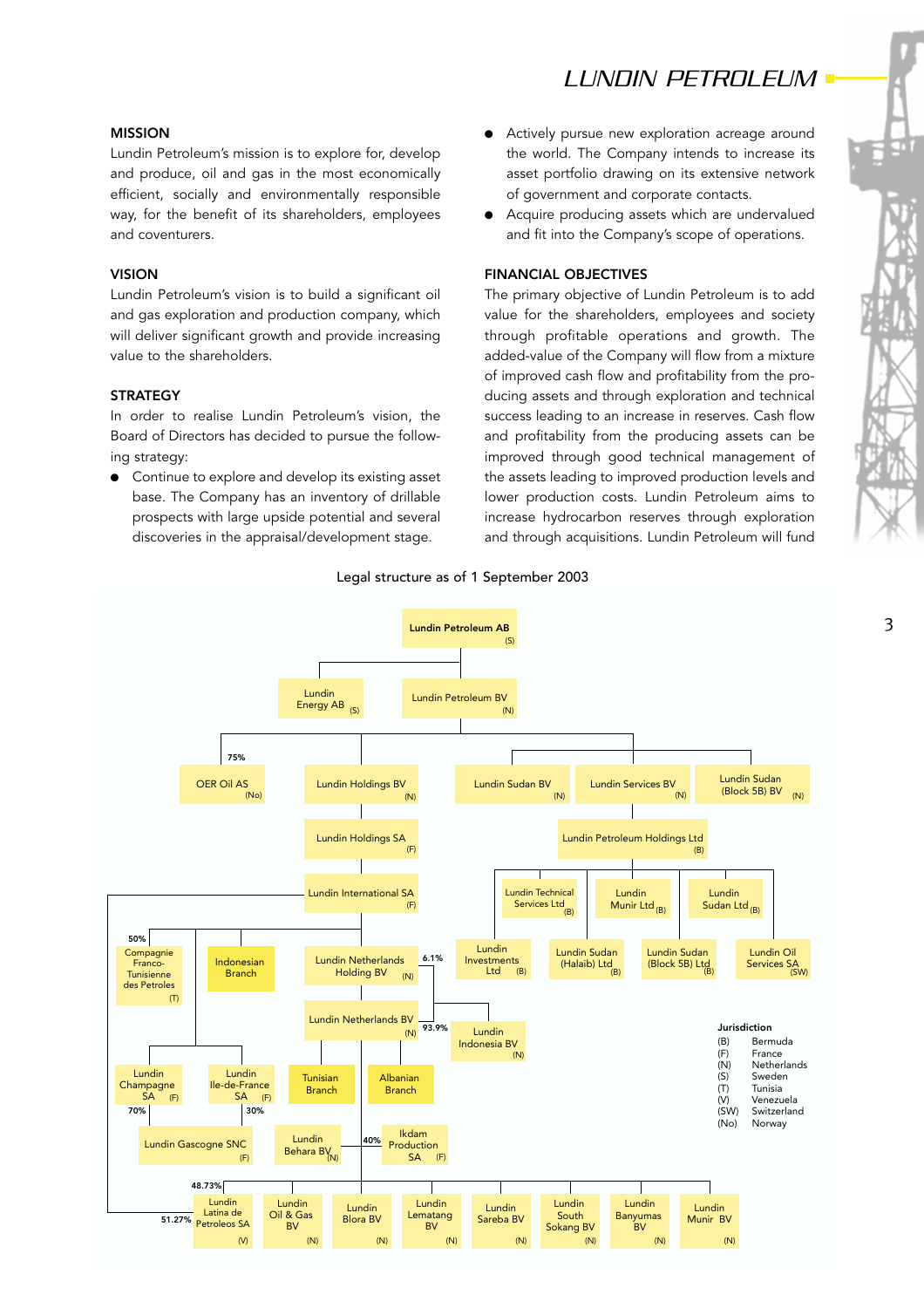acquisitions through a mixture of internally generated funds, third party debt, and if necessary, through new equity.

The shareholders' equity of the Company does not reflect the underlying value of its assets as the recorded value relates to part exploration and development expenditures and part acquisition costs capitalised in accordance with Generally Accepted Accounting Principles. The underlying value of the Company's assets is the calculation of discounted cash flows based on the future production from its reserves. It is the policy of the Company to leverage with third party debt at a level of 50–70 percent of the underlying value of the Company's assets.

Lundin Petroleum's dividend policy is to give funding priority to ongoing exploration projects and to satisfy the immediate capital requirements of the company prior to considering distributions to shareholders.

### **ORGANISATION**

Lundin Petroleum employs 133 persons on a full-time basis, 37 of whom are based at the technical and corporate offices in Stockholm, Sweden, and Geneva, Switzerland. Each country in which Lundin Petroleum operates has a local country manager responsible for the operations in that specific country.

In addition to the corporate and financial staff, Lundin Petroleum maintains a workforce of full-time key technical personnel within crucial activities such as geophysics, geology, reservoir engineering and drilling.

Lundin Petroleum is managed from its office in Geneva where the President and Chief Executive Officer, Chief Operating Officer and Chief Financial Officer are responsible for the strategic management of the Company. This involves the implementation of strategic and investment decisions in relation to existing and new business areas as well as the funding for the Company.

### Staff

Lundin Petroleum's 133 employees are distributed on 99 men (74 percent) and 34 women (26 percent). The table below shows Lundin Petroleum's current work force. Lundin Petroleum recruits from a global market of people working in the oil and gas business. The Company foresees no future difficulties in recruiting people with excellent education and experience.

| Country      | <b>Number of employees</b> | Of which women | Of which men |
|--------------|----------------------------|----------------|--------------|
| Albania      |                            |                | 1            |
| France       | 46                         | 9              | 37           |
| Indonesia    | 20                         | 5              | 15           |
| Netherlands  | 5                          |                | 3            |
| Norway       | 12                         |                | 10           |
| Switzerland  | 35                         | 11             | 24           |
| Sweden       | 2                          |                |              |
| Tunisia      | 12                         |                | 9            |
| <b>Total</b> | 133                        | 34             | 99           |

| Level of education                 | <b>Number of employees</b> | Share, % |
|------------------------------------|----------------------------|----------|
|                                    |                            |          |
| Corresponding to elementary school |                            | 2        |
| Further training                   | 38                         | 29       |
| Corresponding to high school       | 35                         | 26       |
| University                         | 57                         | 43       |
| <b>Total</b>                       | 133                        | 100      |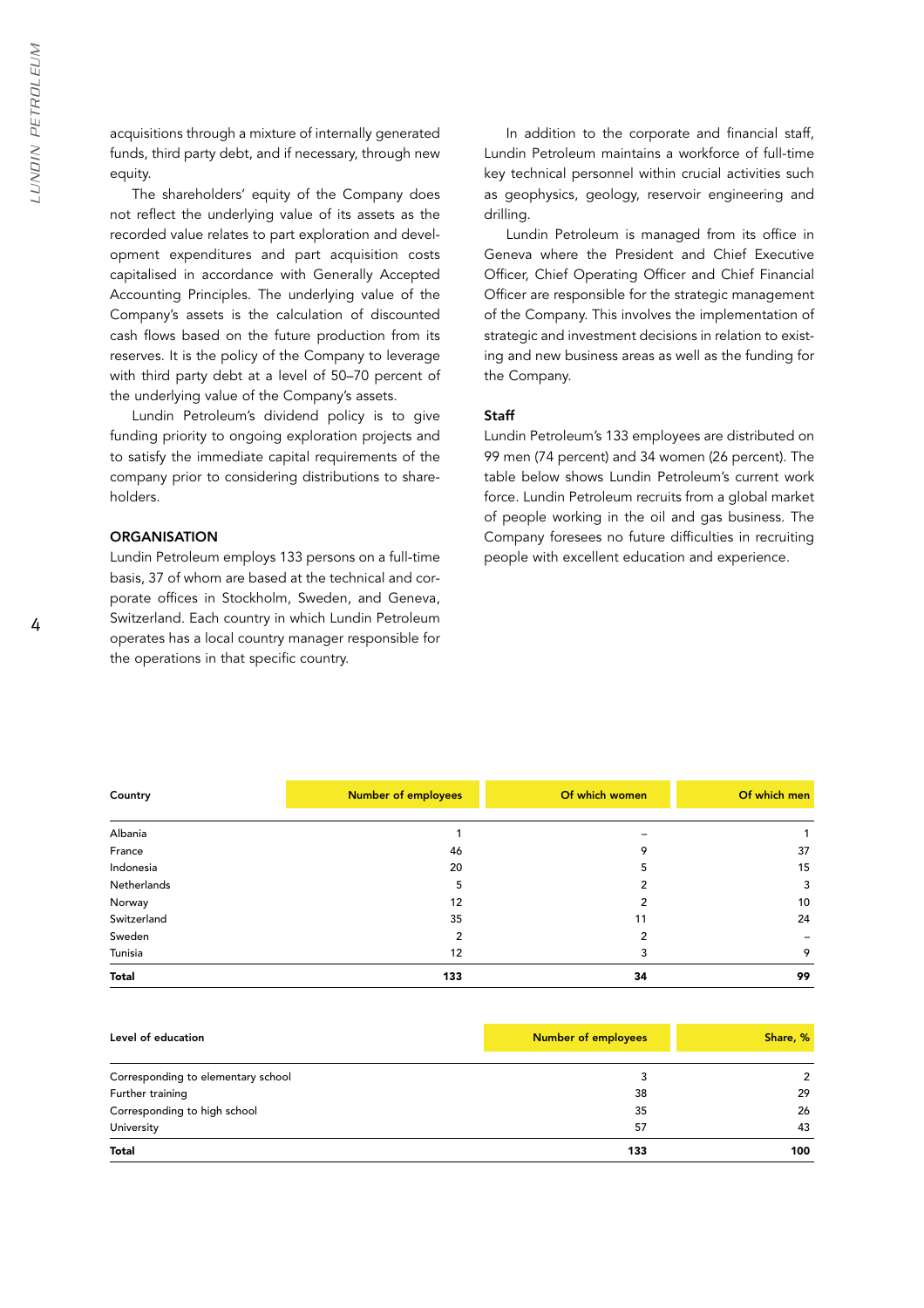## LUNDIN PETROLEUM'S PORTFOLIO OF OIL AND GAS ASSETS<sup>1</sup>

Lundin Petroleum's proven and probable reserves and the remaining economic life of producing assets, as of 1 January 2003, are shown in the table below.1

| Country     | <b>Licenses</b> | <b>Proven and</b><br>probable reserves<br>(mmboe) | <b>Remaining</b><br>economic life<br>(years) |
|-------------|-----------------|---------------------------------------------------|----------------------------------------------|
| Albania     | 2 exploration   |                                                   |                                              |
| France      | 15 production   | 23.8                                              | Over 17                                      |
|             | 5 exploration   |                                                   |                                              |
| Indonesia   | 2 production    | 12.1                                              | Over 17                                      |
|             | 4 exploration   |                                                   |                                              |
| Iran        | 1 exploration   |                                                   |                                              |
| Netherlands | 19 production   | 9.1                                               | Over 17                                      |
|             | 3 exploration   |                                                   |                                              |
| Norway      | 2 production    | 3.75 <sup>1</sup>                                 | 12                                           |
| Sudan       | 2 exploration   |                                                   |                                              |
| Tunisia     | 2 production    | 3.2                                               | Over 172                                     |
|             | 3 development   |                                                   |                                              |
| Venezuela   | 1 production    | 8.8                                               | 13                                           |

1 Lundin Petroleum owns 75 percent of OER, amounts are net Lundin Petroleum.

2 The onshore production in Tunisia has a remaining economic life of over 17 years. The expected remaining economic life of the offshore production is 5 years.

#### WORK PROGRAM 2003

Lundin Petroleum is engaged in an extensive exploration program during 2003 including the drilling of eight exploration wells. One well has been drilled in The Netherlands, and a further well is currently being drilled in France. Further exploration wells are planned to be drilled in The Netherlands, Indonesia and Iran during the remainder of 2003.

Capital development expenditures during 2003 consist of the drilling of development wells in Venezuela, Indonesia, France and The Netherlands in order to curtail the natural decline of existing fields and maintain production at or above current levels.

#### **COMPETITION**

Lundin Petroleum competes globally with other upstream companies, including major international oil and gas companies, for exploration acreage and producing assets that may come up for sale.

Companies that are competitors in the stage where exploration acreage is acquired, can become partners in the stage when possible farm-out agreements are made. Hence, the separation between competitors and partners varies over time.

#### **SUPPLIERS**

In certain stages of the exploration and development process, Lundin Petroleum hires specialised companies and/or people for a limited period of time. Stages in which this would typically arise include acquisition of seismic data, drilling and building of infrastructure. During certain periods of time the use of sub-contractors and temporarily employed staff can exceed the number of full-time staff. Lundin Petroleum's suppliers are made up of both locally and globally operating companies. The Company is not experiencing difficulties in obtaining suppliers.

#### **CUSTOMERS**

The natural gas produced in the Netherlands is purchased, in its entirety, by the Dutch company NV Netherlandse Gasunie. The Company's production in other countries is sold on the spot market and under longer term contracts at market prices. The oil and gas markets are global markets with standardised pricing of hydrocarbons of uniform quality.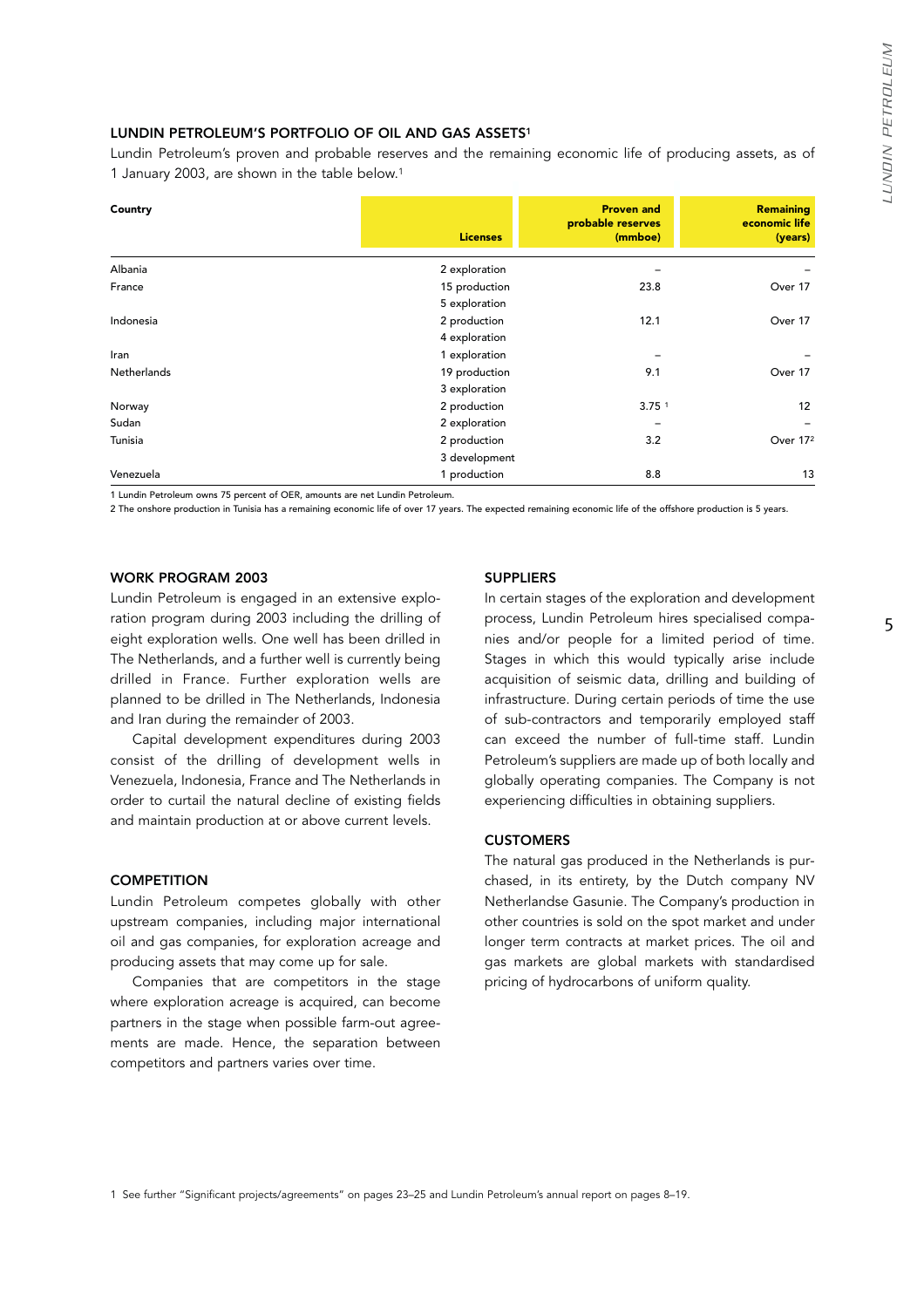#### PARTNERS

Lundin Petroleum is partner with a number of companies on the various fields and in the various countries where it is operating. The partners can be competitors in some stages of the bidding for exploration or production licences and later become partners through farm-in or farm-out agreements. Some of Lundin Petroleum's major partners are shown in the table below.

| Company     | <b>Country of incorporation</b> | Owner                |
|-------------|---------------------------------|----------------------|
|             |                                 |                      |
| <b>ETAP</b> | Tunisia                         | State of Tunisia     |
| Esso        | US                              | Exxon Mobil (listed) |
| PetroChina  | China                           | Listed               |
| Petronas    | Malaysia                        | State of Malaysia    |
| Tecpetrol   | Argentina                       | Techint              |
| Total       | France                          | Listed               |

## FINANCIAL RISK MANAGEMENT POLICIES

As an international oil and gas exploration and production company operating globally, Lundin Petroleum is exposed to financial risks such as fluctuations in currency rates, oil price, interest rates, as well as credit financing. The Company shall seek to control these risks through sound management practice and the use of internationally accepted financial instruments, such as hedging and forward exchange.

Lundin Petroleum uses financial instrument solely for the purpose of minimising risks in the Company's business.

### About Lundin Petroleum and currency exchange rates

Operating in many geographical locations through a network of companies, Lundin Petroleum is exposed to transactions in many different currencies. The Company's income is predominantly sourced in USD although it may be received in other currencies, depending on the sales contract. Expenditures are incurred primarily in USD and EUR, but also in CHF, NOK and SEK.

Lundin Petroleum has two types of currency requirements. There are monthly currency requirements for ongoing operational expenditures, such as salaries and property rentals. There are also ad hoc currency requirements for periodic expenditures, such as payment of taxes. The levels of currency requirements can be established through the budgetary process.

Furthermore, Lundin Petroleum has many subsidiaries operating outside of Sweden, and the value in SEK of the foreign investments is exposed to exchange rate fluctuations. Equity in subsidiaries is translated using the current method and the translation effects are reported directly in shareholders equity. At present, the Company does not hedge this translation exposure since the underlying value of the business is in other currencies.

#### *Currency exchange rates hedging policy*

Lundin Petroleum's policy on currency rate hedging is to consider setting the rate of exchange for known costs in non-US dollar currencies to US dollars in advance so that future US dollar cost levels can be forecasted with a reasonable degree of certainty. The Company will take into account the current rates of exchange and market expectations in comparison to historic trends and volatility in making the decision to hedge.

#### About Lundin Petroleum and oil prices

Contracts for the sale of hydrocarbons are continuously benchmarked to quoted oil prices or other indices. The Company has no control over these quoted prices, but its profitability is dependent upon them. Exposure to fluctuations in the quoted prices can be minimised by entering into forward sales contracts or other financial derivatives fixing in advance the price received by the Company. It is possible to enter into a hedging agreement whereby either the minimum oil price receivable is fixed, the oil price receivable is fixed between a minimum and maximum, or the oil price receivable is fixed at an agreed price.

The benefits of hedging the oil price risk are that (a) it limits the downside risk of the oil price, (b) it secures a known future (minimum) cash flow and (c) it ensures a degree of profitability. The negatives of hedging the oil price risk are (a) the cost of the hedge, which is charged during the duration of the hedge, and (b) the upside potential of the oil price is reduced.

The first consideration in the Company's oil price hedging policy is to identify which areas of operation are able to be hedged. Oil price hedging can be restricted by external factors such as security constraints imposed by external lenders and the fiscal regime in the countries in which the Company operates. For instance, a hedge may be excluded from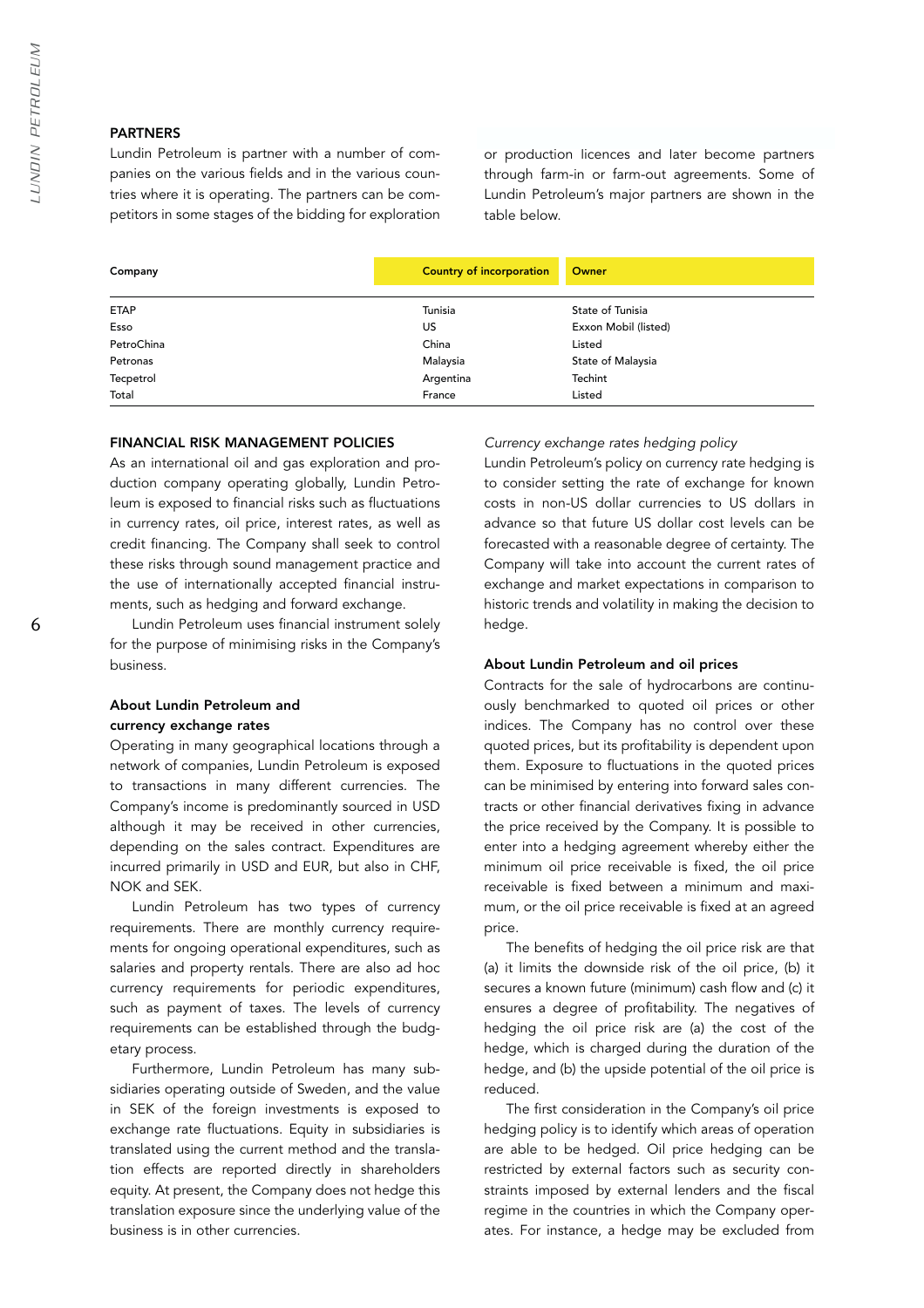the underlying sale for the purposes of calculating petroleum taxes.

The second consideration is the frequency of sales. Where production is sold on a monthly basis, hedging contracts can be entered into over a future period. Where production is sold on an irregular basis, hedging contracts can only be entered into when a lifting date is established.

The third consideration is the need to hedge. Under a financing agreement secured over future cash flows, an oil price hedging contract may provide guaranteed prices above the lending institution's pricing parameters used in calculating the future cash flows. In these circumstances, it is beneficial to enter into the oil price hedge.

The final consideration is to establish the Company's expectation of future prices and the stability of the oil price market to determine whether the anticipated benefits of hedging exceed the costs.

#### *Oil price hedging policy*

Lundin Petroleum's policy is to adopt a flexible approach towards oil price hedging, based on an assessment of the benefits of the hedge contract in the specific circumstances.

Based on an analysis of the circumstances, Lundin Petroleum will assess the benefits of forward hedging monthly sales contracts for the purposes of establishing cash flow. If it believes that the hedging contract will provide an enhanced cash flow then it may choose to enter into an oil price hedge.

Lundin Petroleum will monitor the oil price and market conditions to decide whether to hedge irregularly lifted sales contracts. Once cargo dates are set, the Company will obtain quotes for hedging and compare these against the anticipated forward pricing curves quoted by financial institutions and Lundin Petroleum's view of the volatility of the market at the time.

#### About Lundin Petroleum and interest rates

Where the Company has entered into external borrowings at floating interest rates, it is exposed to the risk that the market interest rates will increase. Interest rate risk is assessed on a loan-by-loan basis, as the rates and periods may vary.

#### *Interest rate hedging policy*

Lundin Petroleum will assess the benefits of interest rate hedging on borrowings on a continuous basis. If the hedging contract provides a reduction in the interest rate risk at a price that is deemed acceptable to the Company, then Lundin Petroleum may choose to enter into an interest rate hedge.

For the purposes of assessing interest rate risk, Lundin Petroleum will review historic interest rate levels and movements and assess the prevailing market conditions and expectations.

## About Lundin Petroleum and credits and surplus liquid funds

Lundin Petroleum is exposed to three types of credit risk.

The first type of credit risk is non-payment by the purchasers of Lundin Petroleum hydrocarbons. The Company sells hydrocarbons to third parties through many different sales contracts and at different frequencies. The values of the sales can vary greatly through the size of the cargo lifted. The level of risk associated with the sale of hydrocarbons can be reduced through the requirement of the buyers to provide irrevocable letters of credit or other banking guarantees to support the payment.

The second type of credit risk is the non-payment by joint venture partners of their share of joint venture expenditures. Lundin Petroleum enters into oil and gas exploration, development and production joint ventures with other companies to share the costs and risks of exploration and development. There is a risk that joint venture partners may renege on their share of cash calls leaving Lundin Petroleum exposed to the full cost of the work commitments. There is recourse for non-payment under the joint operating agreement but Lundin Petroleum remains exposed to cash flow issues.

The third area of credit risk is losses on bank deposits and short-term investments.

#### *Credit and surplus liquid funds policy*

Lundin Petroleum's policy is to limit credit risk by limiting the counter-parties to major banks and oil companies.

Where it is determined that there is a credit risk for hydrocarbon sales, the policy is to require an irrevocable letter of credit for the full value of the sale.

The policy on joint venture parties is to rely on the provisions of the underlying joint operating agreements to take back possession of the licence or the joint venture partner's share of production for nonpayment of cash calls or other amounts due.

The policy for investment of surplus liquid funds is to limit investments to major banks and to seek low credit risk investments. These investments will mostly be limited to time investments in major banks. Speculative investments in non-oil industry based activities are not permitted.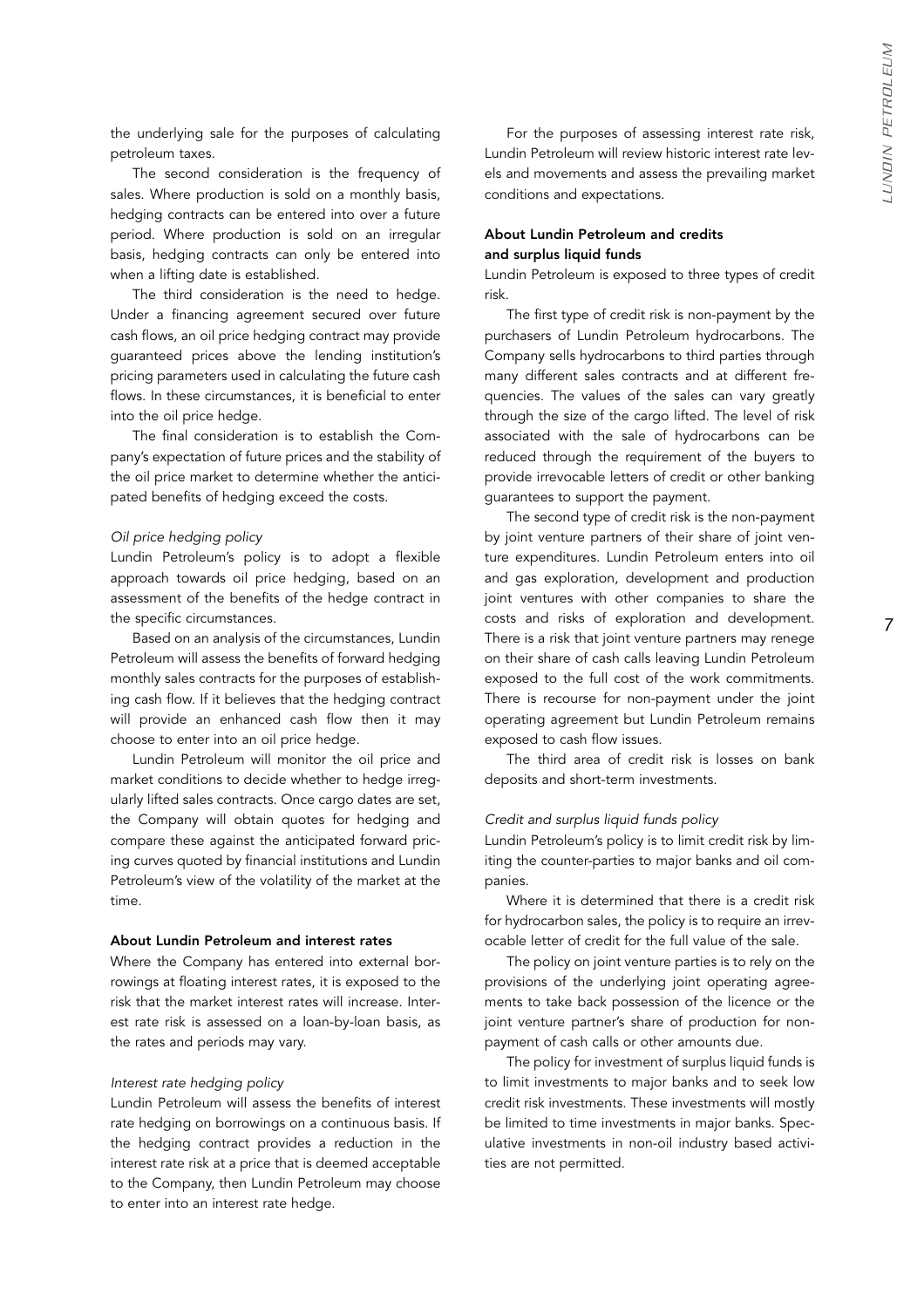# *PRO FORMA FINANCIAL STATEMENTS*

The pro forma accounts, which have been prepared for illustrative purposes only, show consolidated summarised income statements, balance sheets and cash flow statements for the full financial year 2002 and for the first six months 2003. The reason for providing pro forma accounts is to illustrate Lundin Petroleum's financial trend, assuming the Company's current assets and operations throughout the pro forma period. The principal adjustments arise from the following assumptions:

#### ● *The acquisition of Coparex*

The trading results for the acquired Coparex companies for the period 1 January – 19 September 2002 were eliminated from the consolidated results of Lundin Petroleum in accordance with Generally Accepted Accounting Principles as this period was prior to the acquisition. For the purposes of the pro forma accounts, Coparex is assumed to have been acquired 31 December 2001.

To complete the acquisition of Coparex, Lundin Petroleum drew down under a term loan facility an amount of SEK 1,237.0 million. This amount was repaid partially in November 2002 and the balance in June 2003. For the purposes of the pro forma accounts the acquisition of Coparex is deemed to have been funded from the proceeds of the Sudan Block 5A sale.

● *The acquisition of 75 percent of OER* 

On 3 February 2003 the shares in OER were acquired and OER completed the acquisition of licence interests in Brage and Njord. Only the trading results from this date have been consolidated in the Lundin Petroleum results. For the purposes of the pro forma accounts, the trading results of OER have been included with effect from 1 January 2002. The year-end balance sheet has been amended to include the acquisition price of the fields effective 31 December 2001.

● *Limited funding requirement was drawn down for the acquisition of Coparex and OER*  There is a funding requirement at 31 December 2001 to complete the acquisition of Coparex and OER. For the purposes of the pro forma accounts the funding shortfall at 31 December 2001 of SEK 140.0 million has been funded through a short term finance facility settled during 2002. An interest charge at 5 percent per annum has been applied.

- *The divestment of Block 5A, Sudan*
- The sale of Sudan Block 5A was recorded in the consolidated Lundin Petroleum accounts with effect from 20 June 2003. For the purposes of the pro forma accounts the sale has been treated as if it occurred on 31 December 2001. The full sales price has been applied effective that date and the gain on sale and the capital expenditure incurred on Sudan Block 5A during the reporting periods has been eliminated.
- *The lease of the Paris property was settled* The lease on the Paris office was settled effective 30 June 2003. For the purposes of the pro forma accounts the lease settlement has been treated as if it occurred on 31 December 2001.
- *Restructuring costs*

Following the acquisition of the Coparex companies, restructuring costs of SEK 36.5 million were incurred upon the termination of Paris based employees. For the purposes of the pro forma accounts the restructuring costs have been treated as if they occurred on 31 December 2001. Further costs of SEK 12.1 million were incurred following the acquisition of the Coparex companies for the reorganisation of the Group. For the purposes of the pro forma accounts the reorganisation costs have been treated as if they occurred on 31 December 2001.

● *Capital contribution from the exercise of allotted warrants*

In October 2001, the Board of Directors ratified a new share issue with a warrant to subscribe for further shares at SEK 4.50 per share, exercisable during the period 15 May – 14 June 2002. During the exercise period 35,609,748 warrants were exercised realising SEK 158.0 million after issue costs of SEK 2 million. For the purposes of the pro forma accounts the exercise of warrants has been treated as if it occurred on 31 December 2001.

Accounting principles applied are described in Lundin Petroleum's annual report 2002, which together with the interim report for the period 1 January – 30 June 2003 and the Addendum form the Prospectus pertaining to Lundin Petroleum's shares being listed on the O-list at Stockholmsbörsen.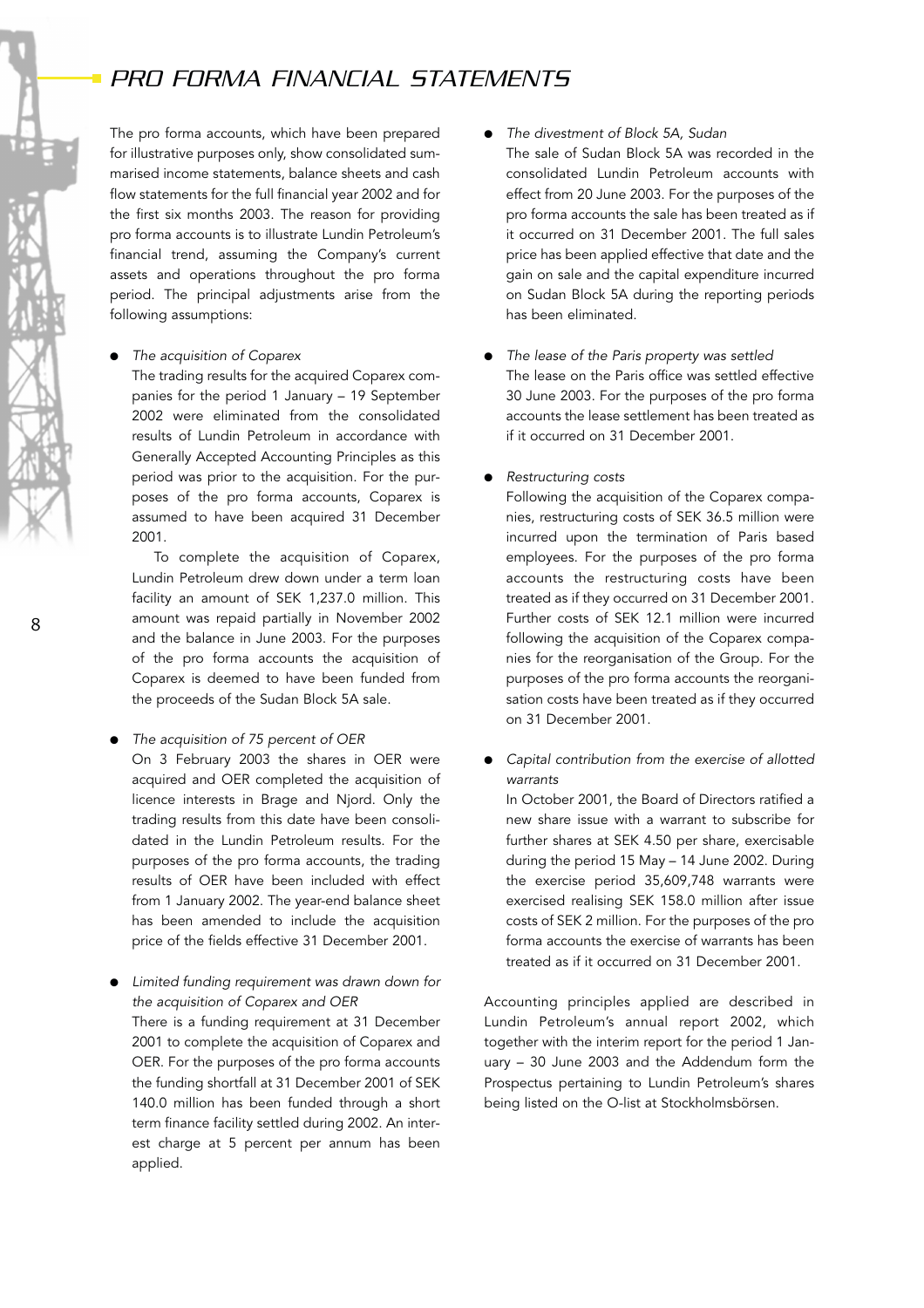The following exchange rates have been applied on transactions and balances:

|                                      | 1 January –<br>30 June 2003 | 1 January $-$<br>31 December 2002 |
|--------------------------------------|-----------------------------|-----------------------------------|
| Average exchange rate, SEK/USD       | 8.31                        | 9.70                              |
| Exchange rate at period end, SEK/USD | 8.01                        | 8.75                              |
| Average exchange rate, SEK/EUR       | 9.16                        | 9.10                              |
| Exchange rate at period end, SEK/EUR | 9.25                        | 9.17                              |

#### PRO FORMA CONSOLIDATED SUMMARISED INCOME STATEMENTS

| Expressed in SEK thousand                      | Note           | 1 January -<br>30 June 2003 | 1 January $-$<br>31 December 2002 |
|------------------------------------------------|----------------|-----------------------------|-----------------------------------|
| Net sales of oil and gas                       | 1              | 595,315                     | 1,369,494                         |
| Other operating income                         |                | 30,182                      | 54,625                            |
| <b>Operating income</b>                        |                | 625,497                     | 1,424,119                         |
| <b>Production costs</b>                        |                | $-227,038$                  | $-563,549$                        |
| Depletion of oil and gas properties            |                | $-101,203$                  | $-220,704$                        |
| <b>Gross profit</b>                            |                | 297,256                     | 639,866                           |
| Other income                                   |                | 3,693                       | 14,941                            |
| Administration expenses including depreciation |                | $-60,170$                   | $-142,686$                        |
| <b>Operating result</b>                        |                | 240,779                     | 512,121                           |
| Financial income and expenses, net             | $\overline{c}$ | $-52,943$                   | $-41,605$                         |
| <b>Result before tax</b>                       |                | 187,836                     | 470,516                           |
| Tax                                            |                | $-73,390$                   | $-132,880$                        |
| Minority interests                             |                | $-565$                      | 765                               |
| <b>NET RESULT</b>                              |                | 113,881                     | 338,401                           |

## Commentary on pro forma consolidated summarised income statements

The pro forma consolidated summarised income statements have been prepared in accordance with the assumptions stated on pages 8–9 of this Addendum. The consolidated income statements for Lundin Petroleum for the corresponding periods have been used as a basis for the pro forma statements.

#### *Relates to 1 January – 31 December 2002*

Net sales of hydrocarbons, including change in overlift position have increased for the year ended 31 December 2002 by SEK 866.7 million and SEK 218.4 million for the inclusion of Coparex and Norway respectively. Other operating income has increased for the same period by SEK 18.5 million and SEK 24.7 million for the inclusion of Coparex and Norway respectively. The other operating income contributed by Coparex represents tariff income and receipts for the storage of strategic stocks of hydrocarbons. The other operating income contributed by OER includes revenue from the sale of a Floating Production Storage and Offloading vessel.

Production costs for the year ended 31 December 2002 have increased by SEK 337.8 million through the inclusion of the full year Coparex results and SEK 76.7 million through the inclusion of OER. Depletion for the year ended 31 December 2002 has increased by SEK 132.9 million for Coparex and SEK 34.2 million for OER representing a charge based on twelve months production.

Other income for the year ended 31 December 2002 has increased by SEK 4.7 million through the inclusion of the full years result for Coparex. Administration expenses have increased for the year ended 31 December 2002 by SEK 33.8 million and SEK 12.6 million for the inclusion of Coparex and OER. The increase in administration costs for Coparex is after an elimination of restructuring costs of SEK 20.3 million.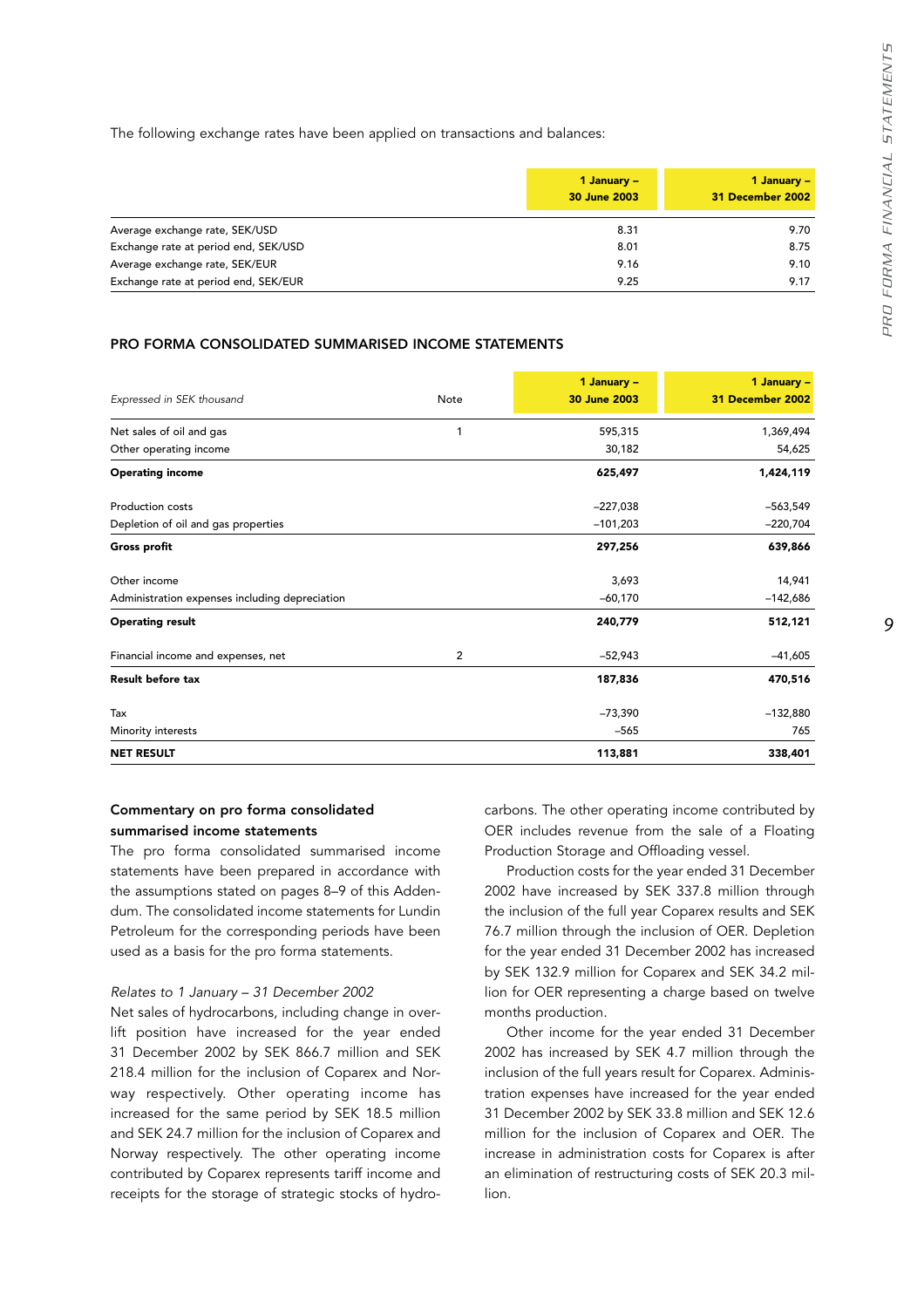In accordance with the assumptions, the pro forma consolidated summarised income statements have been prepared on the basis that Lundin Petroleum borrowed SEK 140.0 million for the acquisition of Coparex and OER and that these borrowings were repaid during 2002. On this bases, the borrowing costs incurred in Coparex for the year ended 31 December 2002 were eliminated and an interest charge of SEK 3.5 million was recorded and the interest income recorded within the Coparex results was eliminated. Currency exchange losses incurred in Coparex for the period up to 19 September 2002 were included within the pro forma consolidated summarised income statement and exchange gains recorded in the consolidated income statement for Lundin Petroleum for the year ended 31 December 2002 of SEK 13.3 million were eliminated from the pro forma consolidated summarised income statement. The charge for the unwinding of site restoration discount was increased by SEK 5.2 million in the pro forma income statement for a full year charge for Coparex.

The charge for current corporation tax was increased in the pro forma consolidated summarised income statement by SEK 34.1 million and SEK 94.6 million for Coparex and OER respectively to reflect the current tax charge for the full year.

#### *Relates to 1 January – 30 June 2003*

Sales of oil and gas have increased for the six months ended 30 June 2003 by SEK 14.5 million representing sales from OER for January 2003. Production costs and depletion for the six-month period relating to OER have increased by SEK 5.9 million and SEK 2.9 million respectively.

The gain on the sale of Sudan Block 5A of SEK 724.8 million has been eliminated from the pro forma income statement for the six-month period. Restructuring costs amounting to SEK 28.4 million incurred following the acquisition of Coparex have been eliminated from the pro forma income statement for the six-month period.

The consolidated income statement for the sixmonths ended 30 June 2003 included an interest charge on the external borrowings of SEK 18.2 million and a currency exchange gain on the amount outstanding under the finance facility of SEK 102.0. million. These amounts have been eliminated in the preparation of the pro forma consolidated summarised income statements. Following the repayment of the finance facility, the amount of capitalized finance costs of SEK 15.9 million was written off. This amount has also been eliminated from the pro forma income statement.

Current corporation taxes have been increased by SEK 22.9 million and the deferred tax credit has increased by SEK 10.1 million for the inclusion of OER for the full period.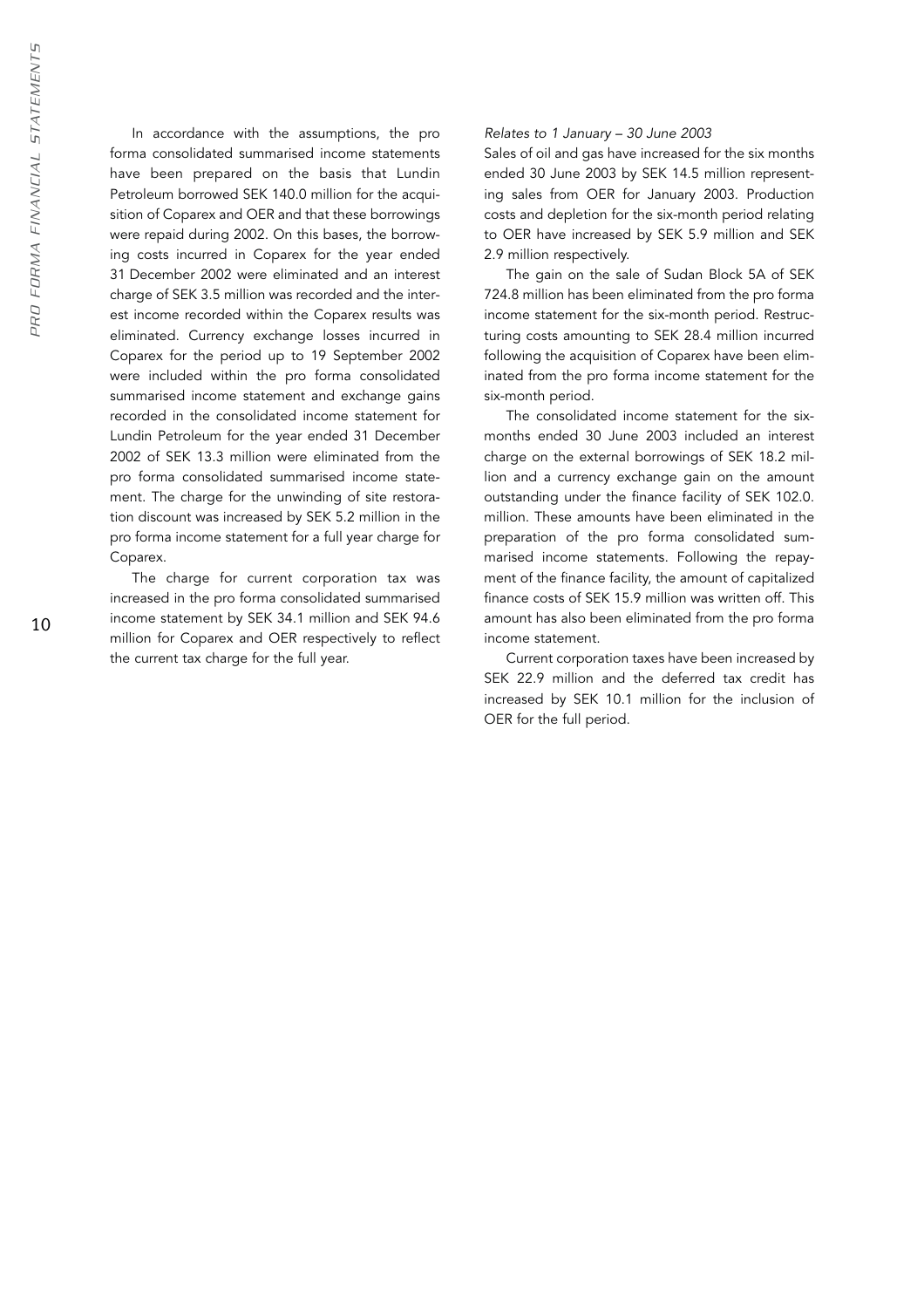## PRO FORMA CONSOLIDATED SUMMARISED BALANCE SHEETS

| Expressed in SEK thousand                                 | Note | 30 June 2003 | 31 December 2002 |
|-----------------------------------------------------------|------|--------------|------------------|
| <b>Assets</b>                                             |      |              |                  |
| Tangible fixed assets                                     |      |              |                  |
| Oil and gas properties                                    | 3    | 1,792,973    | 1,785,442        |
| Office equipment and other assets                         |      | 57,003       | 56,656           |
| <b>Total tangible fixed assets</b>                        |      | 1,849,976    | 1,842,098        |
| Financial fixed assets                                    |      | 97,988       | 108,409          |
| <b>Total fixed assets</b>                                 |      | 1,947,964    | 1,950,507        |
| Current assets                                            |      |              |                  |
| Current receivables and inventories                       |      | 373,102      | 378,684          |
| Cash and bank, short term investments                     |      | 356,144      | 375,351          |
| <b>Total current assets</b>                               |      | 729,246      | 754,035          |
| <b>Total assets</b>                                       |      | 2,677,210    | 2,704,542        |
| Shareholders' equity and liabilities                      |      |              |                  |
| Shareholders' equity, including net result for the period |      | 1,837,121    | 1,776,710        |
| Minority interests                                        |      | 12,996       | 11,997           |
| Provisions and other long-term liabilities                |      | 385,473      | 398,817          |
| <b>Current liabilities</b>                                |      | 441,620      | 517,018          |
| Total shareholders' equity and liabilities                |      | 2,677,210    | 2,704,542        |
| Pledged securities                                        |      |              |                  |
| <b>Contingent liabilities</b>                             |      | 12,618       | 12,618           |

## Commentary on pro forma consolidated summarised balance sheets

The pro forma consolidated summarised balance sheet as at 31 December 2002 has been prepared in accordance with the assumptions stated on pages 8–9 of this Addendum. The consolidated balance sheet for Lundin Petroleum for the corresponding period has been used as a basis for the pro forma balance sheet.

#### *Relates to 31 December 2002*

Oil and gas properties as at 31 December 2002 have been increased by SEK 153.1 million to reflect the acquisition of OER and have been reduced by SEK 356.6 million to reflect the sale of Sudan Block 5A.

Financial fixed assets as at 31 December 2002 have been reduced by SEK 15.9 million following the elimination of the capitalised financing fees and increased by SEK 20.7 million reflecting the cash deposit made by OER to cover site restoration liabilities.

Current receivables and inventories as at 31 December 2002 have increased by SEK 33.2 million reflecting the current receivables attributable to OER at that date.

Cash and bank as at 31 December 2002 has been decreased by SEK 7.2 million to reflect the acquisition of the Norwegian assets by OER. Cash and bank has been increased as at 31 December 2002 by SEK 1,155.6 million to reflect the sale proceeds from the sale of Block 5A, Sudan, and reduced by SEK 992.4 million to reflect not having drawn down the finance facility.

Shareholders equity as at 31 December 2002 has been increased by the gain on the sale of Block 5A, Sudan, of SEK 724.8 million and reduced by the additional income recorded in the pro forma income statement for the six months ended 30 June 2003 attributable to Coparex and OER of SEK 439.8 million and SEK 23.6 million respectively.

Provisions as at 31 December 2002 have increased by SEK 59.3 million and SEK 13.2 million representing the provisions for site restoration and deferred tax, respectively, for OER.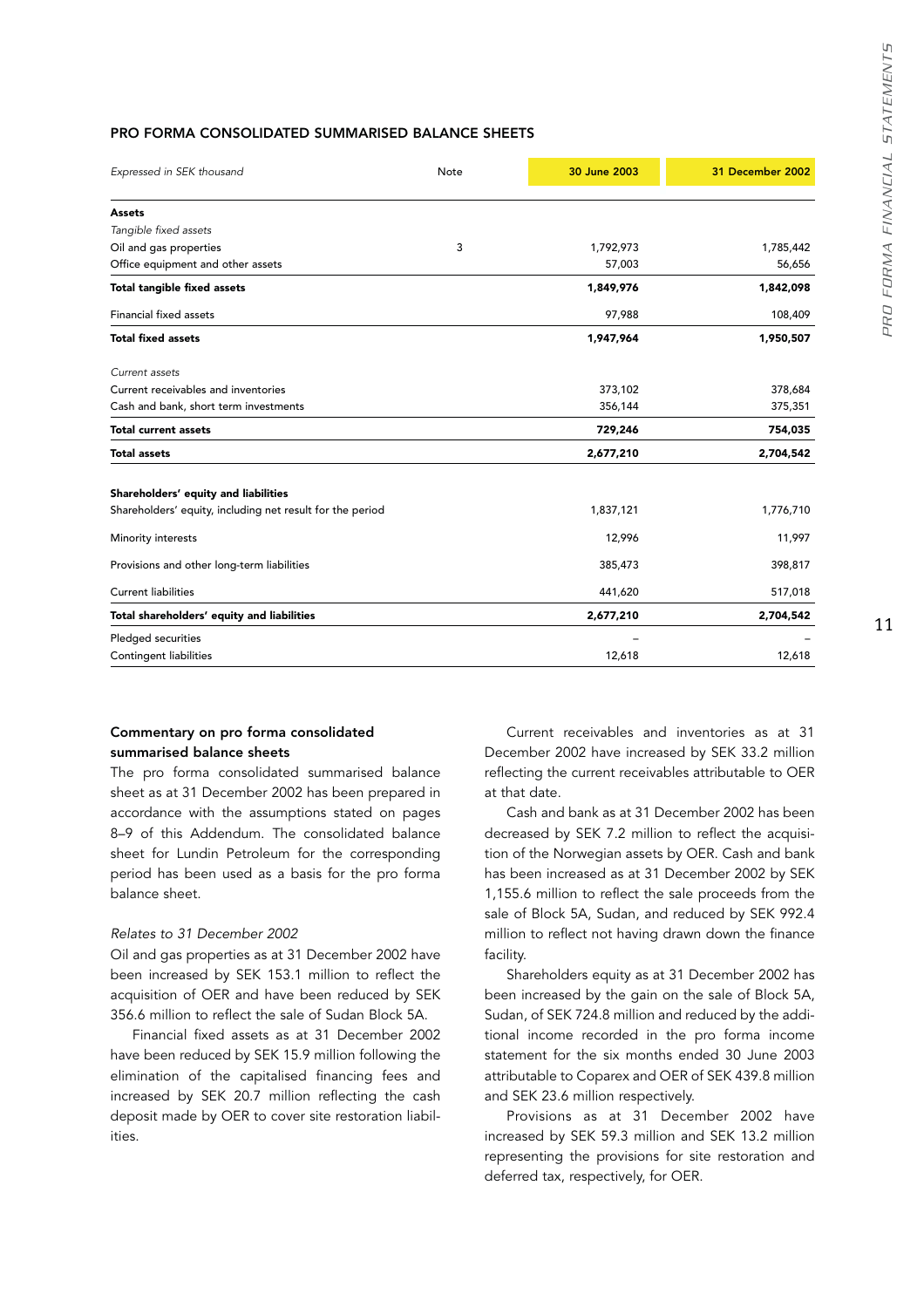Long-term liabilities as at 31 December 2002 have decreased by SEK 1,067.0 million following the assumption that the lease on the Paris office was settled on 31 December 2001 and that the finance facility was not drawn for the acquisition of Coparex and hence there are no pledged securities.

Current liabilities as at 31 December 2002 have increased following the inclusion of the current liabilities attributed to OER as at that date and the elimination of the current portion of the Paris property lease.

#### *Relates to 30 June 2003*

The pro forma balance sheet as at 30 June 2003 is unchanged from the consolidated balance sheet as shown in the interim report for the six month period 1 January – 30 June 2003.

# PRO FORMA CONSOLIDATED SUMMARISED CASH FLOW STATEMENTS

|                                                            | 1 January -  | 1 January -      |
|------------------------------------------------------------|--------------|------------------|
| Expressed in SEK thousand                                  | 30 June 2003 | 31 December 2002 |
| Cash flow from operations                                  |              |                  |
| Net result for the period                                  | 113,881      | 338,401          |
| Adjustments for depletion and other non-cash related items | 93,067       | 197,609          |
| Changes in working capital                                 | $-112,786$   | 205,337          |
| Total cash flow from operations                            | 94,162       | 741,347          |
| Cash flow used for investments                             |              |                  |
| Change in financial fixed assets                           | $-10,421$    | $-22,239$        |
| Investment in oil and gas properties                       | $-91,794$    | $-178,354$       |
| Investment in other fixed assets                           | $-6,796$     | $-10,128$        |
| Total cash flow used for investments                       | $-109,011$   | $-210,721$       |
| Cash flow from financing                                   |              |                  |
| Changes in long-term receivables                           |              | $-3,130$         |
| Repayment of short-term liabilities                        |              | $-140,000$       |
| Proceeds from share issue                                  | 1,241        |                  |
| Distribution paid by subsidiary                            |              | $-972$           |
| Total cash flow from financing                             | 1,241        | $-144, 102$      |
| Change in cash and bank                                    | $-13,608$    | 386,524          |
| Cash and bank at the beginning of the period               | 375,351      | 1,037            |
| Currency exchange difference in cash and bank              | $-5,599$     | $-12,210$        |
| Cash and bank at the end of the period                     | 356,144      | 375,351          |

## Commentary on pro forma consolidated summarised cash flow statements

The pro forma consolidated summarised cash flow statements have been prepared in accordance with the assumptions stated on pages 8–9 of this Addendum. The consolidated cash flow statements for Lundin Petroleum for the corresponding periods have been used as a basis for the pro forma balance sheets.

#### *Relates to 1 January – 31 December 2002*

Cash flow from operations has increased by SEK 488.2 million in the pro forma consolidated summarised cash flow statement for the year ended 31 December 2002 because of the inclusion of the full year operating cash flow from Coparex and OER. The increased depletion charge for the year of SEK 167.1 million has been reversed out through movements in non-cash items.

The acquisition of shares in subsidiaries included in the consolidated cash flow statement for the year ended 31 December 2002 of SEK 1,213.0 million has been eliminated in the pro forma consolidated summarised cash flow statement because this transaction was deemed to have occurred in 2001. The change in financial fixed assets has been decreased by SEK 163.3 million in the pro forma consolidated summarised cash flow statement for the year ended 31 December 2002 based on the assumption that the shares in, and loan note from, Khanty Mansysk Oil Corporation was sold in December 2001. The investment in oil and gas properties has been increased in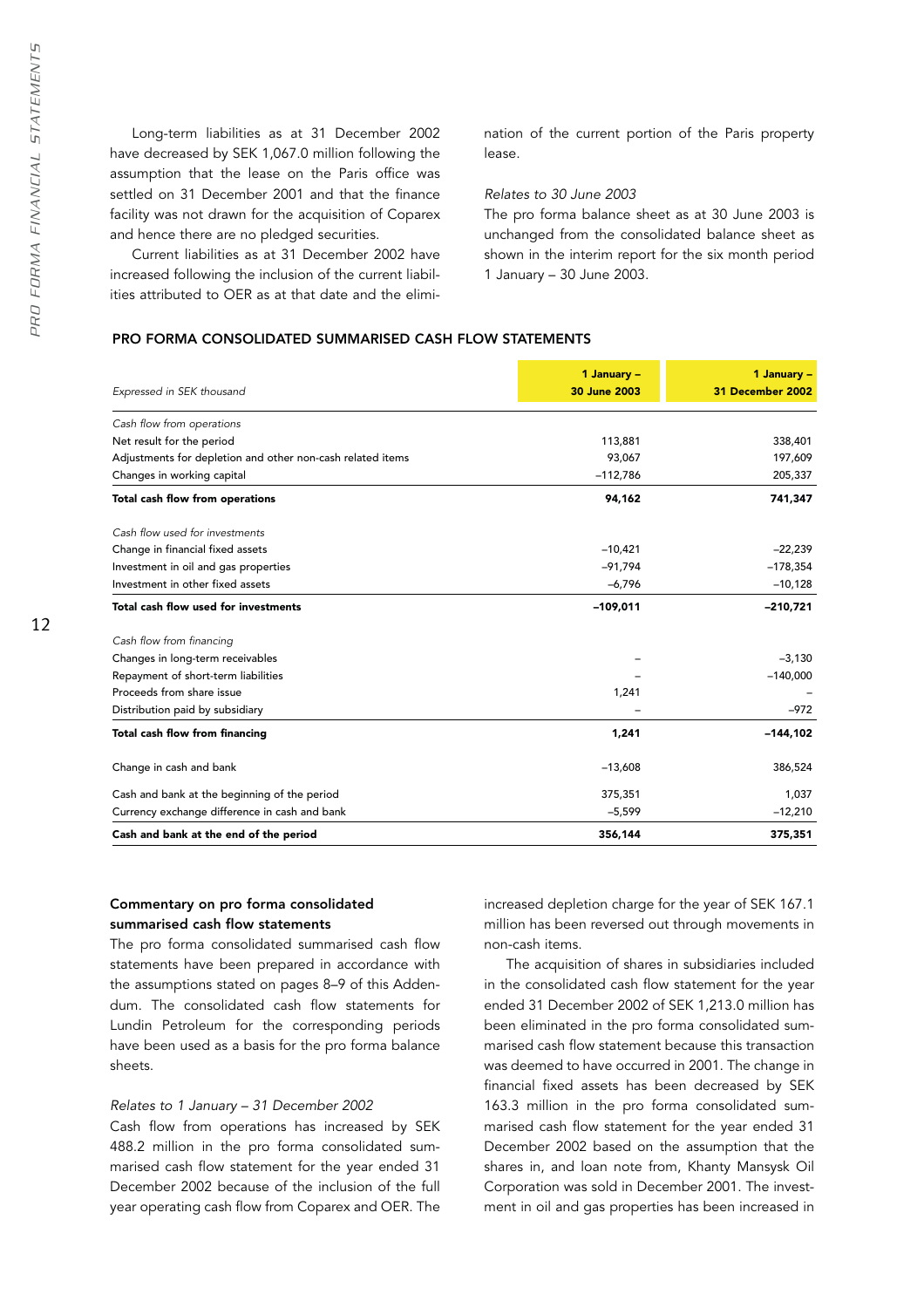the pro forma consolidated summarised cash flow statement for the year ended 31 December 2002 through the inclusion of SEK 82.7 million and SEK 15.1 million representing capital expenditure in Coparex and OER respectively. The investment in oil and gas properties has been decreased in the pro forma consolidated summarised cash flow statement for the year ended 31 December 2002 through the elimination of SEK 80.4 million representing expenditures incurred for Sudan Block 5A.

Changes in long term liabilities have been adjusted from a draw down of long term debt of SEK 836.8 million to a repayment of short-term debt of SEK 140.0 million. This is in line with the assumption stated on funding requirements. The proceeds from share issues in the pro forma consolidated summarised cash flow statement for the year ended 31 December 2002 has been eliminated in line with the assumption that the issues took place in December 2001.

The portion of currency exchange difference in cash and bank included in the consolidated cash flow statement for the year ended 31 December 2002 has been eliminated to the extent that it relates to cash balances held by Lundin Petroleum AB at the start of 2002.

#### *Relates to 1 January – 30 June 2003*

Cash flow from operations has decreased by SEK 91.6 million in the pro forma consolidated summarised cash flow statement for the period ended 30 June 2003. The operating cash flow for the period ended 30 June 2003 in the consolidated cash flow statement included realised currency differences on the external financing of SEK 102.0 million which have been eliminated from the pro forma consolidated summarised cash flow statement.

The sale of assets of SEK 1,155.5 million included in the consolidated cash flow statement for the period ended 30 June 2003 has been eliminated in line with the assumption that the sale of Sudan Block 5A occurred in December 2001. Investment in oil and gas properties has been reduced in the pro forma consolidated summarised cash flow statement for the period ended 30 June 2003 by SEK 82.3 million to eliminate the acquisition of the Norwegian assets in OER and by SEK 12.3 million to eliminate spending on Sudan Block 5A.

The changes in long term liabilities of SEK 1,022.8 million included in the consolidated cash flow statement for the period ended 30 June 2003 has been eliminated in line with the assumption that there was no draw down of the finance facility for the acquisition of Coparex.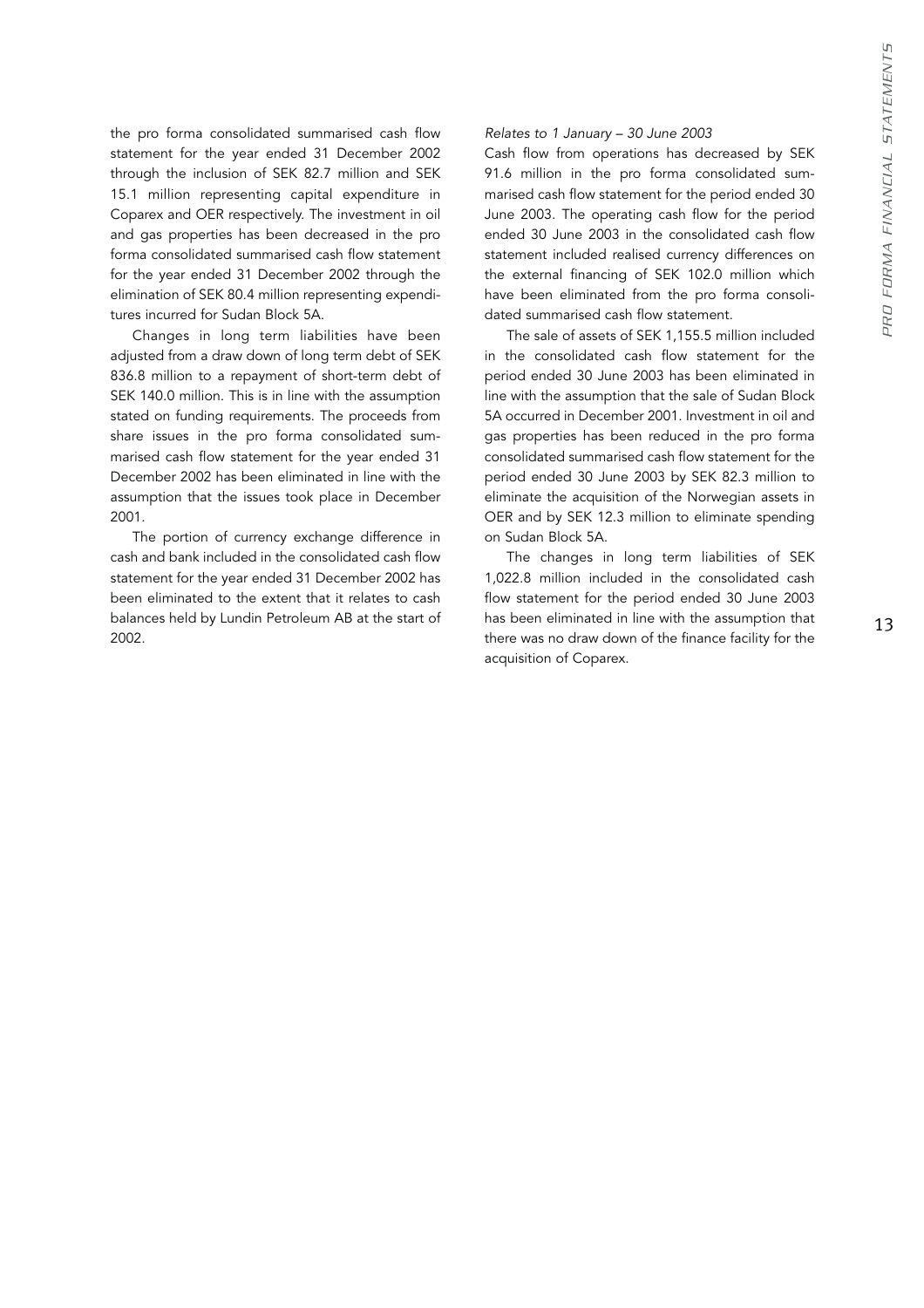### PRO FORMA KEY DATA

|                                            | 1 January $-$<br>30 June 2003 | 1 January -<br>31 December 2002 |
|--------------------------------------------|-------------------------------|---------------------------------|
| Return on equity, % <sup>1</sup>           | 6                             | 21                              |
| Return on capital employed, % <sup>2</sup> | 10                            | 29                              |
| Debt/equity ratio, % <sup>3</sup>          |                               |                                 |
| Equity ratio, % <sup>4</sup>               | 69                            | 66                              |
| Share of risk capital, % <sup>5</sup>      | 79                            | 76                              |
| Interest coverage ratio, %6                |                               | 13,543                          |
| Operating cash flow/interest ratio, %7     |                               | 19,620                          |
| Yield, % <sup>8</sup>                      |                               |                                 |

1 Return on equity is defined as the Group's net results divided by average shareholders' equity (the average over the financial period).

2 Return on capital employed is defined as the Group's profit before tax and minority interest plus interest expenses plus/minus exchange differences on financial loans divided by the total average capital employed (the average balance sheet total less non interest-bearing liabilities).

3 Debt/equity ratio is defined as the Group's interest-bearing liabilities in relation to shareholders' equity.

4 Equity ratio is defined as the Group's shareholders' equity, including minority interest, in relation to balance sheet total.

5 Share of risk capital is defined as the sum of the Group's shareholders' equity and deferred taxes, including minority interest, in relation to balance sheet total.

6 Interest coverage ratio is defined as the Group's profit before tax and minority interest plus interest expenses plus/minus exchange differences on financial loans divided by interest expenses.

7 Operating cash flow/interest ratio is defined by the Group's operating income less production costs and less current taxes divided by the interest charge for the financial period.

1 January – 1 January –

8 Yield is defined as dividend in relation to quoted share price at the end of the financial period.

#### PRO FORMA DATA PER SHARE

| ٧ |  |
|---|--|
|   |  |
|   |  |

|                                                                                            | 30 June 2003 | 31 December 2002 |
|--------------------------------------------------------------------------------------------|--------------|------------------|
| Shareholders' equity, SEK <sup>1</sup>                                                     | 7.39         | 7.15             |
| Operating cash flow, SEK <sup>2</sup>                                                      | 1.24         | 2.77             |
| Cash flow from operations, SEK <sup>3</sup>                                                | 0.38         | 2.99             |
| Earnings, SEK <sup>4</sup>                                                                 | 0.46         | 1.36             |
| Earnings (fully diluted), SEK <sup>5</sup>                                                 | 0.45         | 1.36             |
| Dividend, SEK                                                                              |              |                  |
| Quoted price at the end of the financial period                                            |              |                  |
| (regards the parent company), SEK                                                          | 10.60        | 9.20             |
| $P/E$ -ratio <sup>6</sup>                                                                  | n.a.         | 6.7              |
| Number of shares at financial period end                                                   | 248,685,016  | 248,449,166      |
| Weighted average number of shares for the financial period <sup>7</sup>                    | 248,596,409  | 248,078,104      |
| Weighted average number of shares for the financial period (fully diluted) <sup>5, 7</sup> | 251,847,452  | 249.374.893      |

1 Shareholders' equity per share is defined as the Group's shareholders' equity divided by the number of shares at period end.

2 Operating cash flow per share is defined as the Group's operating income less production costs and less current taxes divided by the weighted average number of shares for the financial period.

3 Cash flow from operations per share is defined as cash flow from operations in accordance with the pro forma consolidated summarised cash flow statements divided by the weighted average number of shares for the financial period.

4 Earnings per share is defined as the Group's net result divided by the weighted average number of shares for the financial period.

5 Earnings per share fully diluted is defined as the Group's net result divided by the weighted average number of shares for the financial period after considering the dilution effect of outstanding warrants.

6 P/E-ratio is defined as quoted price at the end of the period (regards the parent company) divided by earnings per share.

7 Weighted average number of shares for the financial period is defined as the number of shares at the beginning of the financial period with new issue of shares weighted for the proportion of the period they are in issue.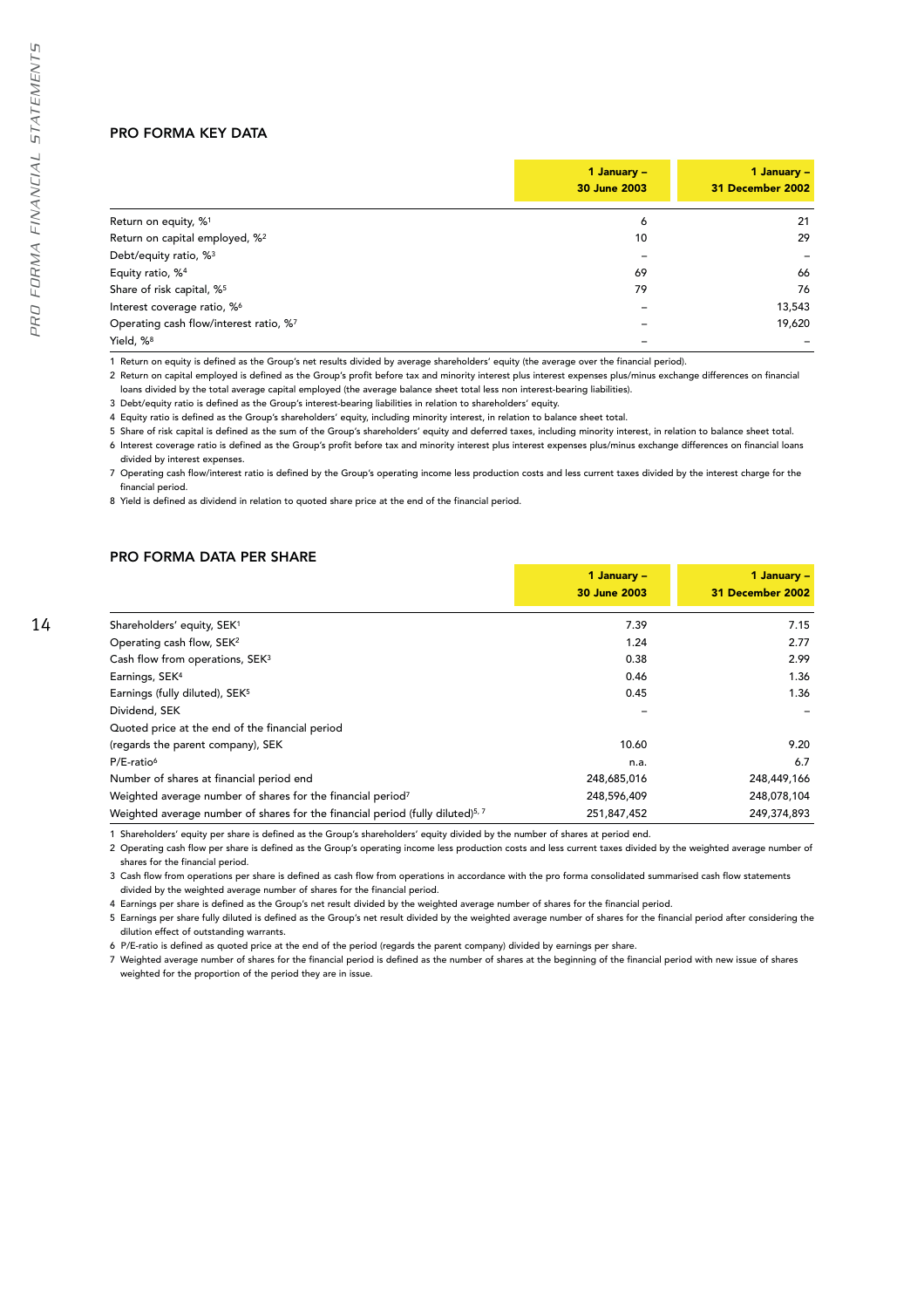# NOTES TO THE PRO FORMA FINANCIAL STATEMENTS

## Note 1: Net sales of oil and gas

|                              | 1 January -  | 1 January -      |
|------------------------------|--------------|------------------|
| Expressed in SEK thousand    | 30 June 2003 | 31 December 2002 |
| France                       | 172,471      | 423,287          |
| Netherlands                  | 88,790       | 208,439          |
| Tunisia                      | 104,107      | 262,344          |
| Indonesia                    | 99,158       | 172,509          |
| Norway                       | 90,552       | 218,357          |
| Venezuela                    | 53,221       | 83,885           |
| Oil price hedging settlement | $-15,374$    |                  |
| Change in underlift position | 2,390        | 673              |
| <b>Total</b>                 | 595,315      | 1,369,494        |

# Note 2: Financial income and expense

|                                          | 1 January $-$ | 1 January -      |
|------------------------------------------|---------------|------------------|
| Expressed in SEK thousand                | 30 June 2003  | 31 December 2002 |
| Interest income                          | 5,858         |                  |
| Interest expense                         |               | $-3,500$         |
| Interest rate hedge                      | $-10.949$     |                  |
| Currency translation differences, net    | $-43,810$     | $-43,196$        |
| Unwind discount on abandonment provision | $-2,923$      | $-6,984$         |
| Other financial income                   | 743           | 13,701           |
| Other financial expenses                 | $-1,862$      | $-1,626$         |
| <b>Total</b>                             | $-52.943$     | $-41.605$        |

# Note 3: Oil and gas properties

| Expressed in SEK thousand | <b>Book amount</b><br>30 June 2003 | <b>Book amount</b><br>31 December 2002 |
|---------------------------|------------------------------------|----------------------------------------|
| France                    | 861,466                            | 864,266                                |
| Netherlands               | 516,208                            | 522,978                                |
| Tunisia                   | 65,352                             | 61,230                                 |
| Indonesia                 | 41,608                             | 20,115                                 |
| Venezuela                 | 100,784                            | 101,820                                |
| Norway                    | 138,430                            | 153,081                                |
| Sudan                     | 18,995                             | 16,224                                 |
| Iran                      | 49,916                             | 44,765                                 |
| Others                    | 214                                | 969                                    |
| Total                     | 1,792,973                          | 1,785,448                              |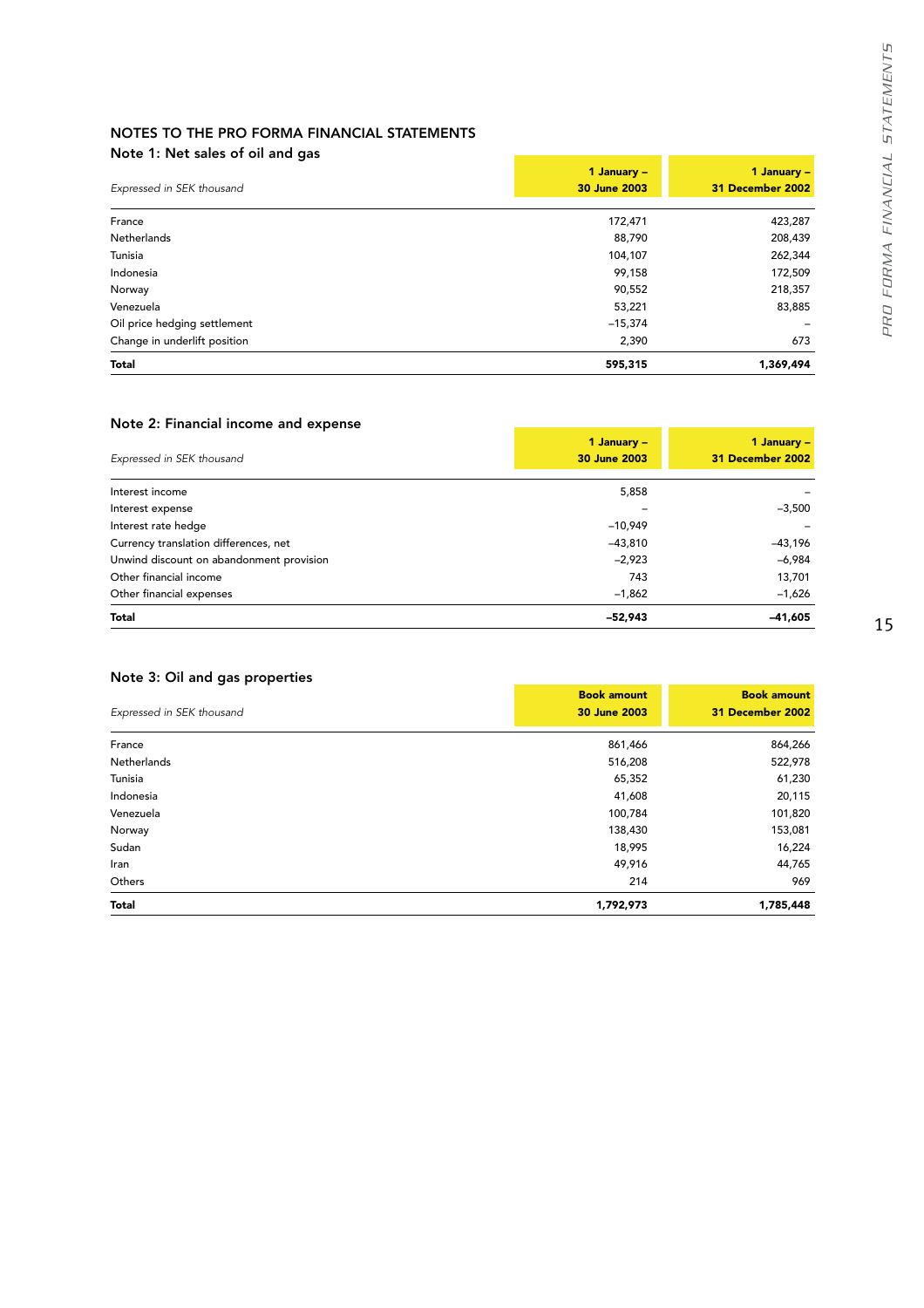# *SHARE CAPITAL AND OWNERSHIP STRUCTURE*

## SHARE CAPITAL

Lundin Petroleum's registered share capital as at 31 August 2003, amounted to SEK 2,493,309.66 distributed among 249,330,966 shares with a par value of SEK 0.01 and representing 1 vote each. All shares outstanding are common shares and carry equal rights to participation in Lundin Petroleum's assets and earnings. Since the initial formation of Lundin Petroleum, the Company's share capital has developed as shown below.

|                      | <b>Month and</b> | <b>Nominal</b><br>value, | <b>Change in</b><br>number of | <b>Total number</b> | <b>Change in</b><br>share capital, | <b>Total</b><br>share capital, | <b>Subscription</b> |
|----------------------|------------------|--------------------------|-------------------------------|---------------------|------------------------------------|--------------------------------|---------------------|
| <b>Transaction</b>   | year             | <b>SEK</b>               | <b>shares</b>                 | of share            | <b>SEK</b>                         | <b>SEK</b>                     | price, SEK          |
| Initial formation of |                  |                          |                               |                     |                                    |                                |                     |
| the Company          | May, 2001        | 100.00                   | 1,000                         | 1,000               | 100,000.00                         | 100,000.00                     | 100.00              |
| Share split 10,000:1 | June, 2001       | 0.01                     | 9,999,000                     | 10,000,000          |                                    | 100,000.00                     |                     |
| New share issue      | June, 2001       | 0.01                     | 92,861,283                    | 102,861,283         | 928,612.83                         | 1,028,612.83                   | 0.01                |
| New share issue      | July, 2001       | 0.01                     | 3,342,501                     | 106,203,784         | 33,425.01                          | 1,062,037.84                   | 0.01                |
| New share issue      | November, 2001   | 0.01                     | 106,203,784                   | 212,407,568         | 1,062,037.84                       | 2,124,075.68                   | 3.00                |
| Exercise of allotted |                  |                          |                               |                     |                                    |                                |                     |
| warrants             | June, 2002       | 0.01                     | 35,609,748                    | 248,017,316         | 356.097.48                         | 2,480,173.16                   | 4.50                |
| Incentive warrants   |                  |                          |                               |                     |                                    |                                |                     |
| (2001 program)       | 2002             | 0.01                     | 667,7001                      | 248,685,016         | 6,677.00                           | 2,486,850.16                   | 3.37                |
| Incentive warrants   |                  |                          |                               |                     |                                    |                                |                     |
| (2001 program)       | 2003             | 0.01                     | 641,350                       | 249,326,366         | 6,413.50                           | 2,493,263.66                   | 3.37                |
| Incentive warrants   |                  |                          |                               |                     |                                    |                                |                     |
| (2002 program)       | 2003             | 0.01                     | 4,600                         | 249,330,966         | 46.00                              | 2,493,309.66                   | 4.50                |

1 Of which 235,850 were exercised during 2002 and registered during 2003.

## OWNERSHIP STRUCTURE

The ownership structure in Lundin Petroleum according to a report from VPC dated 31 August 2003, is shown in the table below.

| Shareholders as at 31 August 2003       | Number of<br><b>shares</b> | <b>Percentage of share</b><br>capital/votes, % |
|-----------------------------------------|----------------------------|------------------------------------------------|
| Lorito Holdings Ltd. <sup>1</sup>       | 71,435,168                 | 28.7                                           |
| Landor Participations Inc. <sup>2</sup> | 15,407,456                 | 6.2                                            |
| Mourgue d'Algue et Cie                  | 6,960,000                  | 2.8                                            |
| Gylling, Bertil                         | 2,375,000                  | 1.0                                            |
| Goldman Sachs International             | 2,154,000                  | 0.9                                            |
| Pictet & Cie                            | 2,013,108                  | 0.8                                            |
| Investors Life                          | 2,000,572                  | 0.8                                            |
| State Street Bank and Trust Co          | 1,880,852                  | 0.8                                            |
| Bank Carnegie Luxembourg                | 1,394,579                  | 0.6                                            |
| <b>Bank Julius Baer</b>                 | 1,288,601                  | 0.6                                            |
| Other shareholders                      | 142,421,630                | 57.1                                           |
| Total                                   | 249,330,966                | 100.0                                          |

1 Lorito Holdings Ltd. is an investment company wholly owned by a trust whose settler is Adolf H. Lundin.

2 Landor Participations Inc. is an investment company wholly owned by a trust whose settler is Ian H. Lundin.

Source: VPC as at 31 August 2003.

Lorito Holdings Ltd. intends to remain a long-term major shareholder in Lundin Petroleum.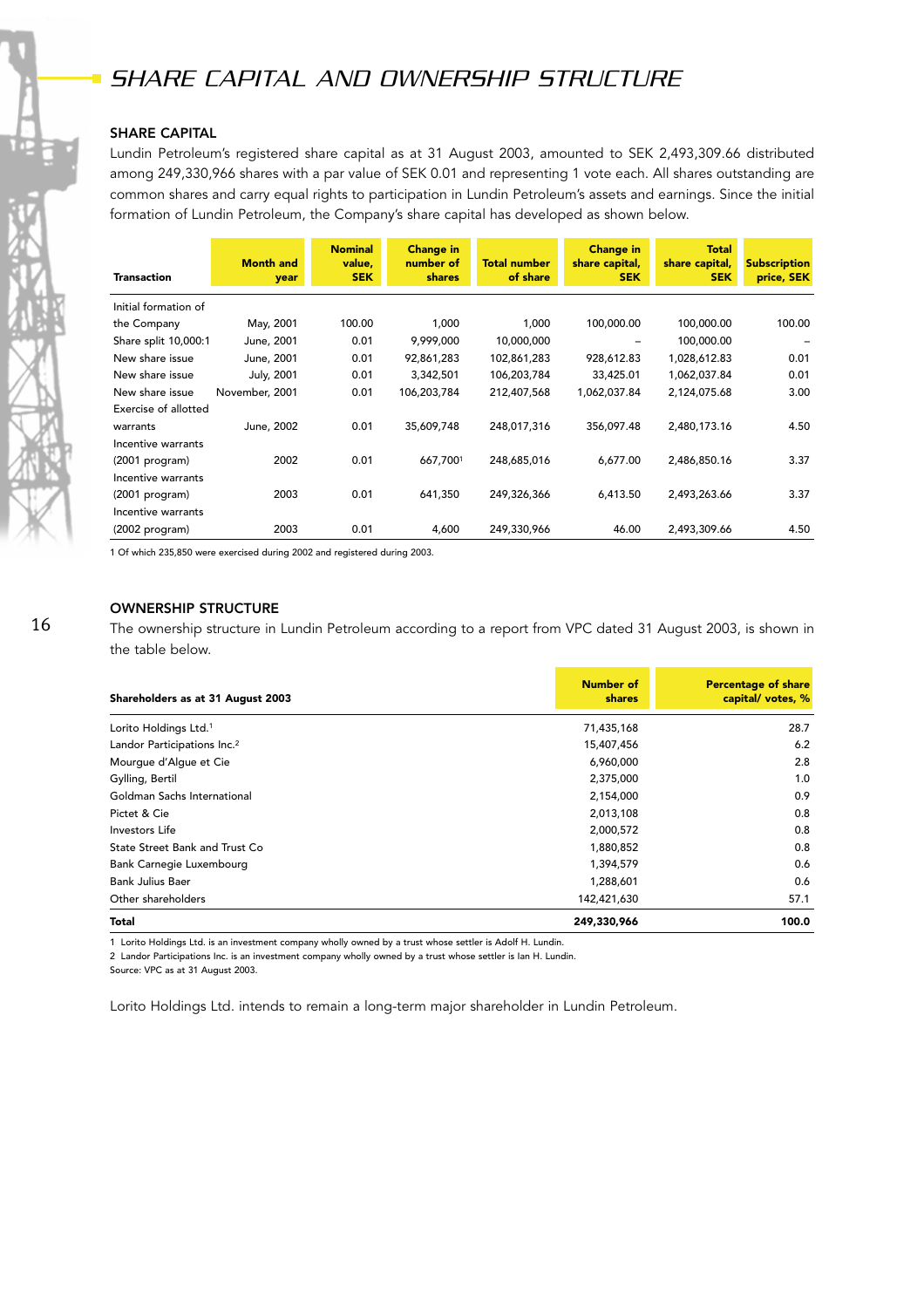## DISTRIBUTION OF SHAREHOLDINGS

On 31 August 2003, the shareholdings in Lundin Petroleum were distributed according to the table below.

| Size categories as at 31 August 2003 | Number of<br><b>shares</b> | <b>Percentage of</b><br>shares, % | <b>Number of</b><br>shareholders | <b>Percentage of</b><br>shareholders, % |
|--------------------------------------|----------------------------|-----------------------------------|----------------------------------|-----------------------------------------|
| $1 - 500$                            | 2,853,882                  | 1.1                               | 14,471                           | 52.2                                    |
| $501 - 1,000$                        | 3,870,544                  | 1.6                               | 4,587                            | 16.5                                    |
| $1,001 - 10,000$                     | 23,684,260                 | 9.5                               | 7,445                            | 26.9                                    |
| $10,001 - 50,000$                    | 21,223,917                 | 8.5                               | 976                              | 3.5                                     |
| $50,001 - 100,000$                   | 8,897,136                  | 3.6                               | 123                              | 0.4                                     |
| $100,001 -$                          | 188,801,227                | 75.7                              | 115                              | 0.4                                     |
| <b>Total</b>                         | 249,330,966                | 100.0                             | 27,717                           | 100.0                                   |

Source: VPC as at 31 August 2003.

### TRADING IN LUNDIN PETROLEUM SHARES

The shares in Lundin Petroleum have been traded on the New Market at Stockholmsbörsen since 6 September 2001. The graph below shows the share price development of the Lundin Petroleum share against Affärsvärlden's composite index as from 6 September 2001 and up until 31 August 2003.

### LUNDIN PETROLEUM'S INCENTIVE SCHEME

Lundin Petroleum operates an employee incentive scheme based on stock options (Sw. personaloptioner) which entitle the option holder to acquire shares in the Company on terms equivalent to those of warrants issued by the general meeting. So far, the annual general meeting has issued three programs under the incentive scheme, the 2001 program, the 2002 program and the 2003 program.

#### The 2001 program

The issue of up to 3,175,000<sup>1</sup> warrants was approved by the annual general meeting 2001. As at 31 August 2003, 896,000 warrants remain issued and outstanding. The warrants are exercisable at a strike price of SEK 3.371 expiring on 1 May 2004.

#### The 2002 program

The issue of up to 3,250,000 warrants was approved by the annual general meeting 2002. As at 31 August 2003, 2,322,400 warrants remain issued and outstanding. The warrants are exercisable at a strike price of SEK 4.50 expiring on 31 May 2005.

### The 2003 program

The issue of up to 3,400,000 warrants was approved by the annual general meeting 2003. As at 31 August 2003, nil warrants had been exercised and 3,360,000 remain issued and outstanding. The warrants are exercisable at a strike price of SEK 10.10 commencing on 31 May 2004 and expiring on 31 May 2006.

# Dilution

Assuming exercise of all outstanding warrants, the number of shares in Lundin Petroleum increases with 6,578,400 shares, corresponding to a dilution effect of 2.6 percent. Shareholders' equity will then increase with SEK 47,406,320, of which SEK 65,784 contributes to the share capital and SEK 47,340,536 to the share premium reserve.

#### AUTHORISED SECURITIES

The Annual General Meeting held on 23 May 2003 in Lundin Petroleum, resolved to authorise the Board of Directors to issue no more than 27,000,000 new shares during the period up to the next Annual General Meeting and thereby be able to resolve to disapply the shareholders pre-emption rights in order to enable Lundin Petroleum to raise capital for the Company's business operations and business acquisitions.



Lundin Petroleum share price development as from 6 September 2001 and up until 31 August 2003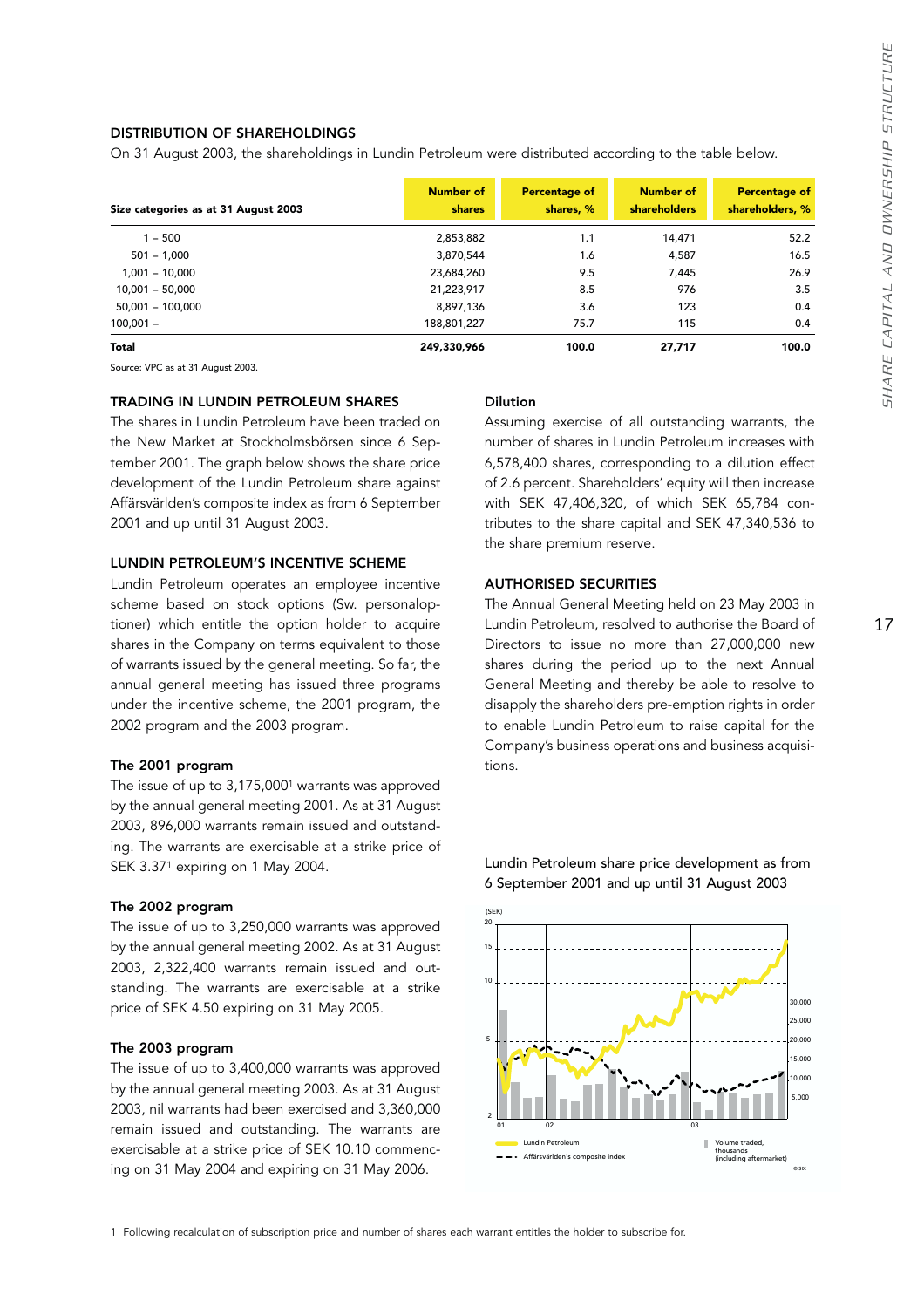# *BOARD OF DIRECTORS, SENIOR EXECUTIVES AND AUDITORS*

# BOARD OF DIRECTORS

Ian H. Lundin Chairman Born 1960 Board member since 2001. Other board duties: none. Bachelor of Science degree in Petroleum Engineering from the University of Tulsa. *Shares in Lundin Petroleum: nil1. Incentive warrants: 1,485,000.*

## Adolf H. Lundin

Honorary Chairman Born 1932 Board member since 2001.

Other board duties: North Atlantic Natural Resources AB, Vostok Nafta Investment Ltd., Atacama Minerals Corp., Champion Resources Inc., South Atlantic Ventures Ltd., Tenke Mining Corp. and Valkyries Petroleum Corp.

Master of Science degree (Department of Engineering) from the Royal Institute of Technology, Stockholm. Master of Business Administration degree from Centre d´Etudes Industrielles, Geneva.

*Shares in Lundin Petroleum: nil2. Incentive warrants: nil.*

## Carl Bildt

Director

Born 1949

Board member since 2001.

Other board duties: Chairman of Teleoptimering AB, board member of HiQ AB, Humany AB, Melody Interactive Solutions AB, E. Öhman J:or AB, KREAB, Vostok Nafta Investment Ltd., Rand Corporation and Legg Mason Inc.

Member of the Swedish Parliament 1979–2001. Prime Minister of Sweden 1991–1994. UN Secretary General's Special Envoy for the Balkans 1999–2001. *Shares in Lundin Petroleum: nil. Incentive warrants: nil.*

## C. Ashley Heppenstall

President and Chief Executive Officer Born 1962

Board member since 2001.

Other board duties: Board member of Champion Resources Inc and Valkyries Petroleum Corp. Bachelor of Science degree in Mathematics from the University of Durham.

*Shares in Lundin Petroleum: 1,143,250. Incentive warrants: 1,194,500.*

#### Kai Hietarinta

Director Born 1932

Board member since 2001.

Other board duties: Board member of Vostok Nafta Investment Ltd.

Master of Science degree in Engineering from Helsinki University of Technology. Master of Business Administration degree from Helsinki School of Economics. Dr of Economics HC from the School of Economics and Business Administration in Turku. *Shares in Lundin Petroleum: nil.*

*Incentive warrants: nil.*

## Lukas H. Lundin

Director Born 1958

Board member since 2001.

Other board duties: Chairman of Tanganyika Oil Co. Ltd. and International Curator Resources Ltd., board member of North Atlantic Natural Resources AB, Vostok Nafta Investment Ltd. (acting Chairman), Tenke Mining Corp. and Valkyries Petroleum Corp. Graduate from New Mexico Institution of Mining, Technology and Engineering. *Shares in Lundin Petroleum: 708,478. Incentive warrants: nil.*

## William A. Rand

Director Born 1942 Board member since 2001.

Other board duties: International Curator Resources Ltd., International Uranium Corporation, Tenke Mining Corp. Devon Ventures Corp. and Dome Ventures Corp.

Commerce degree (Honours Economics) from McGill University. Law degree from Dalhousie University. Master of Law degree in International Law from the London School of Economics.

*Shares in Lundin Petroleum: 104,185. Incentive warrants: nil.*

## Magnus Unger

Director Born 1942 Board member since 2001. Other board duties: Chairman of the Odin Group and Mimer Invest AB. Master of Business Administration from the Stockholm School of Economics. *Shares in Lundin Petroleum: 100,000. Incentive warrants: 156,200.*

1 Landor Participations Inc. holds 15,407,456 shares in Lundin Petroleum. Landor Participations Inc. is an investment company wholly owned by a trust whose settler is Ian H. Lundin.

2 Lorito Holdings Ltd. holds 71,435,168 shares in Lundin Petroleum. Lorito Holdings Ltd. is an investment company wholly owned by a trust whose settler is Adolf H. Lundin.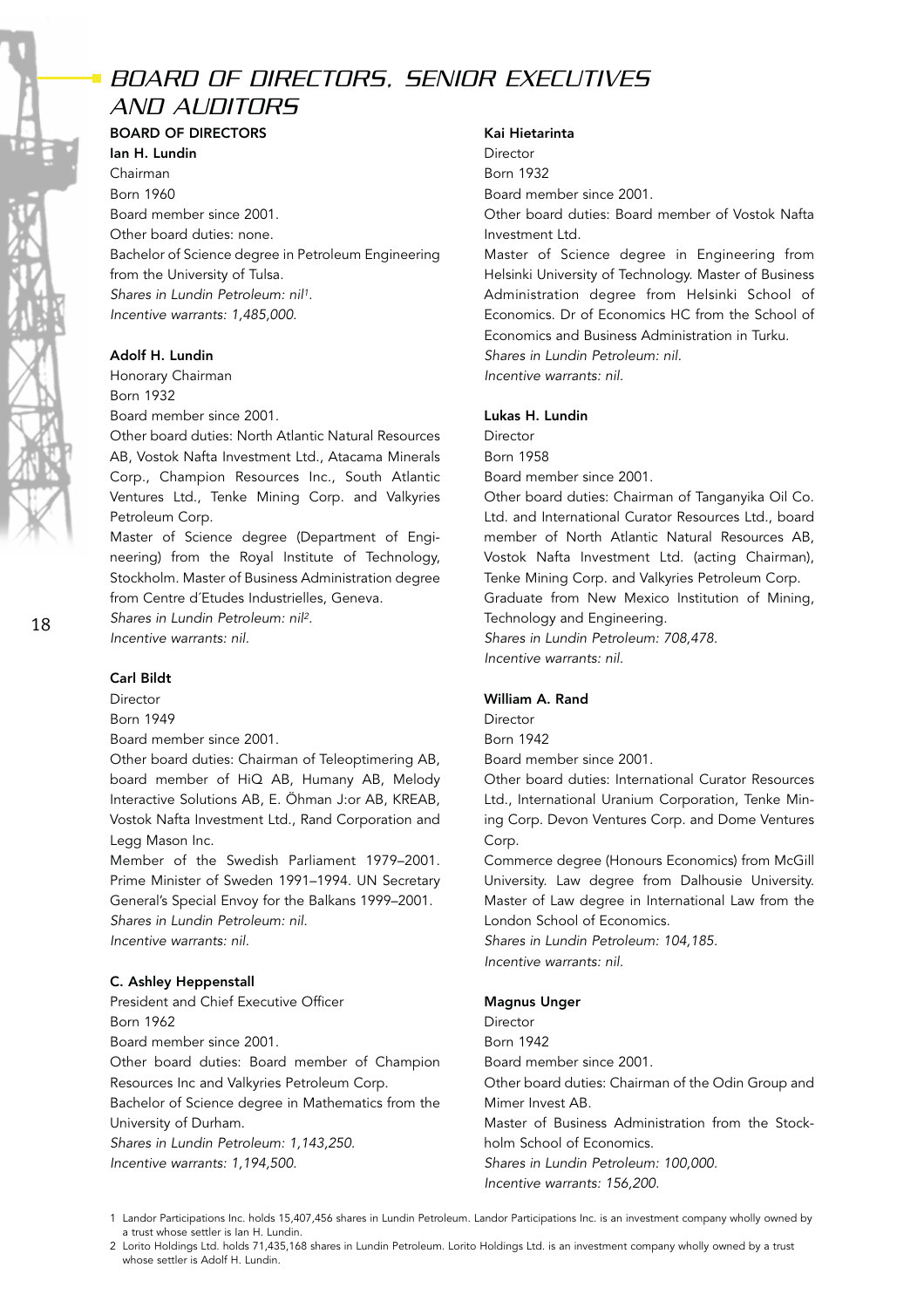#### *Board committees*

The members and the functions of Lundin Petroleum's compensation, finance and audit committee are described in the Company's annual report 2002, which is part of the Prospectus.

## MANAGEMENT

#### C. Ashley Heppenstall

President and Chief Executive Officer, see Board of Directors. Employed by Lundin Petroleum since 2001.

#### Alexandre Schneiter

Chief Operating Officer and first Deputy Managing **Director** Born 1962 Employed by Lundin Petroleum since 2001. Bachelor of Science in Geology from the University of Geneva and a Masters degree in Geophysics. *Shares in Lundin Petroleum: 50,000. Incentive warrants: 970,000.*

#### Christine Batruch

Vice President Corporate Responsibility Born 1959 Employed by Lundin Petroleum since 2001. *Shares in Lundin Petroleum: 2,000. Incentive warrants: 134,450.*

#### Andrew Harber

Vice President Corporate Services and second Deputy Managing Director Born 1956 Employed by Lundin Petroleum since 2001. *Shares in Lundin Petroleum: 2,000. Incentive warrants: 205,000.*

#### Geoffrey Turbott

Vice President Finance and Chief Financial Officer Born 1963 Employed by Lundin Petroleum since 2001. *Shares in Lundin Petroleum: 2,000. Incentive warrants: 205,000.*

#### *Continuity in the Board of Directors*

The Board of Directors of Lundin Petroleum is unchanged in relation to the Board of Directors of Lundin Oil at the time of Talisman Energy Inc.'s acquisition of Lundin Oil. This implies a good continuity in the Board of Directors of Lundin Petroleum.

### AUDITORS

Carl-Eric Bohlin Born 1946 Authorised Public Accountant PricewaterhouseCoopers AB, Stockholm Lundin Petroleum's auditor since 2001.

## Klas Brand

Born 1956 Authorised Public Accountant PricewaterhouseCoopers AB, Gothenburg Lundin Petroleum's auditor since 2001.

*Deputy Auditor*

Bo Hjalmarsson Born 1960 Authorised Public Accountant PricewaterhouseCoopers AB, Stockholm Lundin Petroleum's deputy auditor since 2001.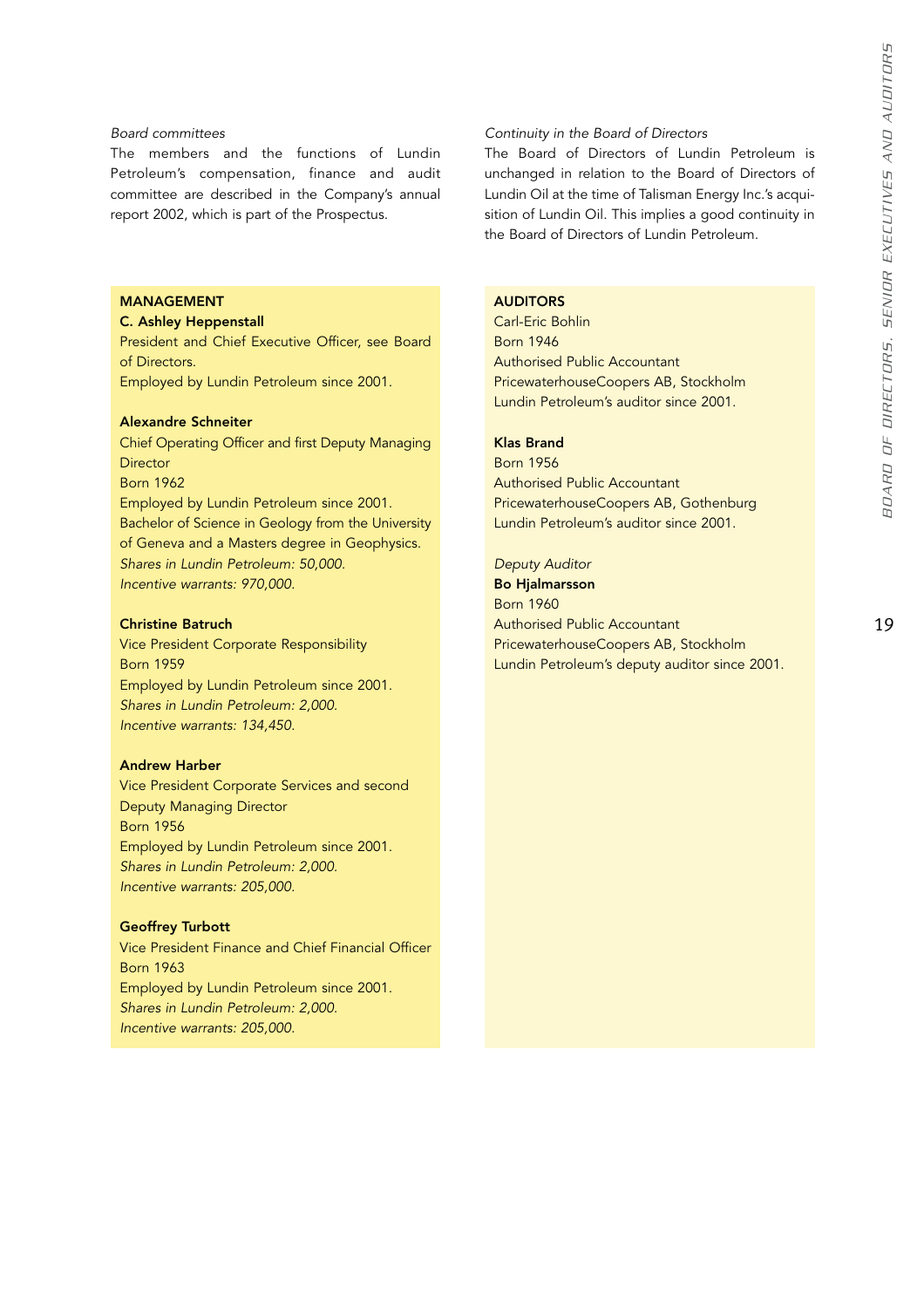# *RISK FACTORS*

In addition to the risks that may be derived from the information contained in the Prospectus, Lundin Petroleum faces a number of risks and uncertainties in its properties, which may adversely impact on its ability to successfully pursue its exploration, appraisal and development plans as well as on its production of oil and gas. The Board of Directors believes that the risk factors set out below should be taken into account when evaluating Lundin Petroleum and its operations. The risk factors mentioned below should not be considered exhaustive and are not set forth in any order of priority.

## NATURE OF OIL AND GAS EXPLORATION AND PRODUCTION

Oil and gas exploration, development and production involves high operational and financial risks, which even a combination of experience, knowledge and careful evaluation may not be able to eliminate. Lundin Petroleum's prospects depend on its ability to exploit the oil and gas assets it holds, and to foster new relationships to enter into additional agreements in other areas. The marketability of the oil and gas acquired or discovered is affected by numerous factors beyond the control of the Company. These factors include market fluctuations in terms of supply and demand, proximity and capacity of oil and gas pipelines and processing equipment and government regulations (including regulations relating to royalties, allowable production, importing and exporting of oil and gas and environmental protection).

Oil and gas drilling activities are subject to numerous risks, many of which are beyond the Company's control. The Company's operations may be curtailed, delayed or cancelled as a result of weather conditions, mechanical difficulties, shortages or delays in the delivery of equipment, the prevailing security situation in countries in which the Company conducts operations and compliance with governmental requirements. In addition, there is no assurance that commercial quantities of oil and gas will be recovered within any of the Company's exploration projects. Drilling may involve unprofitable efforts, not only with respect to dry wells, but also with respect to wells that are productive but do not produce sufficient net revenues to return a profit after drilling, operating and other costs.

### ENVIRONMENT

Among the inherent risks related to oil and gas exploration, development and production, special mention should be given to the danger of causing serious damage to the environment. There is a risk that the

Company's activities, carried out both onshore and offshore, will entail emissions to the air, the earth, the ocean and the ground water, which may pose a threat to the environment. In particular, the environment will suffer in case of an accident in connection with the activities. Under applicable laws and regulations as well as exploration and production sharing agreements<sup>1</sup>, the Company may be held liable towards governments, the Company's joint venture partners and third parties for such damage.

#### PROPERTY AND/OR BORDER DISPUTES

Longitude and latitude establish the co-ordinates of the Company's concession areas. There could be some doubt as to the exact location of certain areas of the Company's concession areas being explored and/or developed and/or under production relative to the established co-ordinates. Further, the jurisdictions within which Lundin Petroleum's concessions exist, periodically become the subject of disputes. Failure to resolve these disputes or any disputes, which may arise in the future, could materially and adversely affect the Company's ability to develop a concession area and/or to continue to produce oil and gas and may have a material adverse effect on the Company's business, financial condition and results of operations.

## POLITICAL UNCERTAINTIES AND MILITARY DISTURBANCES

Lundin Petroleum is, and will be, actively engaged in oil and gas operations in various countries. Risks may arise in changes in laws affecting foreign ownership, government participation, taxation, royalties, duties, rates of exchange and exchange control. Further, certain aspects of Lundin Petroleum's exploration and production programs require the consent or favourable decisions of governmental bodies. In addition, the Company's exploration, development and production activities are subject to political and economic uncertainties, expropriation of property and cancellation or modification of contract rights, taxation, royalties, duties, foreign exchange restrictions and other risks arising out of foreign governmental sovereignty over the areas in which the Company's operations are conducted, as well as risks of loss in some countries due to civil strife, acts of war, guerrilla activities and insurrection. Oil installations are known to be likely objects, and even targets, of military operations and terrorism. Given their vulnerability and the considerable economic interests involved, this adds to the risk profile of Lundin Petroleum's interests.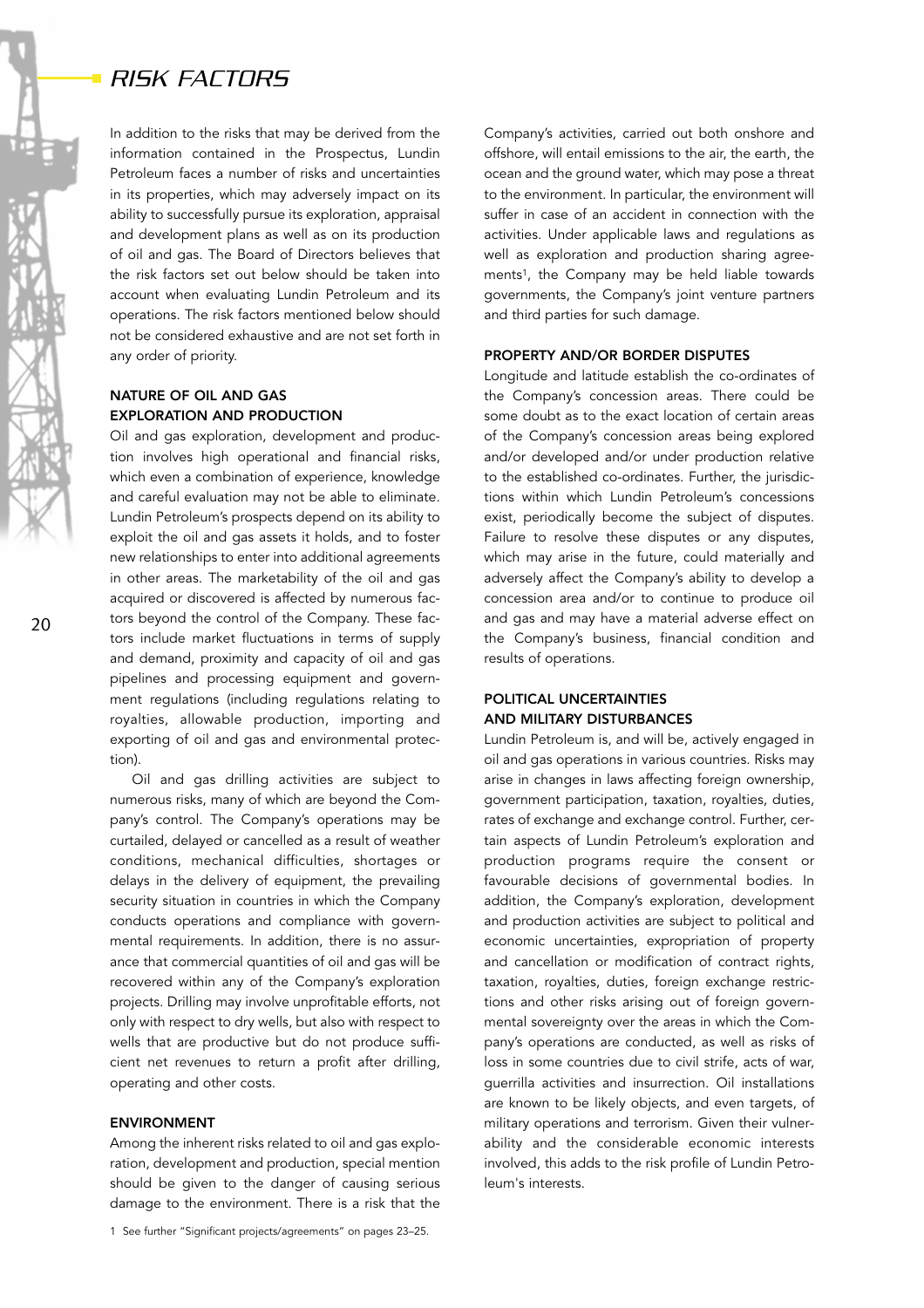Sudan and Iran, in which Lundin Petroleum has interests, constitute 2 of the 7 countries on the list of governments that the US Secretary of State has designated as state sponsors of international terrorism. The United States' struggle against international terrorism has been strongly intensified as a result of the terrorist attacks that took place in the United States on 11 September 2001. The European Union has expressed its support for the United States in the struggle against terrorism. In November 1997, the United States imposed sanctions against Sudan based on the Sudanese government's alleged sponsorship of international terrorism. The United States has also imposed sanctions against Iran, beginning in October 1987. The sanctions imposed against Sudan and Iran, which apply to all "U.S. persons<sup>1</sup>", prohibit them from, amongst other things, trading with and investing in, Sudan and Iran. If the United States takes further actions against countries allegedly sponsoring international terrorism, such as Sudan and Iran, and/or if the European Union and/or any country imposes sanctions, similar to those imposed by the United States, and/or takes other measures against the countries in question, this may prevent Lundin Petroleum from conducting business in those countries.

## LIABILITIES AND OBLIGATIONS UNDER EXPLORATION AND PRODUCTION AGREEMENTS

Lundin Petroleum participates in joint ventures with third parties in oil and gas exploration and production activities. The Company and its joint venture partners are contractually committed under various agreements to complete certain work programmes. The liabilities and obligations under the agreements are joint and several meaning that failure of one such joint venture partner to perform its share of the liabilities and obligations shall not relieve the other joint venture partners of its or their liabilities and obligations to perform fully all of the liabilities and obligations pursuant to the terms of the agreement.

Should a force majeure situation arise, the liabilities and obligations under the agreement will not cease. The liabilities and obligations are instead postponed for a period corresponding to the period the agreement is in force majeure. Should force majeure exceed a certain period, depending on the agreement, this may lead to the termination of the agreement.

## LAWS GOVERNING EXPLORATION AND PRODUCTION AGREEMENTS

Agreements entered into by Lundin Petroleum with governments and joint venture partners as counterparties are governed by the laws of different countries. Due to the uncertainties concerning the consequences of these laws, this may be a risk factor. Further, any arbitration proceedings concerning the agreements shall be held in places and within jurisdictions stipulated in the agreements, which could be disadvantageous for Lundin Petroleum.

### DEPENDENCE ON KEY EMPLOYEES

The Company's success is largely dependent on the efforts and abilities of certain senior executives and key employees. While the Company does not foresee any reason why such executives or key employees will not remain with the Company, if for any reason they do not, it could have a material adverse effect on the Company's business, financial condition and results of operations.

### **COMPETITION**

The oil and gas exploration and production industry is highly competitive. Lundin Petroleum competes with other companies, including major oil and gas companies. Some of these companies have greater financial resources than the Company and, as a result, may be in a better position to compete for future business opportunities.

### TAX

Lundin Petroleum runs its business in several different countries and strives to run its business as tax efficiently as possible. The tax systems in many of these countries are complicated and can be subject to changes. For this reason, negative effects on the future result of the Company due to changes in tax regulations cannot be excluded. It can further not be excluded that the Company's assessment can be challenged by the tax authorities.

## CURRENCY EXCHANGE RATES

Operating in many geographical locations through a network of companies, Lundin Petroleum is exposed to fluctuations in various currencies. The Company's income is predominantly sourced in USD, although it may be received in other currencies, depending on the sales contract. Expenditures are incurred primarily in USD and EUR, but also in CHF, NOK and SEK. As a consequence of Lundin Petroleum's exposure to

<sup>1</sup> The term "U.S. persons" is defined to mean "any United States citizen, permanent resident alien, entity organised under the laws of the United States (including foreign branches), or any person in the United States".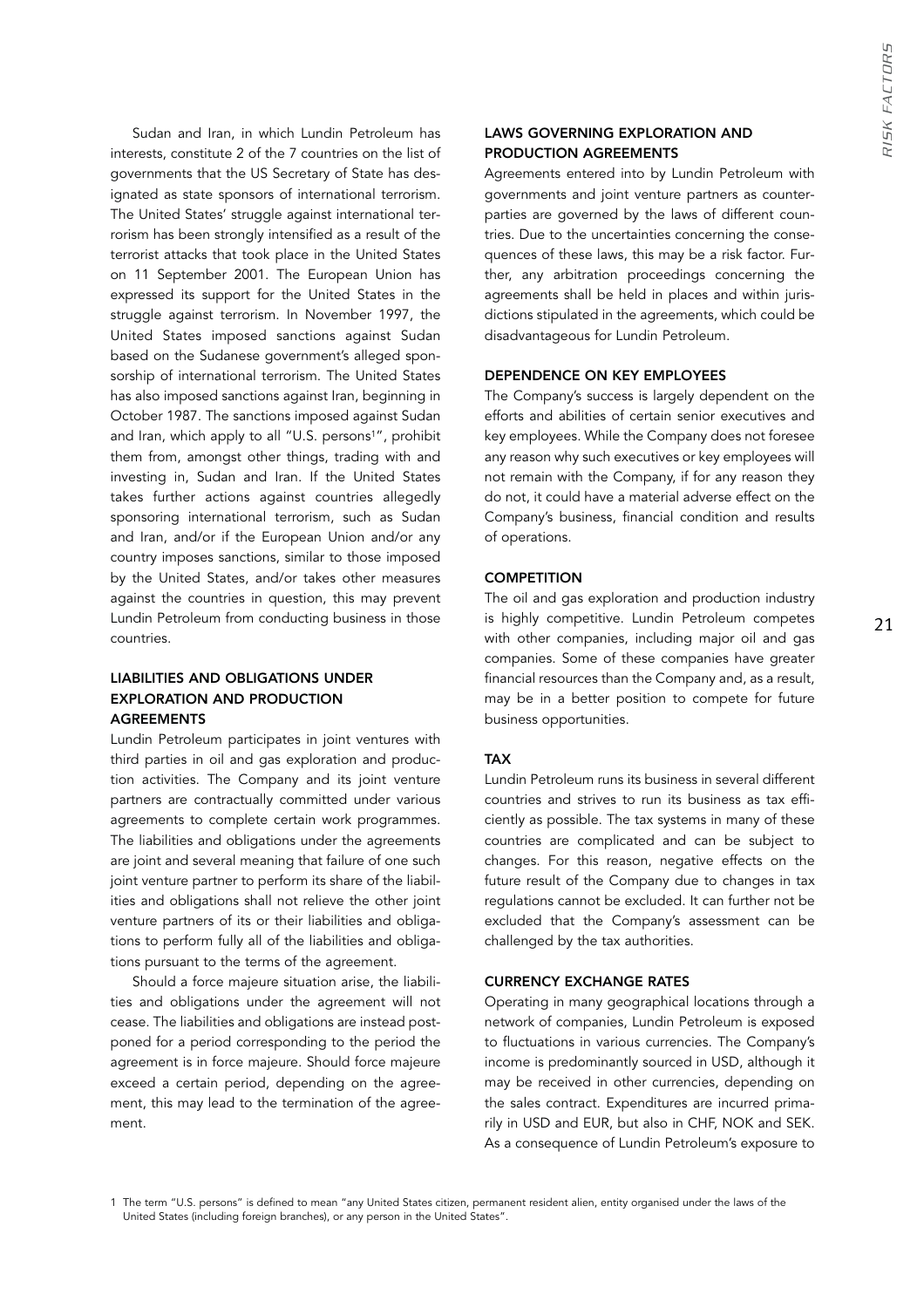various currencies, changes in currency exchange rates may have an adverse effect on the Company's financial position and financial results.

## OIL PRICE

Contracts for the sale of hydrocarbons are benchmarked to quoted oil prices or other indices. Historically, oil prices have fluctuated widely. Aside from supply and demand, factors affecting the oil prices include global and regional economic developments in resource-producing regions as well as the extent to which the Organization of Petroleum Exporting Countries ("OPEC") and other producing nations influence global production levels. In addition, prices of alternative fuels, global economic conditions and weather conditions affect the oil price. Lundin Petroleum has no control over these parameters, but its profitability is dependent upon them. Consequently, changes in the oil price may adversely affect Lundin Petroleum's financial position and financial results.

#### INTEREST RATES

Whenever entering into external borrowings at floating interest rates, Lundin Petroleum is exposed to the risk that the market interest rates will increase. Consequently, any increase in the market interest rates will then increase the Company's interest expenses and thereby adversely affect Lundin Petroleum's financial position and financial results.

## **COUNTERPARTIES**

Lundin Petroleum is exposed to various counterparty risks. When the Company sells hydrocarbons to third parties there is a risk for non-payment by the purchasers of Lundin Petroleum's hydrocarbons. Furthermore, there is a risk for non-payment by joint venture partners of their share of joint venture expenditures. Consequently, non-payment by either purchasers or joint venture partners may adversely affect Lundin Petroleum's financial position and financial results.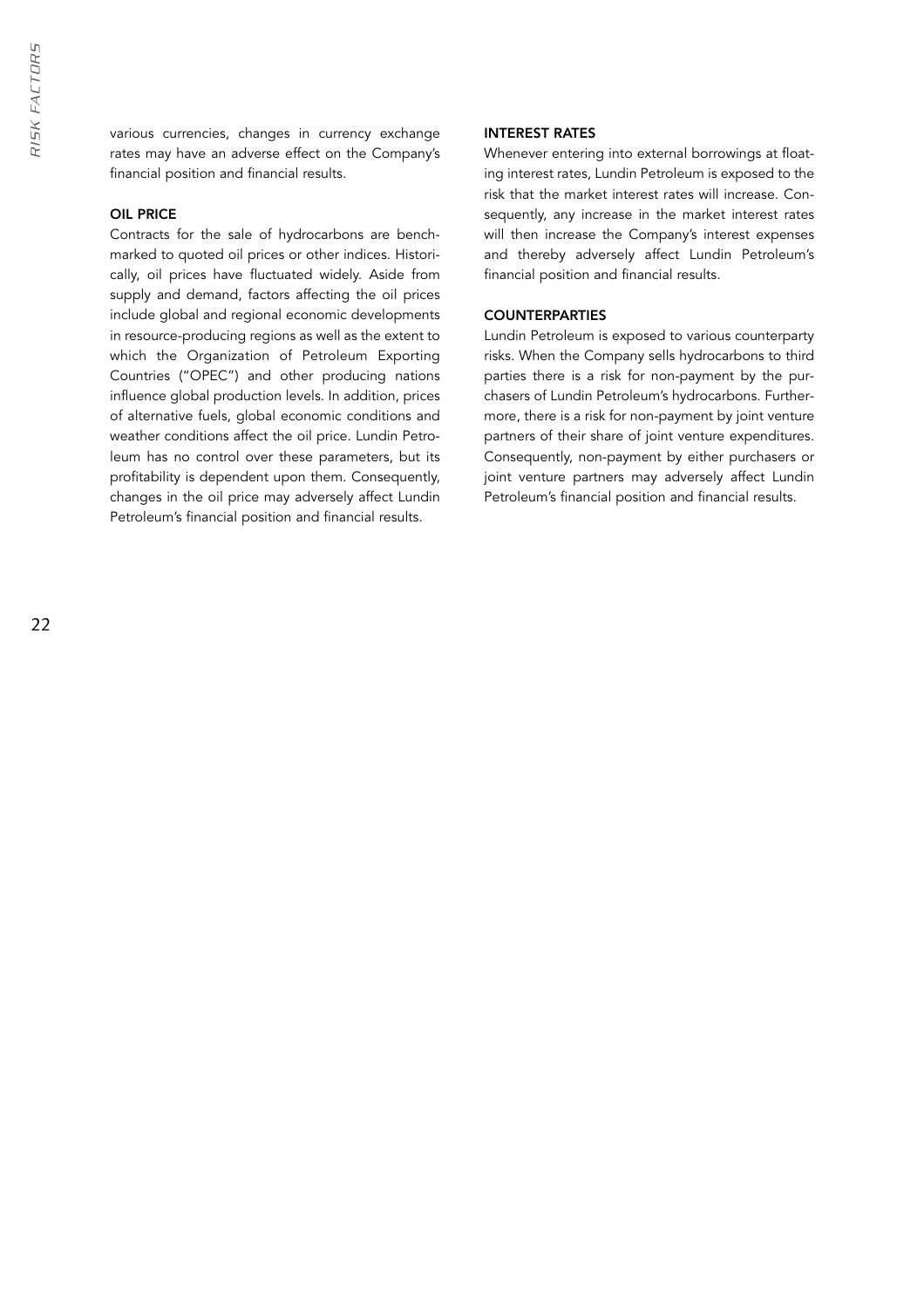## SIGNIFICANT PROJECTS/AGREEMENTS Acquisition of Coparex

On 19 June 2002, BNP Paribas and the Company entered into an agreement regarding the sale and purchase of 95.3 percent of the share capital of Coparex, which at that time was publicly listed and the remaining part of the shares were on the market. The transaction closed on 19 September 2002. Presently, the Company controls approximately 99.8 percent of the shares. The remaining shares continue to be traded on the Marché Libre in Paris and the Company continues to purchase shares as and when they become available. The purchase price for Coparex was USD 172.5 million with a price formula for an additional price of up to USD 27.5 million. No breach of the representations and warranties, covenants and other obligations under the agreement has been identified and the Company has not made any claim under the agreement. The seller's representations and warranties are customary and given subject to what was disclosed prior to the acquisition.

The contracts include traditional clauses for compensation for damage and limitation of the seller's responsibility. Claims shall be made within two (or in certain cases, five) years from closing.

#### Facility Agreement

In connection with the acquisition of Coparex, the Company entered into a Facility Agreement in order to finance the acquisition and to have access to a revolving facility. The amount drawn down under the facility has been repaid. The revolving facility in the amount of USD 30 million is still available however presently not used. The Company has an obligation to provide the lender with certain information and is also bound by general undertakings. Such undertakings will for example to some extent limit disposals of assets within the Company without the lenders' approval and limit the possibility to give additional securities to third parties. The Company also has to comply with certain financial undertakings. In connection with the facility agreement, securities have been given in the form of share pledges, charges over accounts and option agreements. The securities are still outstanding in order to secure the revolving facility.

## France

Lundin Petroleum has interests in production and exploration licences in the Paris Basin, the Aquitaine Basin and the Jura area. Under the legislation in France, production licences are granted for a maximum period of 50 years and exploration licences are granted for a period of between three to five years depending on the area, renewable for two further periods on reduced areas. In the Paris Basin, the Company's principal production concessions have the following durations: Villeperdue until 2037, Soudron until 2035 and Dommartin-Lettree until 2024. In the Aquitaine Basin, the production licences have terms which expire 2021 (Les Pins) to 2045 (Les Arbousiers). In respect of the Company's exploration licences in France, the Company believes that such licences are currently in force or applications for extensions are pending with the relevant authorities.

#### **Netherlands**

In the Netherlands, the Company has interests in onshore and offshore production and exploration licences with the Dutch government. The Company also enters into joint operating agreements with its partners in respect of these concessions and licences. Certain production licences have an unlimited term, while others have terms which expire 2011 to 2033. In order to sell and transport gas produced under these arrangements, the Company and its partners are required to enter into gas sales and transportation agreements with NV Netherlandse Gasunie, which is owned in part by the Dutch government.

## Tunisia

Lundin Petroleum has interests in two production licences and three development licences onshore and offshore Tunisia. The concessions are governed by agreements signed with the Tunisian government and provide for durations of up to 50 years. The Company's principal production concession, the Isis Field, has a term until 2030. The development of the Isis Field involves the Ikdam FPSO (floating production, storage and offloading vessel). The Ikdam FPSO is leased from Ikdam Production SA, a company which is 40 percent owned by the Company. The term of the lease is until 2005, with an option to extend for up to six further years. Ikdam Production SA leases the process equipment and gas compressors installed on the Ikdam FPSO from a third party until 2005.

Ikdam Production SA has entered into a term loan facility agreement dated September 2001 with certain financial institutions, under which approximately USD 14 million is outstanding as at September 2003. As security for this facility, the Company has guaranteed 50 percent of Ikdam Production SA's outstanding indebtedness, up to a maximum of USD 15 million. In the case of certain defaults by the Company under its other indebtedness, the Company is required to deposit by way of cash collateral, an amount equal to its maximum liability under such guarantee.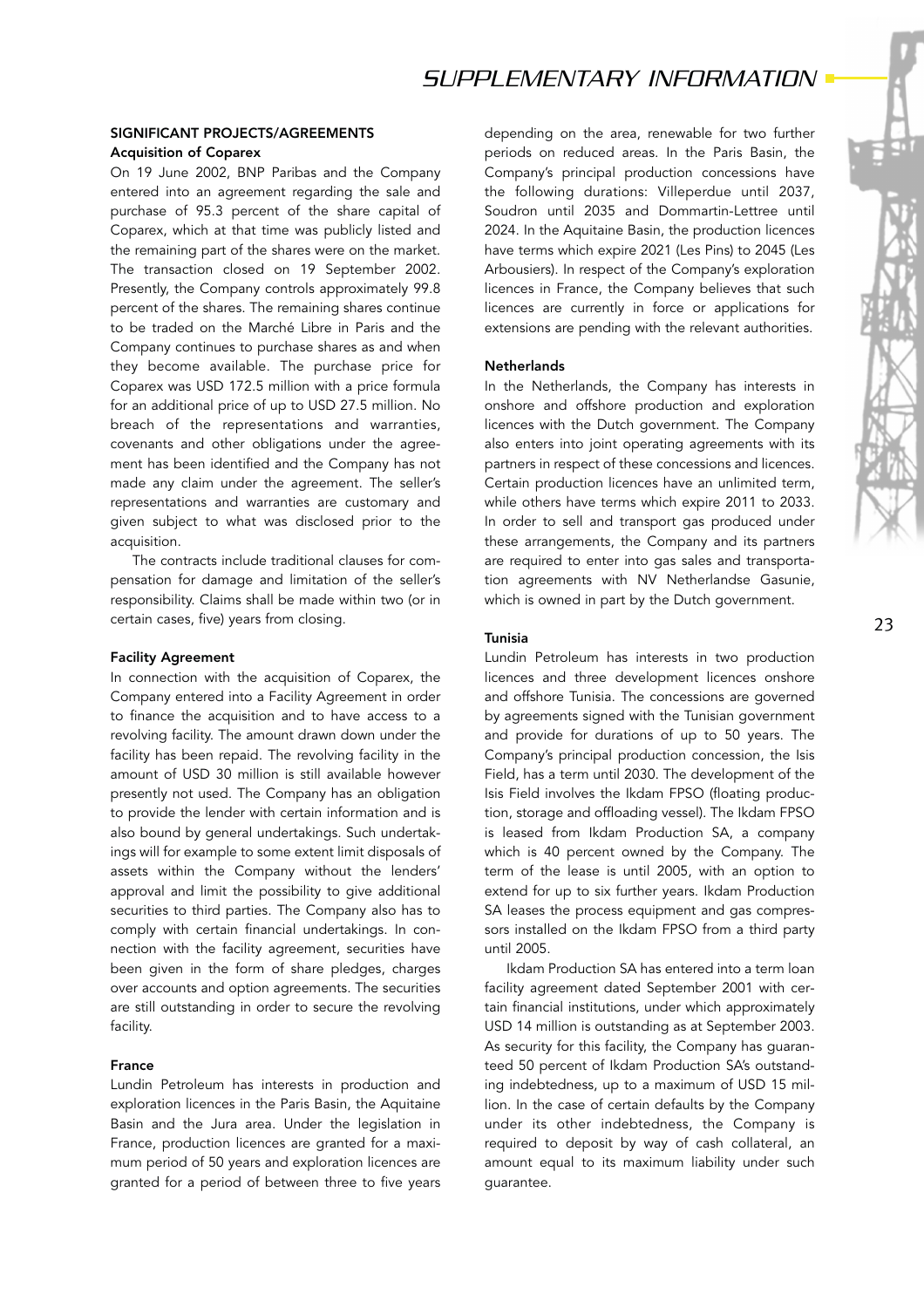#### Indonesia

Lundin Petroleum has interests in two production licences and four exploration licences in Indonesia. In respect of the producing properties at Salawati Island and Salawati Basin, the Company is party to production sharing contracts with the Indonesian state oil company with terms which expire in 2020. The Company is also a party to joint operating agreements with its partners in respect of these properties.

### Venezuela

Lundin Petroleum is party to an operating services agreement (OSA) dated December 1994 with an affiliate of Petroleos de Venezuela SA, which grants production rights for a period of 20 years in respect of the Colón Block, Venezuela. Under the terms of the OSA, the Company is paid a fee based on the volume of production. The rights and obligations of the Company and its partners in the Colón Block are governed by a joint operating agreement.

#### Acquisition of OER

In a subscription agreement, the Company agreed to fund OER with up to NOK 60 million of new equity and convertible debt in order to finance certain investments to be made by OER. The Company has so far invested NOK 30 million by subscription of shares in OER. After the subscription, the Company owns 75 percent of the fully diluted number of outstanding shares in OER. In addition thereto, the Company has an obligation to invest an additional amount of maximum NOK 30 million by subscription of unsecured convertible bonds. The Company's obligations are subject to OER's fulfilment of the agreed investments. If OER does not fulfil the intended investments, the Company instead has an option to subscribe for 20,000,000 additional shares in OER for a subscription price of NOK 1 per share, which will give the Company a total shareholding of 94.7 percent. In case the Company subscribes for the unsecured convertible bond, the bond shall be converted into 20,000,000 new shares of OER if OER is unable to repay the loan at maturity. Also in this case, the Company's ownership will reach 94.7 percent. If OER fulfils the intended transaction and repays the loan to the Company, the other present shareholders of OER can exercise options, which would give them a holding of approximately 31 percent of the outstanding shares in OER.

#### Sudan

The Company has entered into an exploration and production sharing agreement (EPSA) dated May 2001 with the government of Sudan, under which the Company has a 24.5 percent working interest (27.2 percent paying interest) in Block 5B, Sudan. The term of the Block 5B EPSA has a six-year exploration period and a 25-year development and production period.

In connection with the Block 5B EPSA, the Company has deposited approximately SEK 23.2 million (as at 30 June 2003) as security for a bank guarantee in favour of the government of Sudan. The partners under the Block 5B EPSA are required to guarantee one-third of the work commitments under the Block 5B EPSA. The Company's bank guarantee represents the Company's 27.2 percent paying interest of such amount.

#### *Divestment of Block 5A*

In June 2003, the Company completed the sale of its interest and engagement as operator of Block 5A Sudan to Petronas Carigali Overseas Sdn Bhd. The Company sold the assets used in connection with or otherwise relating to the Block 5A business and the buyer assumed all obligations and liabilities related to the block. Following the receipt of all necessary approvals, closing of the transaction took place on 20 June 2003. In the agreement, the Company gave customary representations and warranties to the buyer including limitations of the seller's responsibility. The representations and warranties survive during 18 months from the closing date.

#### Iran

The Company is party to an exploration service contract (ESC) dated January 2001 with the National Iranian Oil Company (NIOC), under which the Company has a 30 percent interest in the Munir Block, Iran. The term of the Munir ESC is four years, with extensions upon consent by NIOC. The rights and obligations of the Company and its partners in respect of the Munir ESC are governed by a joint operating agreement.

In connection with the Munir ESC, the Company has deposited approximately SEK 19.2 million (as at 30 June 2003) as security for a bank guarantee in favour of Edison International, the operator under the Munir ESC. The bank guarantee is a counter-guarantee of the bank guarantee placed by Edison in favour of NIOC, equal to the Company's 30 percent interest in the Munir ESC. The term of the guarantee is for the duration of the Munir ESC and is reduced annually in proportion to work performed.

#### Albania

Lundin Petroleum is party to two exploration and production sharing contracts with the government of Albania in respect of Blocks D and E, onshore Albania. The Company is obligated to complete certain seismic work and the drilling of an exploration well on one of the two blocks. The term of the EPSA for Block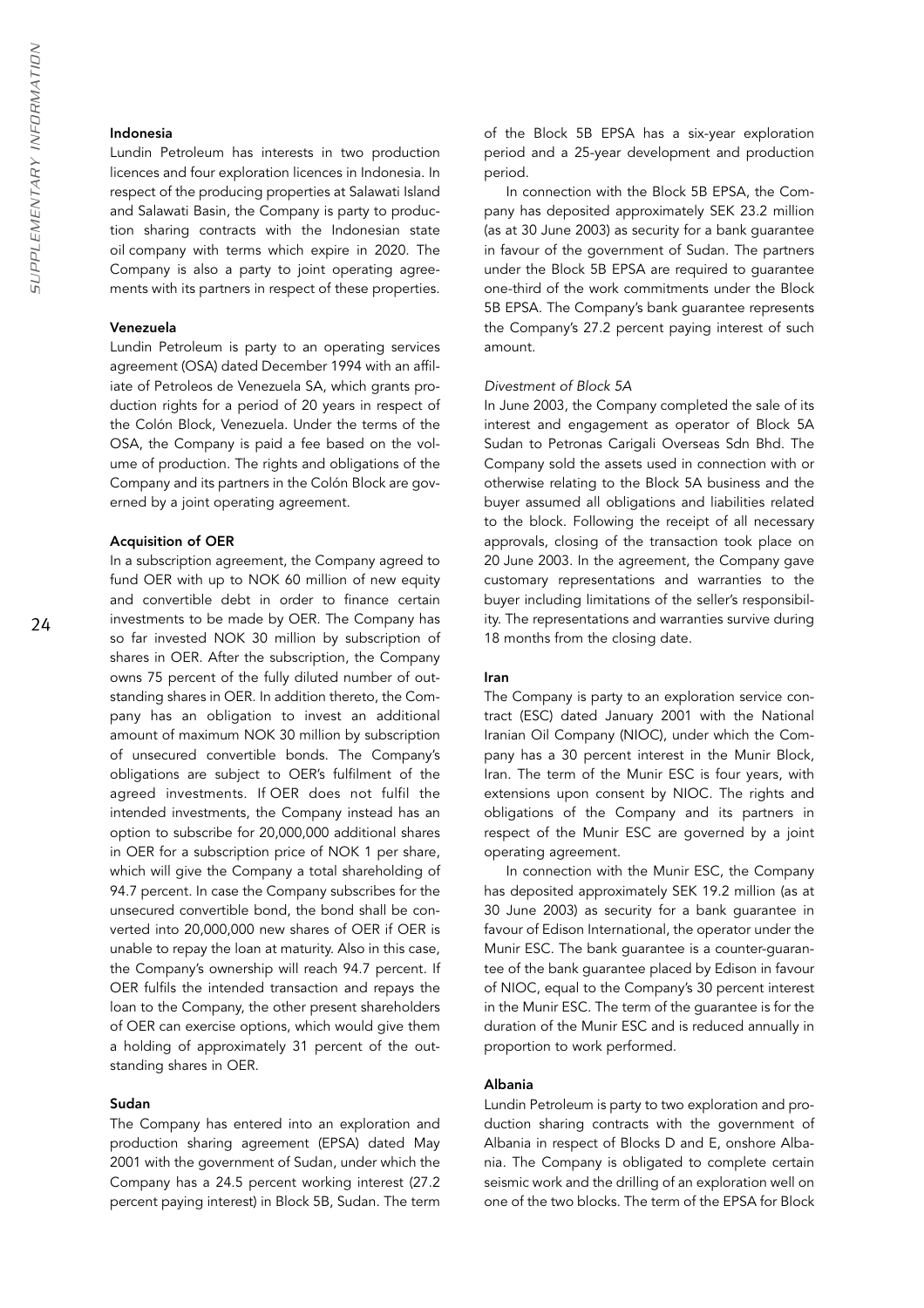E expires in November 2003 and the term of the EPSA for Block D expires in July 2004. If the Company has not completed its minimum work obligations, a payment of USD 2 million will become payable to the Albanian government. The Company has entered into an agreement with Preussag/OMV under which the parties have agreed to negotiate the transfer of the outstanding work obligations for Blocks D and E to another area in Albania, to be shared on a 50/50 basis between Preussag/OMV and the Company. In the event that an agreement cannot be reached to transfer such work obligations, Preussag/OMV has agreed to accept liability for any payments due to the Albanian government under the EPSAs for Blocks D and E.

#### SHAREHOLDERS' AGREEMENT

To the best knowledge of the Company's Board of Directors, there are no shareholders' agreements between the Company's current owners.

### LITIGATION

In November 2002, Lundin Petroleum commenced arbitration proceedings against one of its partners in the Colón Block in Venezuela. After being notified of the proposed sale of the interests of CMS Oil and Gas (Venezuela) LDC, Lundin Petroleum exercised its rights under the Colón Block joint operating agreement to acquire those interests. Lundin Petroleum's rights were disregarded and the interests were sold to a third party. Lundin Petroleum is seeking a decision from the arbitrators that Lundin Petroleum be entitled to acquire these interests. The arbitrator's decision is expected to be made during 2004. In the event of a favourable ruling Lundin Petroleum would purchase an additional 43.75 percent interest in the Colón Block for a cash consideration of USD 45.0 million.

There are no other current or pending legal proceedings to which Lundin Petroleum or any of its subsidiaries is a party which are expected to have a material adverse effect on the Company's financial position or results of operations.

## INSURANCE

The Board of Directors believes that Lundin Petroleum has satisfactory insurance cover in view of the risks arising from operations.

#### HEALTH, SAFETY AND ENVIRONMENT

Lundin Petroleum takes a proactive approach to Health, Safety and Environmental ("HSE") issues to ensure sound practice throughout its operations. It monitors HSE performance on an ongoing basis and requires regular reporting of day to day HSE issues.

Any incident which cannot be resolved through the normal course of business by the local management must be reported to corporate management, in order to ensure that the appropriate corrective measure is adopted. To date, no issue has been identified that could materially affect the Company.

### PROPERTIES

The Company's executive, administrative and principal technical offices are located in approximately 600 square metres of leased space in two locations in Geneva, Switzerland. The Company also leases a technical database and storage facility of approximately 400 square metres outside of Geneva. In addition to its premises in Switzerland, the Company leases an office in Stockholm, Sweden of 355 square metres. At the time it was acquired, Coparex leased an office building in Paris. In June 2003, the Company settled the outstanding lease commitment and acquired the building by payment of approximately EUR 2.2 million. The Company's present intention is to dispose of such property. The Company also leases offices to support its operations and administration in The Hague (the Netherlands), the Paris Basin (France), Tunisia and Indonesia. The Company expects that its current facilities and offices will be sufficient to meet its needs for at least the next 12 months.

## EMPLOYMENT AGREEMENTS

The executives have entered into employment agreements with the Company which provide for, among other things, standard employment terms, including compensation, termination and assignment of intellectual property rights. Pursuant to these employment agreements, employment can be terminated upon 1 month's notice during the first year of employment, 2 months' notice from 2 to 9 years of employment and 3 months' notice from 10 years of employment, after which the executive officers remain subject to confidentiality clause.

## REMUNERATION OF MANAGEMENT AND THE BOARD OF DIRECTORS

The President's yearly remuneration during 2003 will amount to CHF 480,000 (SEK 2,784,0001) and total yearly remuneration to other senior executives will amount to a total of CHF 925,800 (SEK 5,369,6401). In addition, the President and the other senior executives receive additional benefits in respect of the payment of school fees and health insurance.

The President and the other senior executives are subject to notice periods as previously described under "Employment agreements".

1 Converted at an exchange rate as at 24 September 2003 of CHF 1 equal SEK 580.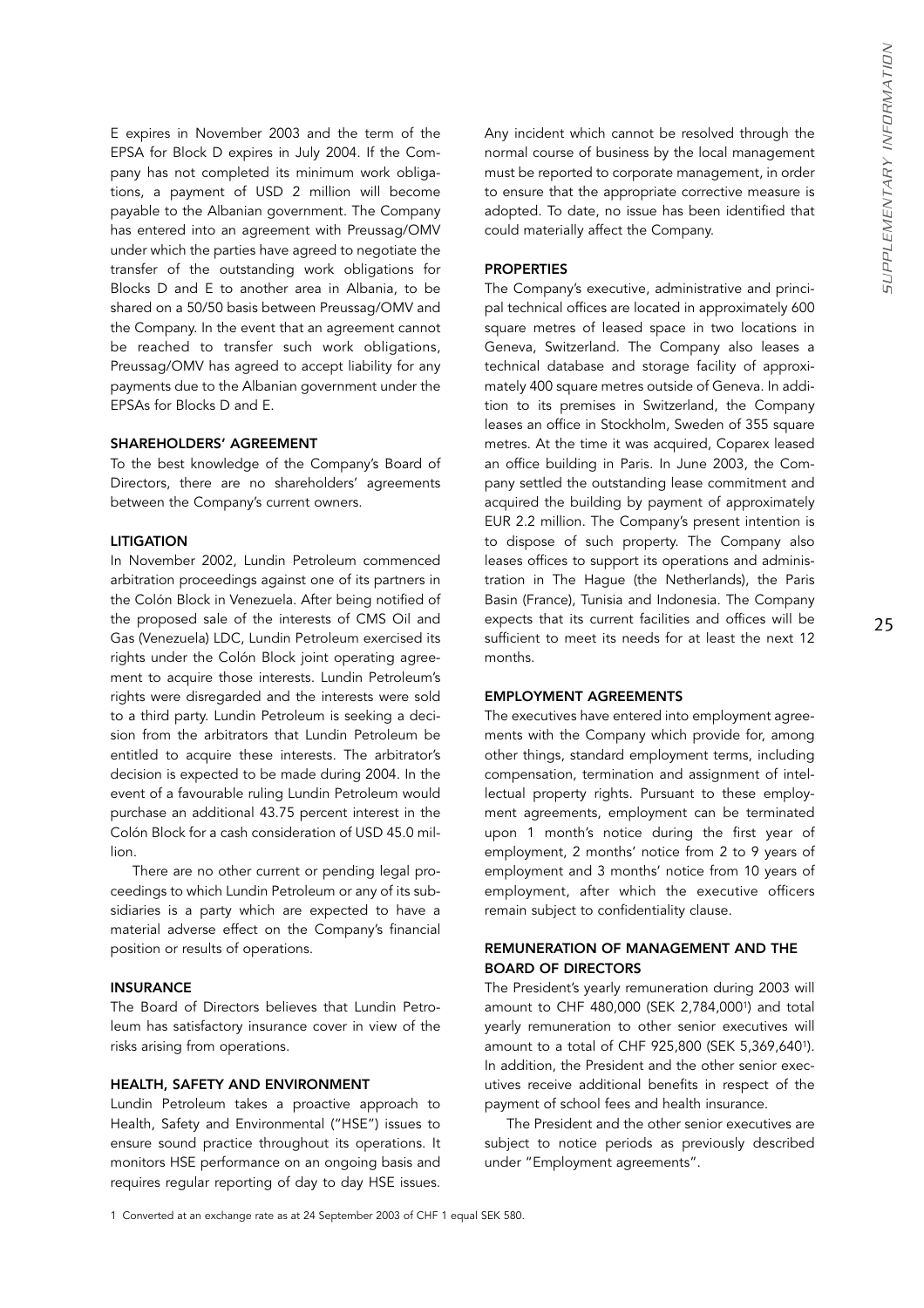The President and the other senior executives are entitled to pension benefits on market terms (see also page 55 in Lundin Petroleum's annual report 2002). The age for retirement is 65 years for men and 63 years for women. The pension is based on actual payments.

The Chairman's yearly remuneration during 2003 will amount to CHF 358,800 (SEK 2,081,0401). Total yearly remuneration to the non-executive Board of Directors during 2003 will amount to SEK 220,500 each. Apart from board remuneration, Magnus Unger receives remuneration in respect of any time associated with the supervision of the Stockholm office and its employees, including budgeting and monitoring of expenses. During 2003, Magnus Unger receives a fixed remuneration of CHF 25 000 (SEK 145,0001) per quarter.

There are no severance payment agreements.

#### PROCEDURES FOR THE BOARD OF DIRECTORS

The Board of Directors in Lundin Petroleum has adopted work procedures governing its work, which set forth the manner in which duties shall be allocated among the members of the Board of Directors and between the Board of Directors as such, the Managing Director and the Deputy Managing Directors. The work procedures further contain terms and references for the committees appointed by the Board.

On 11 September 2003, the Board of Directors resolved that the Chairman of the Board of Directors, Ian H. Lundin, henceforth should not be employed by the Company as executive Chairman of the Board and not hold any operative functions. Until the annual general meeting 2004, Ian H. Lundin will receive an annual remuneration of CHF 358,800 (SEK 2,081,0401). Thereafter, the remuneration will consist of director's fee and remuneration for separate assignments as resolved by the general meeting.

At the same meeting, the Board of Directors appointed Alexandre Schneiter as first Deputy Managing Director to serve instead of the Managing Director in his absence. In order to obtain exemption from the residency requirement for the Managing Director, as stipulated by the Companies Act, Andrew Harber has been appointed second Deputy Managing Director.

#### **PENSIONS**

The Company fulfills all mandatory social security payments required under Swiss law and all other applicable local laws in respect of the Company's employees in all relevant jurisdictions. The Company has no other pension or retirement plan for its

employees. The age for retirement is 65 years for men and 63 years for women. The pension is based on actual payments.

A pension is paid to Adolf H. Lundin since his resignation as Chairman of the Board of Directors in May 2002. The pension amount consists of monthly payments totalling an annual amount of CHF 214,000 (SEK 1,241,2001) for the duration of his life. The pension includes a survivor's pension for his spouse, which is reduced to CHF 138,000 (SEK 800,4001) annually and lasts for the duration of her life. The Company may, at its option, buy out the obligation to make pension payments through a lump sum payment in the amount of CHF 2,000,000 (SEK 11,600,0001). No provision has been recorded for these payments as at 30 June 2003. In connection with the annual accounts as at 31 December 2003, the pension liability will be calculated on an actuarial basis and charged to income.

## AGREEMENTS AND TRANSACTIONS WITH CLOSELY RELATED PARTIES

During 2002, the Company paid SEK 346,000 to Namdo Management Services Ltd., a private corporation owned by Lukas H. Lundin, a director of the Company, pursuant to a services agreement. Namdo has 12 employees and provides administration and financial services to a number of public companies. Accordingly, there is no basis for allocating the amounts paid to Namdo to Lukas H. Lundin directly.

During 2002, the Company received SEK 4,924,000 from Vostok Nafta Investment Ltd. and related companies, for the provision of office and accounting services. Vostok Nafta Investment Ltd. is considered a related party because Lorito Holdings Ltd. has a significant investment in Vostok Nafta Investment Ltd. Lorito Holdings Ltd. is an investment company wholly owned by a trust whose settler is Adolf H. Lundin.

During 2002, the Company received SEK 1,148,000 from Lundin S.A. for the provision of services. Lundin S.A. is owned by Adolf H. Lundin.

#### **MISCELLANEOUS**

Lundin Petroleum's corporate registration number is 556610-8055. Its registered office is located at Hovslagargatan 5, SE-111 48 Stockholm, Sweden. The Company was registered with the Swedish Patent and Registration Office 4 May 2001 and has conducted business since. The current company name was registered 26 June 2001. The Company's form of association is governed by the Swedish Companies Act (1975:1385).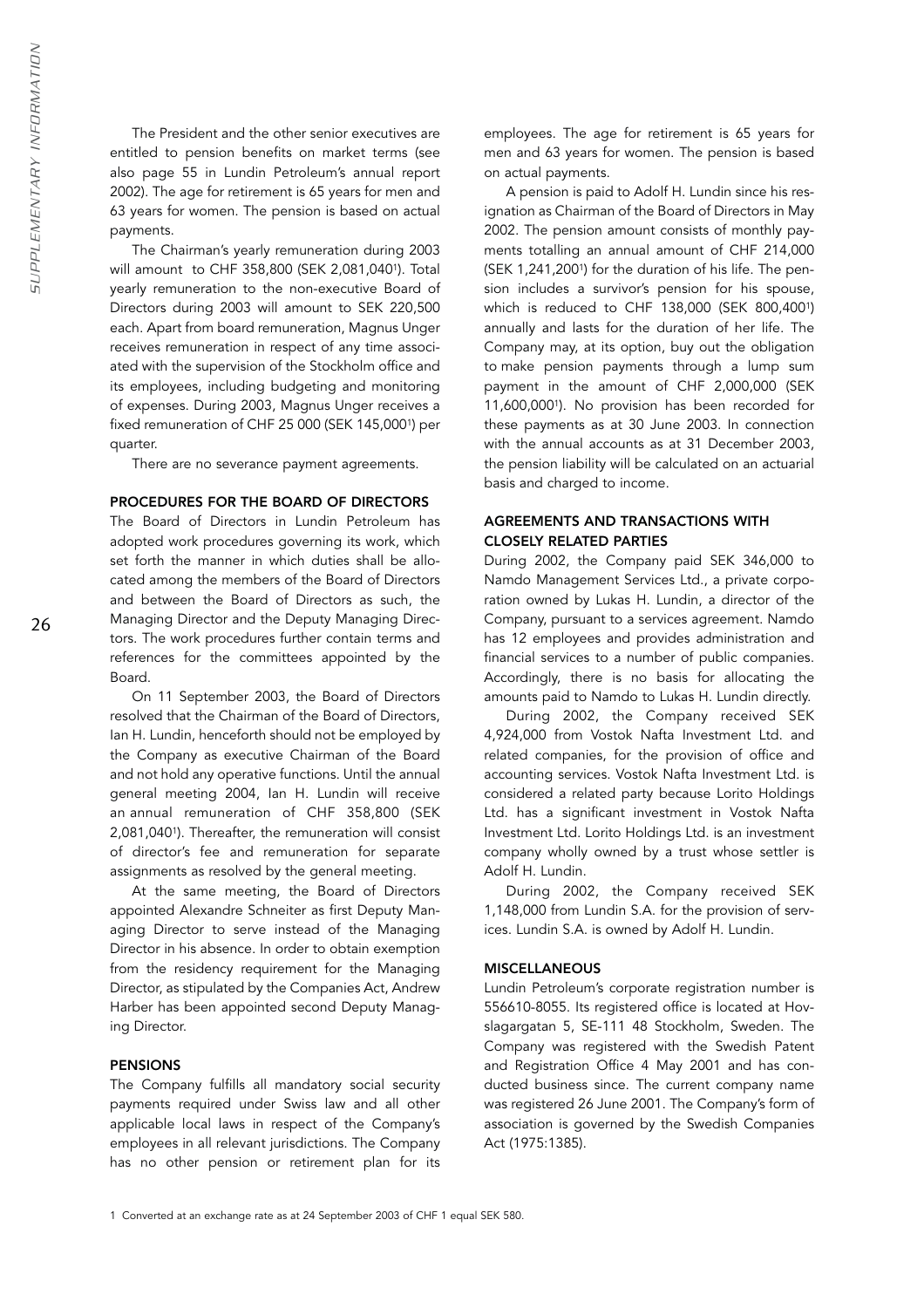*The following is a general description of the tax consequences related to the holding of shares in Lundin Petroleum subsequent to a listing on the O-list at the Stockholm Stock Exchange rather than on the New Market. The description is based on prevailing legislation and is applicable for individuals/companies tax resident in Sweden, unless otherwise stated.* 

*The description does not include shares that are held directly or indirectly by individuals who, themselves or through related parties, have been active in the Company in such a way that the rules for closely held companies would be applicable. Neither does the description include shares held by partnerships or shares held as current assets in business operations.*

*Specific tax consequences could arise in certain cases. Each shareholder should therefore consult a tax adviser for advice regarding the special tax consequences a listing/holding or disposal of the shares can imply.* 

### LISTING ON THE O-LIST

The listing of the Lundin Petroleum shares on the Olist of the Stockholm Stock Exchange instead of the New Market will not be regarded as a disposal of the shares.

### CAPITAL GAIN/CAPITAL LOSS

The capital gain or capital loss realised through the divestment of Lundin Petroleum shares is calculated as the difference between sales proceeds, less deduction for selling expenses, and the acquisition value. The acquisition value is calculated according to the Average Method (Sw. genomsnittsmetoden). The acquisition value per share shall according to this method be the average acquisition value for the total number of shares of the same type and class based on the true purchase price and taking into account changes in the share holding. As an alternative, the acquisition value for listed shares can be based on the Standard Method. According to this method, the acquisition value is 20 percent of the sales proceeds after a reduction for selling expenses.

#### INDIVIDUALS AS SHAREHOLDERS

Individuals are taxed for dividends and capital gains as income from capital with a 30 percent tax. For individuals resident in Sweden and for Estates after Swedish residents, preliminary tax on dividends will be withheld with 30 percent of the distributed amount. When calculating income from capital, capital losses on listed shares are fully deductible against capital gains on listed shares and other securities taxed as shares as well as shares in Swedish Limited Liability Companies (Sw. Aktiebolag) and foreign legal entities that are not listed. Only 70 percent of capital losses not deducted against such capital gains are tax deductible.

If a deficit arises in income from capital, tax reduction is granted from tax on income from employment, business operations and real estate. Tax reduction is granted with 30 percent of a deficit not exceeding SEK 100,000 and 21 percent of a deficit in excess of SEK 100,000. Losses can not be carried forward to subsequent income years.

#### WEALTH TAX

The shares in Lundin Petroleum will be listed on the O-list of the Stockholm Stock Exchange. The shares in Lundin Petroleum are not subject to wealth tax.

#### INHERITANCE AND GIFT TAX

The shares in Lundin Petroleum will, for inheritance and gift tax purposes, be assessed to 30 percent of the listed value.

### LEGAL ENTITIES AS SHAREHOLDERS

Limited Liability Companies (Sw. Aktiebolag) and other legal entities are taxed for dividends and capital gains as business income with a 28 percent tax rate. Capital losses realised through the divestment of listed shares, such as shares in Lundin Petroleum, are deductible only against capital gains on shares and other securities taxed as shares. Capital losses not deducted are considered a new capital loss for the legal entity realising the loss the subsequent income year. Under certain circumstances, capital gains and capital losses can be offset between legal entities within the same group.

According to new rules that entered into force on 1 July 2003, dividends and capital gains on listed shares are tax exempt provided the shares have been held for a coherent period of at least one year. Furthermore, the share holding shall amount to at least 10 percent of the outstanding votes in the company or the shares shall be held for business purposes. Capital losses on such shares are not tax deductible. Previous tax rules are applicable on dividends received during income years commencing prior to 1 January 2004. Specific tax rules apply to certain categories of companies such as investment companies and holding companies.

### WITHHOLDING TAX

Withholding tax with 30 percent will normally be levied on dividends to shareholders resident abroad. The tax rate is often reduced according to provisions in the applicable tax treaty. In Sweden, VPC is responsible for withholding the tax. In case the shares are registered with a nominee, the nominee will execute the withholding.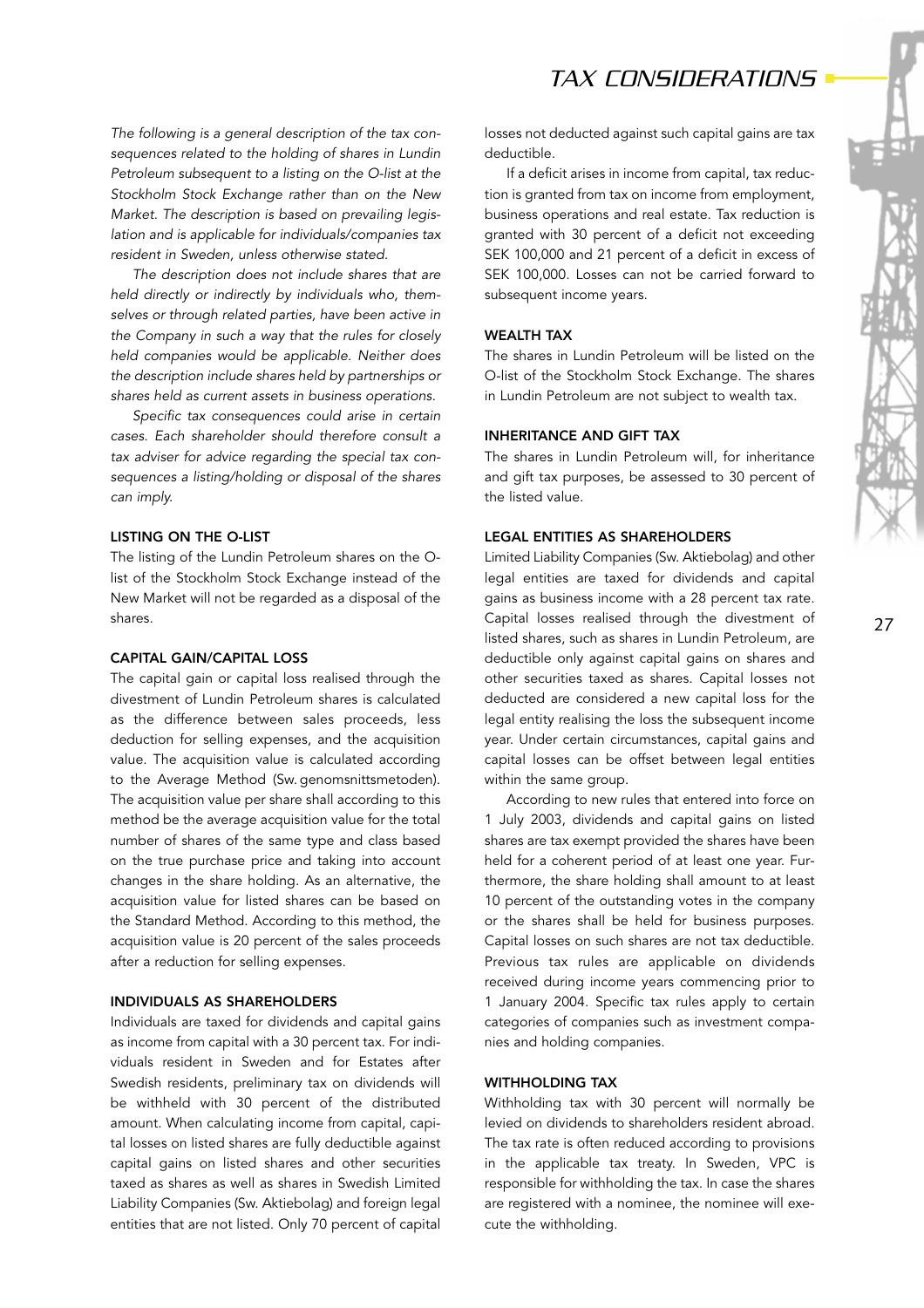# *ARTICLES OF ASSOCIATION*

#### § 1 Name

The name of the Company is Lundin Petroleum AB. The Company is a public company (publ).

## § 2 Registered office

The Board of Directors shall have its registered office in Stockholm.

#### § 3 Object of the Company

The object of the Company's business is to explore for and exploit gas, oil and gold and activities compatible therewith, either directly, through its subsidiaries, associated companies or other forms of partnerships.

#### § 4 Share capital

The share capital of the Company shall amount to not less than SEK 1,000,000 and not more than SEK 4,000,000.

#### § 5 Shares

Shares shall have a nominal value of SEK 0.01.

#### § 6 Financial year

The financial year of the Company shall be January 1 – December 31.

## § 7 Board of Directors

The Board of Directors shall consist of not less than three and not more than ten members with not more than three deputies.

The Board of Directors shall be elected annually at the Ordinary General Meeting for the time until the end of the next ordinary general meeting.

#### § 8 Auditors

With the duties to examine the Company's annual report and financial statements as well as the management of the Company by the Board of Directors and the President, one or two auditors with not more than two deputy auditors shall be appointed. The auditors are appointed for a term until the end of the annual general meeting of shareholders that are held on the fourth financial year after the election took place.

#### § 9 Shareholders' meeting

At an Ordinary General Meeting the following matters shall be dealt with;

- 1. Election of a chairman at the meeting,
- 2. Preparation and approval of the voting list,
- 3. Election of at a minimum one person to attest the minutes,
- 4. Approval of the agenda
- 5. Determination as to whether the meeting has been duly convened,
- 6. Presentation of the annual statement of accounts and the auditor's report
- 7. Resolutions in respect of
	- a) adoption of the profit and loss statement and the balance sheet and the consolidated profit and loss statement and consolidated balance sheet,
	- b) appropriation of the Company's profit or loss according to the adopted balance sheet,
	- c) discharge of the Directors and President from liability
- 8. Resolutions in respect to the fees payable to the Board of Directors and, where applicable, to the auditors,
- 9. Election of the members of the Board of Directors and, where applicable, of auditors
- 10. Other matters which should be addressed by the Annual General Meeting according to the Swedish Companies Act (1975:1385) or the Articles of Association

#### § 10 Notice

Notice convening shareholders meeting shall be given through announcement in the Post- och Inrikes Tidningar (the Swedish Gazette) and in Svenska Dagbladet or other Swedish daily newspaper with nationwide coverage.

Notice of Annual General Meeting and any Extraordinary General Meeting at which a proposal for amendment of the articles of association is to be considered shall be given not earlier than six weeks and not sooner than four weeks before the meeting. Notice of other Extraordinary General Meetings shall be given not earlier than six weeks and not sooner than two weeks before to the meeting.

Shareholders who wish to participate in a General Meeting shall be registered in the share register of the Company pertaining to conditions ten days prior to the General Meeting, and shall notify the Company of the same on the date stated in the notice. The latter shall not be a Saturday, Sunday, holiday, Mid-Summer's Eve, Christmas Eve, New Year's Eve and not fall earlier than five working days before the general shareholders meeting.

#### § 11 Record date provision

Persons who, on the recorded date, are registered in the share register or in a schedule in accordance with Chapter 3 section 12 of the Swedish Companies Act (1975:1385) shall be deemed entitled to receive dividends and, in connection with a bonus issue, new shares to which the holder is entitled.

*Lundin Petroleum's Articles of Association were adopted at the Extraordinary General Meeting 20 June 2001.*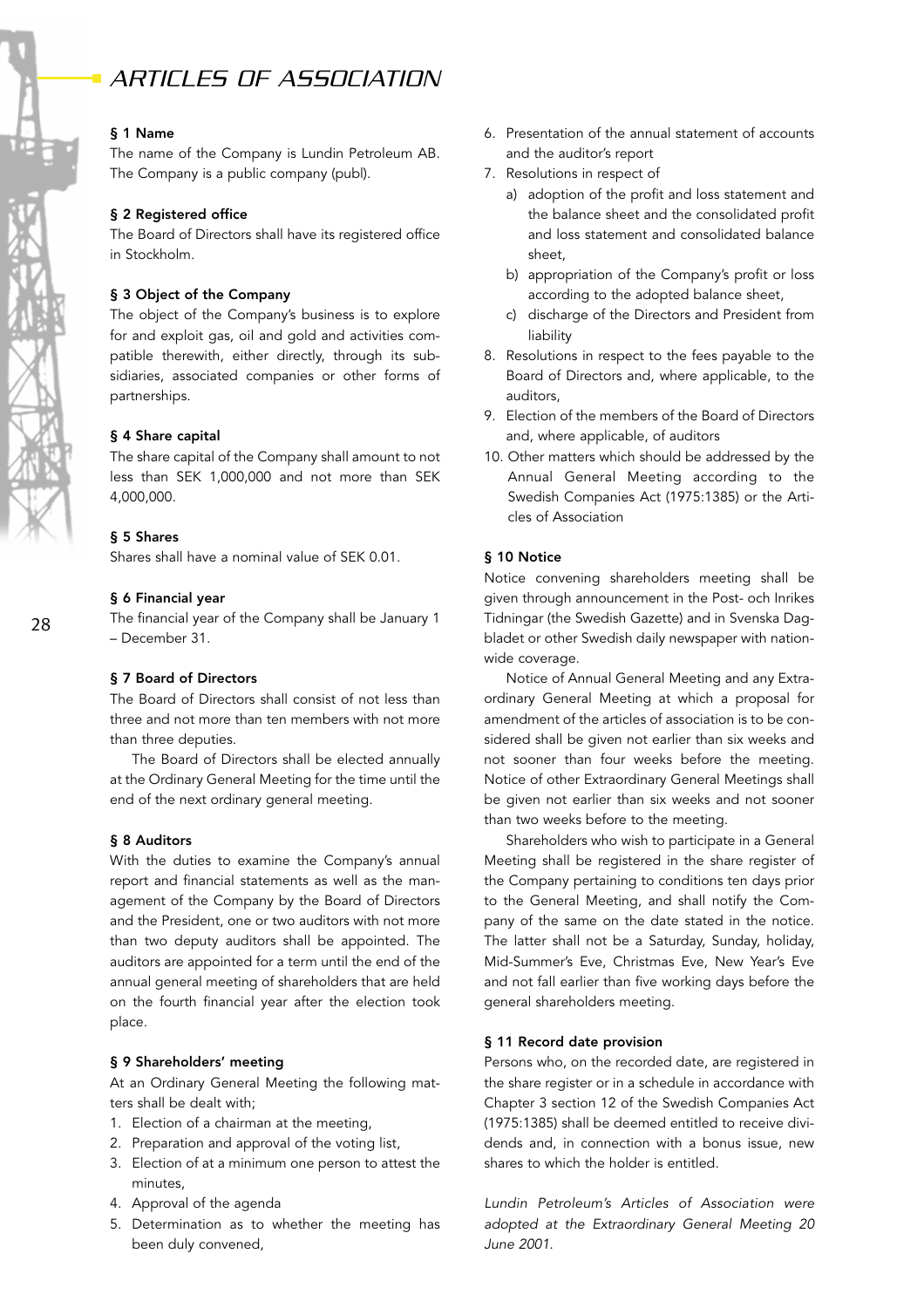# EFFECTS ARISING FROM NEW ACCOUNTING PRINCIPLES

New accounting principles expected to come into force during 2004 are not anticipated to have any significant effects on Lundin Petroleum's financial position or financial results

# CHANGE IN SHAREHOLDERS' EQUITY

## 2001

| Group, SEK thousand             | <b>Share capital</b>     | <b>Restricted</b><br>reserves | <b>Retained</b><br>earnings | <b>Net</b><br>result | <b>Total</b> |
|---------------------------------|--------------------------|-------------------------------|-----------------------------|----------------------|--------------|
| Balance at 1 January            |                          |                               |                             |                      |              |
| Currency translation difference |                          | 11,976                        |                             | $-5$                 | 11,971       |
| New share issue                 | 2.124                    | 910,355                       |                             | $\qquad \qquad$      | 912,479      |
| Net result                      | $\overline{\phantom{a}}$ | -                             |                             | $-41.983$            | $-41,983$    |
| <b>Balance at 31 December</b>   | 2.124                    | 922.331                       | -                           | $-41.988$            | 882,467      |

| Parent company, SEK thousand  | <b>Share capital</b>     | Share pre-<br>mium reserve | <b>Retained</b><br>earnings | <b>Net</b><br>result | <b>Total</b> |
|-------------------------------|--------------------------|----------------------------|-----------------------------|----------------------|--------------|
| Balance at 1 January          |                          | $\overline{\phantom{a}}$   | $\overline{\phantom{0}}$    | -                    |              |
| New share issue               | 2.124                    | 910.355                    |                             | -                    | 912,479      |
| Net result                    | $\overline{\phantom{0}}$ | $\overline{\phantom{m}}$   | $\overline{\phantom{a}}$    | $-41.440$            | $-41.440$    |
| <b>Balance at 31 December</b> | 2.124                    | 910.355                    | -                           | -41.440              | 871,039      |

## 2002

|                                          |                      | <b>Restricted</b> | <b>Retained</b> | <b>Net</b>        |              |
|------------------------------------------|----------------------|-------------------|-----------------|-------------------|--------------|
| Group, SEK thousand                      | <b>Share capital</b> | reserves          | earnings        | result            | <b>Total</b> |
| Balance at 1 January                     | 2.124                | 922,331           |                 | $-41.988$         | 882,467      |
| Transfer of prior year net result        |                      | $-41.988$         |                 | 41,988            |              |
| Distribution of reserves from subsidiary |                      |                   | $-972$          |                   | $-972$       |
| Transfer from non restricted capital     |                      |                   |                 |                   |              |
| Currency translation difference          |                      | $-109.697$        | 15,637          | $\qquad \qquad -$ | $-94,060$    |
| New share issue                          | 363                  | 159,878           |                 |                   | 160,241      |
| Netr result                              |                      |                   |                 | $-16.564$         | $-16,564$    |
| <b>Balance at 31 December</b>            | 2.487                | 930.524           | 14.665          | $-16.564$         | 931.112      |

| Parent company, SEK thousand      | <b>Share capital</b>     | <b>Share pre-</b><br>mium reserve | <b>Retained</b><br>earnings  | <b>Net</b><br>result | <b>Total</b> |
|-----------------------------------|--------------------------|-----------------------------------|------------------------------|----------------------|--------------|
| Balance at 1 January              | 2.124                    | 910,355                           | $\overline{\phantom{0}}$     | $-41,440$            | 871,039      |
| Transfer of prior year net result |                          | $-41.440$                         | $\qquad \qquad$              | 41,440               |              |
| New share issue                   | 363                      | 162,131                           | $\overline{\phantom{m}}$     |                      | 162,494      |
| Share issue cost                  |                          | $-2.254$                          | $\qquad \qquad \blacksquare$ |                      | $-2.254$     |
| Net result                        | $\overline{\phantom{m}}$ | $\overline{\phantom{0}}$          | -                            | $-80.904$            | $-80,904$    |
| <b>Balance at 31 December</b>     | 2,487                    | 1,028,792                         | -                            | $-80.904$            | 950,375      |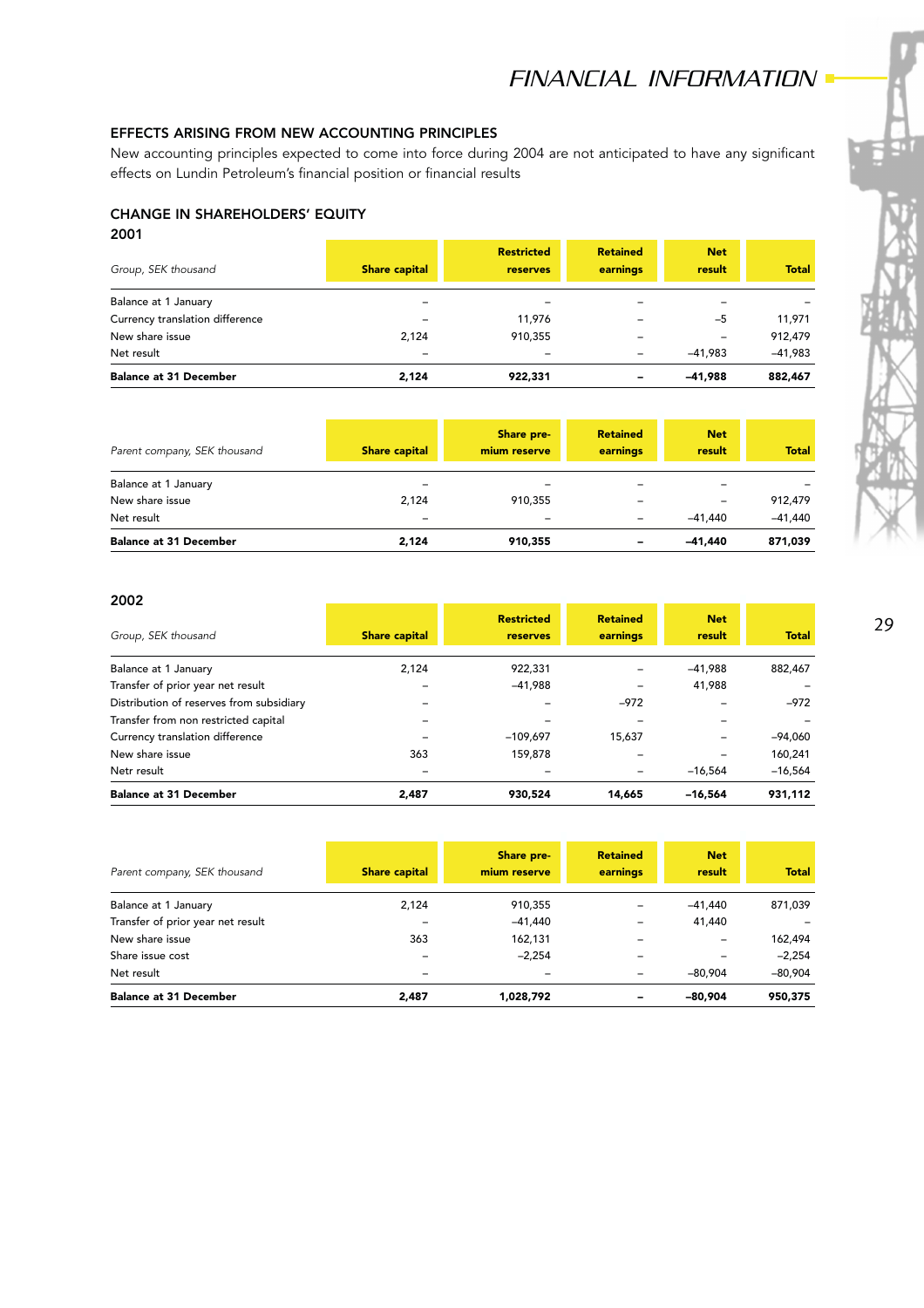## 1 JANUARY–30 JUNE 2003

|                                   |                          | <b>Restricted</b> | <b>Retained</b> | <b>Net</b> |              |
|-----------------------------------|--------------------------|-------------------|-----------------|------------|--------------|
| Group, SEK thousand               | <b>Share capital</b>     | <b>reserves</b>   | earnings        | result     | <b>Total</b> |
| Balance at 1 January              | 2.487                    | 930.524           | 14,665          | $-16.564$  | 931,112      |
| Transfer of prior year net result |                          |                   | $-16.564$       | 16,564     |              |
| Issuance of shares                | 4                        | 1.236             |                 |            | 1.240        |
| Currency translation difference   |                          | 58,949            | $-39.522$       |            | 19.427       |
| Net result                        | $\overline{\phantom{0}}$ | $\qquad \qquad$   |                 | 885,342    | 885,342      |
| <b>Balance at 30 June</b>         | 2,491                    | 990.709           | $-41.421$       | 885.342    | 1,837,121    |

| Parent company, SEK thousand      | <b>Share capital</b>     | Share pre-<br>mium reserve | <b>Retained</b><br>earnings | <b>Net</b><br>result | <b>Total</b> |
|-----------------------------------|--------------------------|----------------------------|-----------------------------|----------------------|--------------|
| Balance at 1 January              | 2,487                    | 1,028,792                  | $\qquad \qquad -$           | $-80.904$            | 950,375      |
| Transfer of prior year net result |                          | $-80.904$                  | $\qquad \qquad -$           | 80,904               |              |
| Issuance of shares                | 4                        | 1.236                      | $\qquad \qquad -$           |                      | 1.240        |
| Net result                        | $\overline{\phantom{m}}$ | $\overline{\phantom{m}}$   | $\overline{\phantom{a}}$    | $-111.634$           | $-111.634$   |
| <b>Balance at 30 June</b>         | 2,491                    | 949.124                    | -                           | $-111.634$           | 839,981      |

## SENSITIVITY ANALYSIS

Lundin Petroleum's profit is affected by a number of parameters. The table below describes the effects on gross profit on a yearly basis in the event of changes in certain parameters. The reported effects are based on Lundin Petroleum's oil production during the period 1 January – 30 June 2003 and on the Company's income statement for the same period (see reviewed interim report). The sensitivity analysis should be viewed as an indication of the effects of an isolated change in each parameter.

| Parameter             | <b>Change</b>   | <b>Effect on gross</b><br>profit, SEK million |
|-----------------------|-----------------|-----------------------------------------------|
| SEK/USD exchange rate | $+/- 10%$       | $+/- 58$                                      |
| Oil price (Brent)     | $+/- 1$ USD/bbl | $+/- 37$                                      |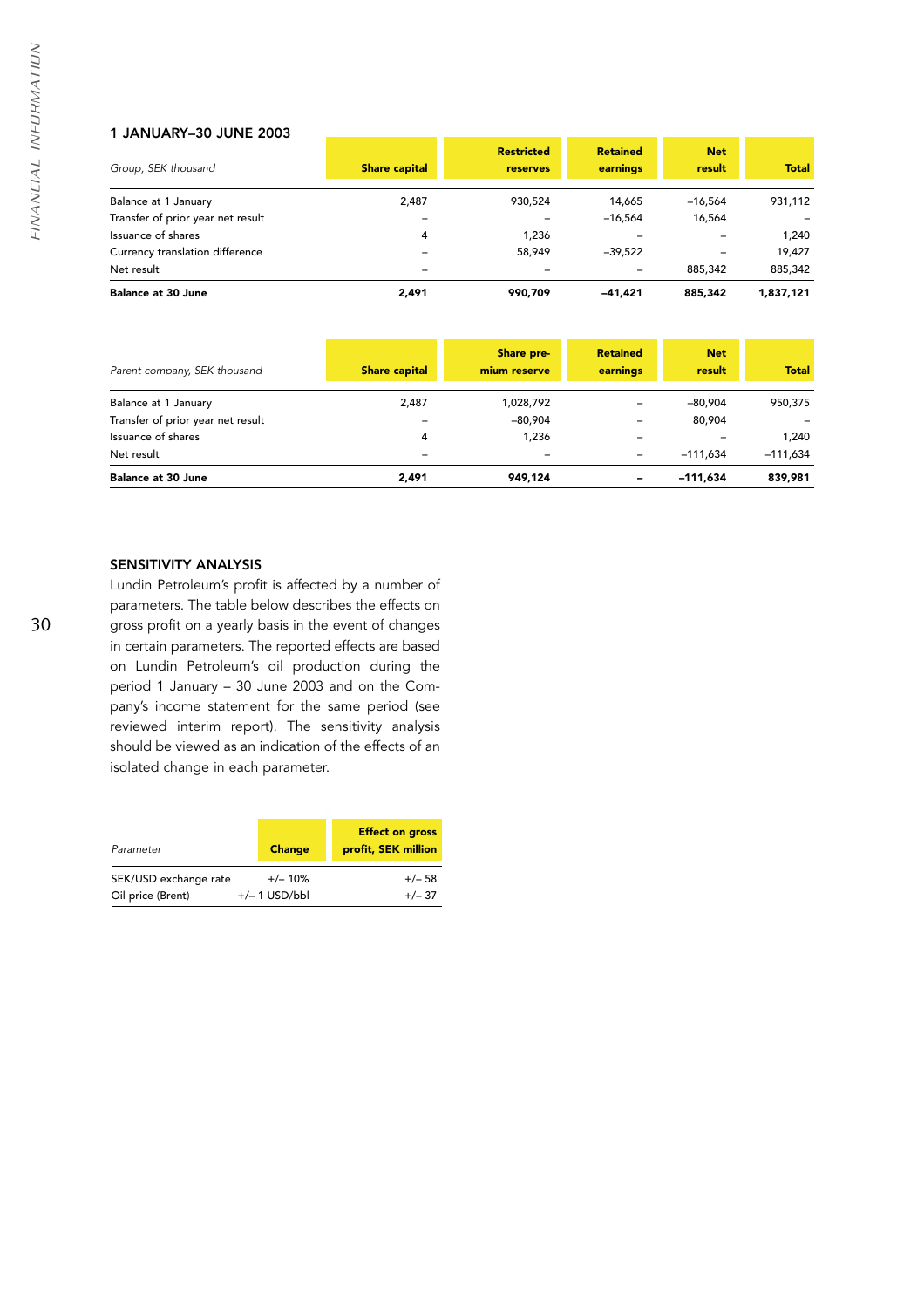# *AUDITORS' STATEMENT*

In our capacity as auditors of Lundin Petroleum AB (publ) we have reviewed this prospectus. The listing prospectus includes this Addendum, Lundin Petroleum's annual report 2002 and the interim report for the six month period 1 January – 30 June 2003. Our review has been carried out in accordance with the recommendation issued by the Swedish Institute for the Accountancy Profession in Sweden (FAR).

Information relating to future assessments has not been reviewed by us.

The pro forma accounts included in the prospectus have been calculated using the assumptions described on pages 8–9.

The annual reports for 4 May – 31 December 2001 and 1 January – 31 December 2002 have been audited by us. The interim report for the six months ended 30 June 2003 has been reviewed. The information taken from the annual reports is reproduced correctly.

Nothing has come to our attention that causes us to believe that this prospectus does not comply with the requirements of the Stock Exchange and Clearing Operations Act, whose rules have been used as guidelines in the making of this prospectus.

Stockholm, 26 September 2003

*Carl-Eric Bohlin Klas Brand* 

Authorised Public Accountant Authorised Public Accountant PricewaterhouseCoopers AB PricewaterhouseCoopers AB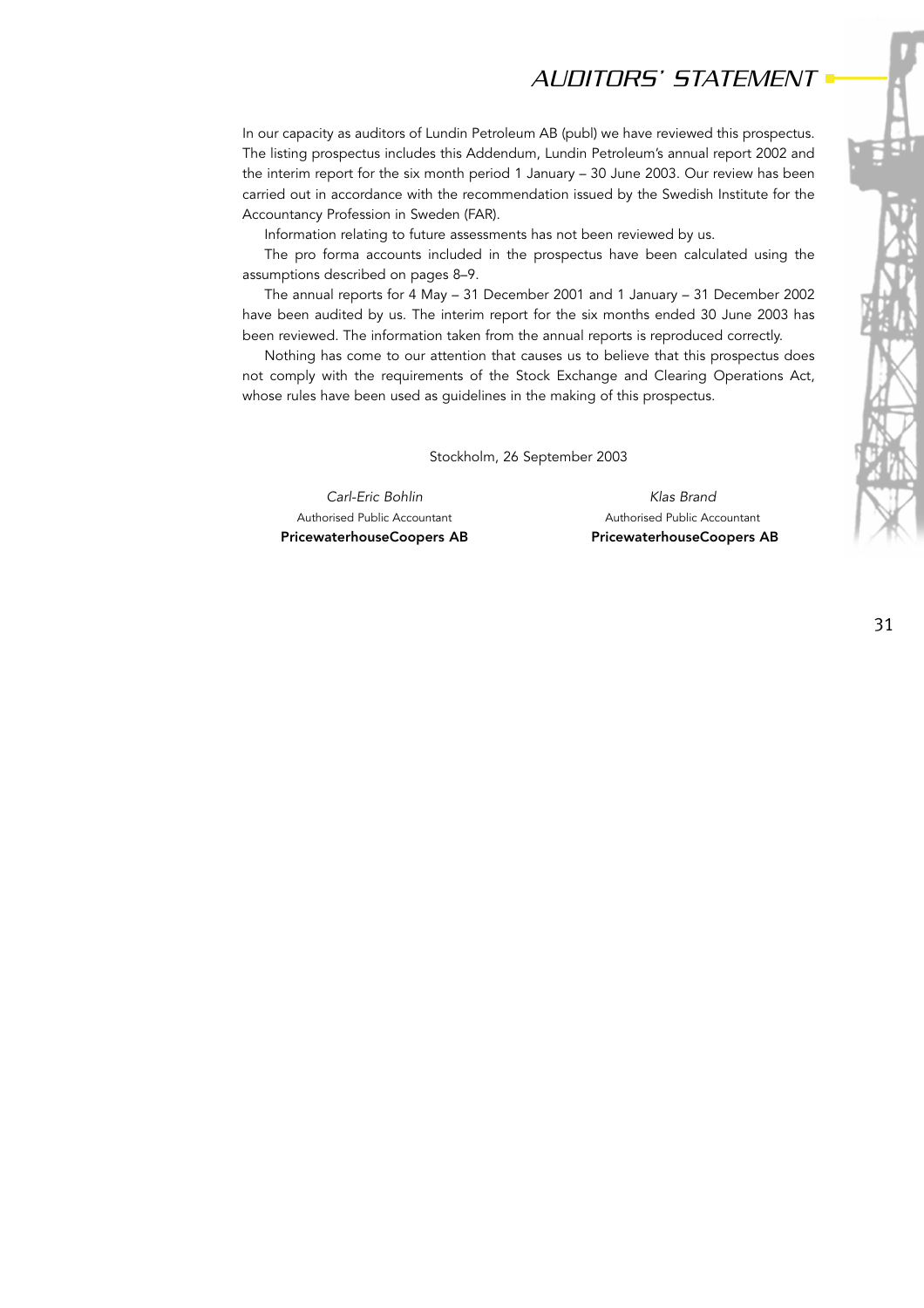# *DEFINITIONS AND TERMS USED*

# CURRENCY ABBREVIATIONS

| CHF        | Swiss franc     |
|------------|-----------------|
| EUR        | Euro            |
| NOK        | Norwegian krona |
| <b>SEK</b> | Swedish krona   |
| USD        | US dollar       |
| т          | Thousand        |
| M          | Million         |
|            |                 |

# OIL RELATED TERMS AND MEASUREMENTS

| Bbl         | Barrel                             |
|-------------|------------------------------------|
| <b>Bbls</b> | <b>Barrels</b>                     |
| Bopd        | Barrels of oil per day             |
| Boepd       | Barrels of oil equivalents per day |
| Mbbl        | Thousand barrels (in Latin mille)  |
| Mmbo        | Million barrels of oil             |
| Mmboe       | Million barrels of oil equivalents |
| Mmbopd      | Million barrels of oil per day     |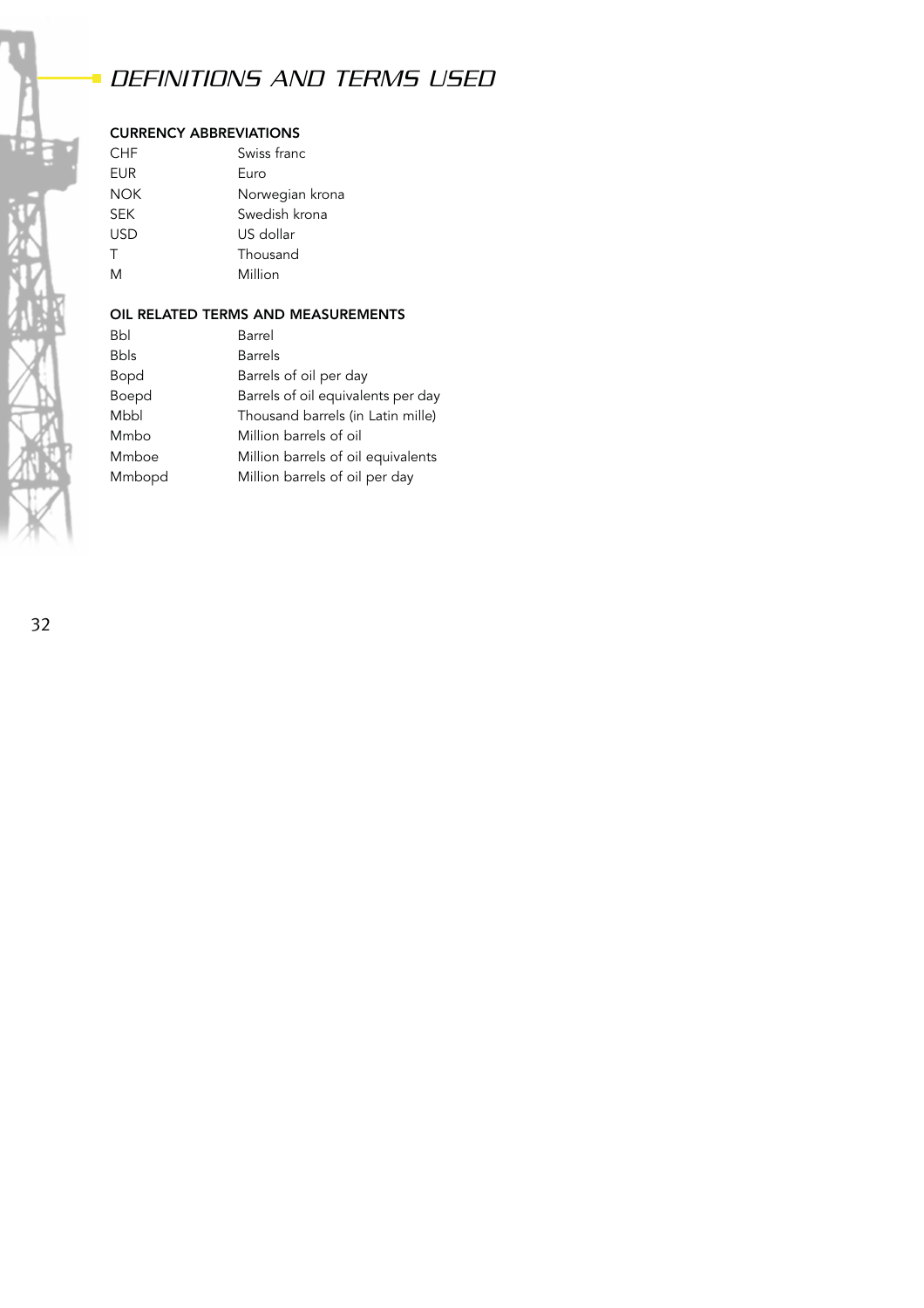# CORPORATE HEAD OFFICE

Lundin Petroleum AB (publ) Hovslagargatan 5 SE-111 48 Stockholm Telephone: +46-8-440 54 50 Telefax: +46-8-440 54 59 E-mail: info@lundin.ch Website: www.lundin-petroleum.com

# PRESIDENT'S OFFICE

Lundin Oil Services SA 6, rue de Rive P.O. Box 3410 CH-1211 Geneva 3 Switzerland Telephone: +41-22 319 66 00 Telefax: +41-22 319 66 65